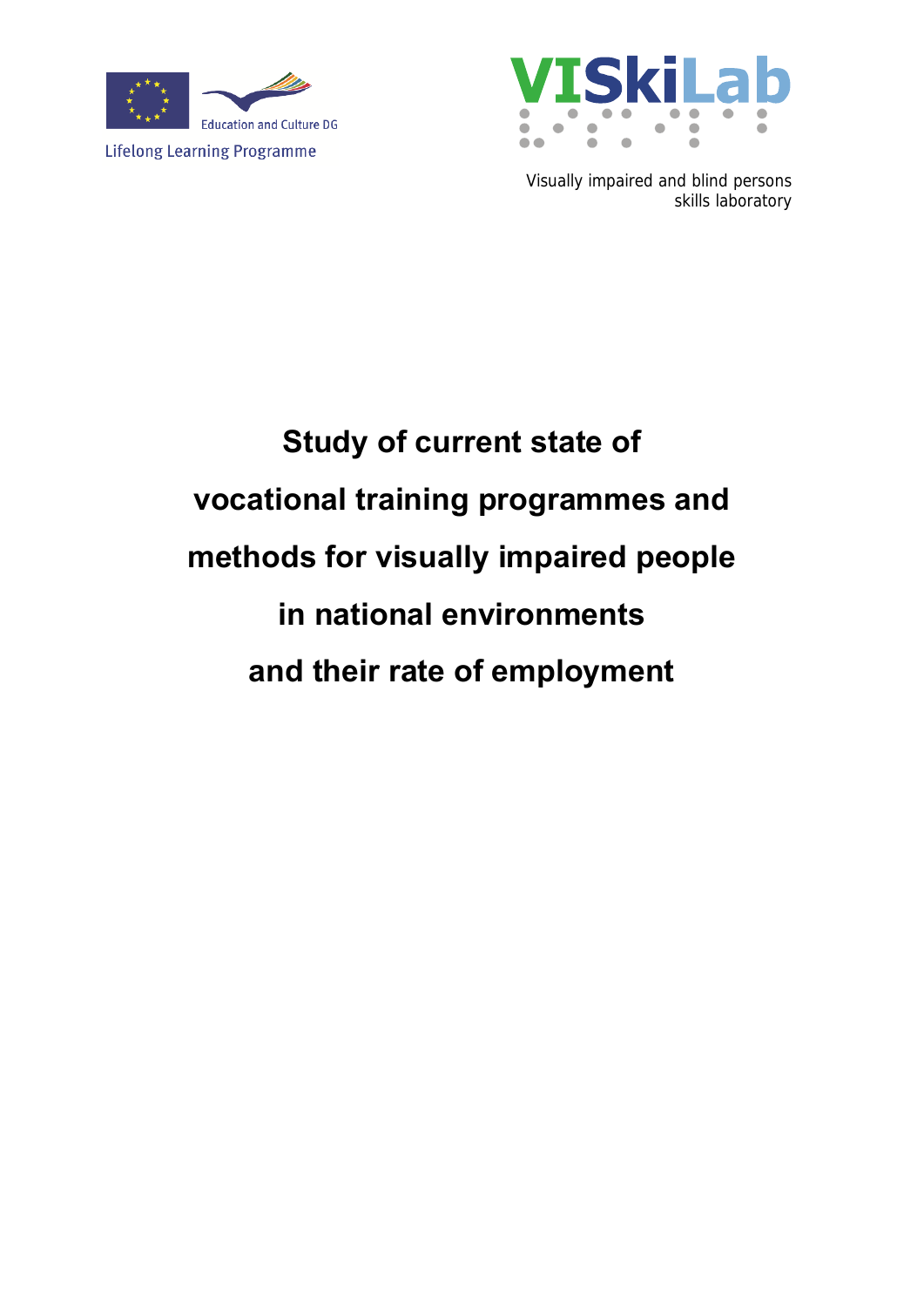



**Workpackage 2:** Analyses of current state of vocational training methods for blind and visually impaired persons and their rate/field of employment in national environments

### <span id="page-1-0"></span>**1. Table of contents**

| 1.   | Table of contents                              | $\overline{\mathbf{c}}$  |
|------|------------------------------------------------|--------------------------|
| 2.   | General introduction                           | $\overline{a}$           |
| 2.1. | Visual impairment in the world                 | $\overline{4}$           |
| 2.2. | Global trends                                  | $\overline{\mathcal{A}}$ |
| 2.3. | Who is at risk?                                | $\overline{a}$           |
|      | 2.4. Causes of blindness                       | 5                        |
| 2.5. | Prevention                                     | 5                        |
| 3.   | World Health Organization (WHO) - Figures      | $\overline{7}$           |
| 4.   | The objectives of this project                 | 9                        |
| 4.1. | People with disabilities in Italy              | 9                        |
| 4.2. | People with disabilities in Austria            | 10                       |
| 4.3. | People with disabilities in Slovenia           | 13                       |
| 5.   | Participation of blind people in society       | 15                       |
| 5.1. | Family                                         | 15                       |
| 5.2. | Socializing and relationships                  | 16                       |
| 5.3. | Use of free time                               | 19                       |
| 5.4. | Self advocacy                                  | 19                       |
| 5.5. | <b>SWOT</b>                                    | 21                       |
| 6.   | Education                                      | 23                       |
| 6.1. | Different types of education                   | 23                       |
| 6.2. | <b>Education systems</b>                       | 23                       |
| 6.3. | Legal framework, inclusion/integration         | 29                       |
| 6.4. | SWOT analysis (towards the labour market)      | 30                       |
| 7.   | <b>Employment / Occupation</b>                 | 33                       |
| 7.1. | Legal situation                                | 35                       |
| 7.2. | <b>Statistics</b>                              | 39                       |
| 7.3. | Preparation for the labour market / occupation | 42                       |
| 7.4. | Entering labour market                         | 44                       |
| 7.5. | Keeping the job                                | 46                       |
| 7.6. | Carrier planning                               | 47                       |
| 7.7. | <b>SWOT</b>                                    | 48                       |
| 8.   | Conclusion                                     | 50                       |
| 9.   | <b>Statistics</b>                              | 52                       |
|      |                                                |                          |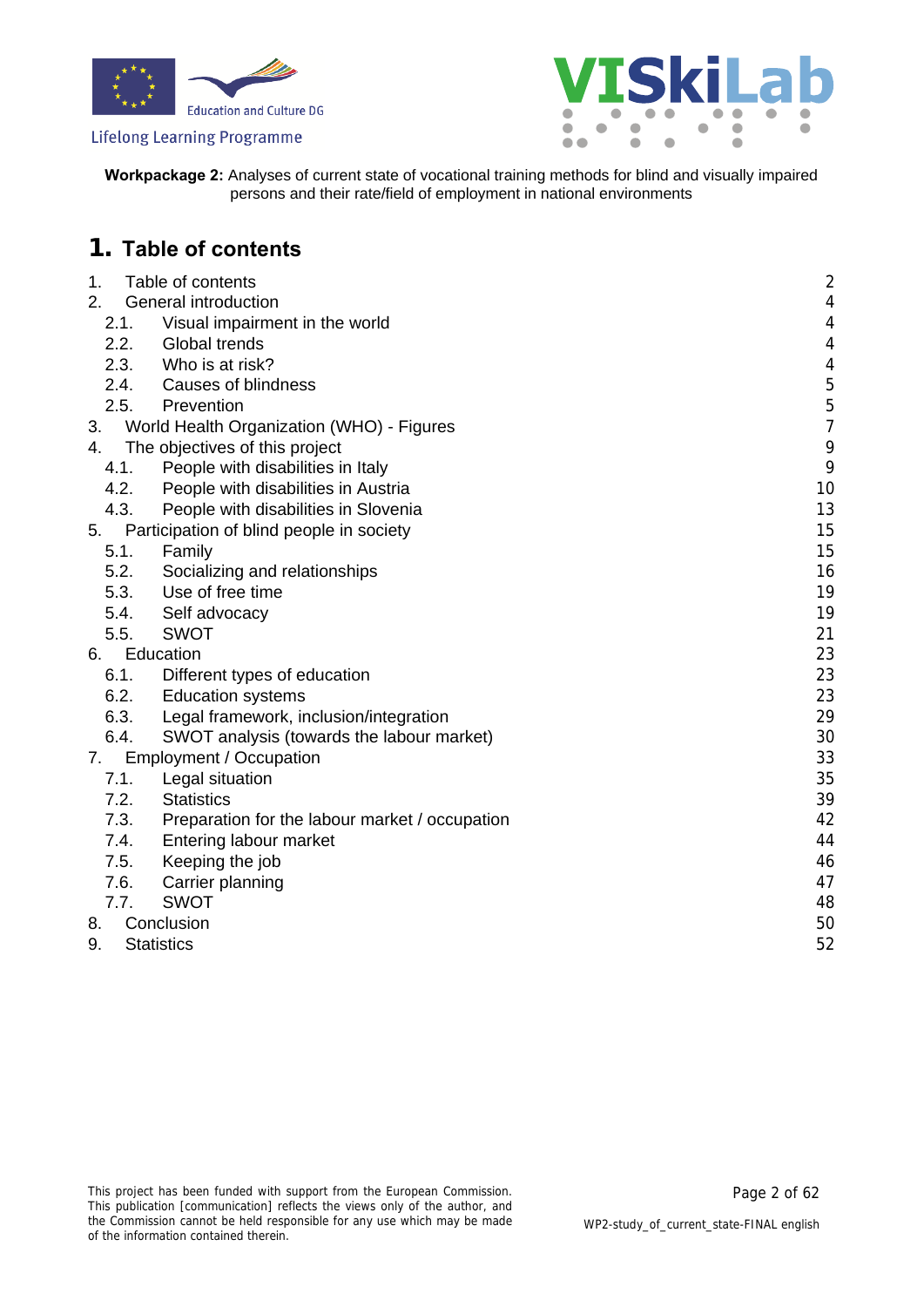



**Workpackage 2:** Analyses of current state of vocational training methods for blind and visually impaired persons and their rate/field of employment in national environments

### **General note**

In all the documents of the project the term »visually impaired people« refers to the whole catagory of blind and partially sighted people since the blind are only a subcategory of the visually impaired.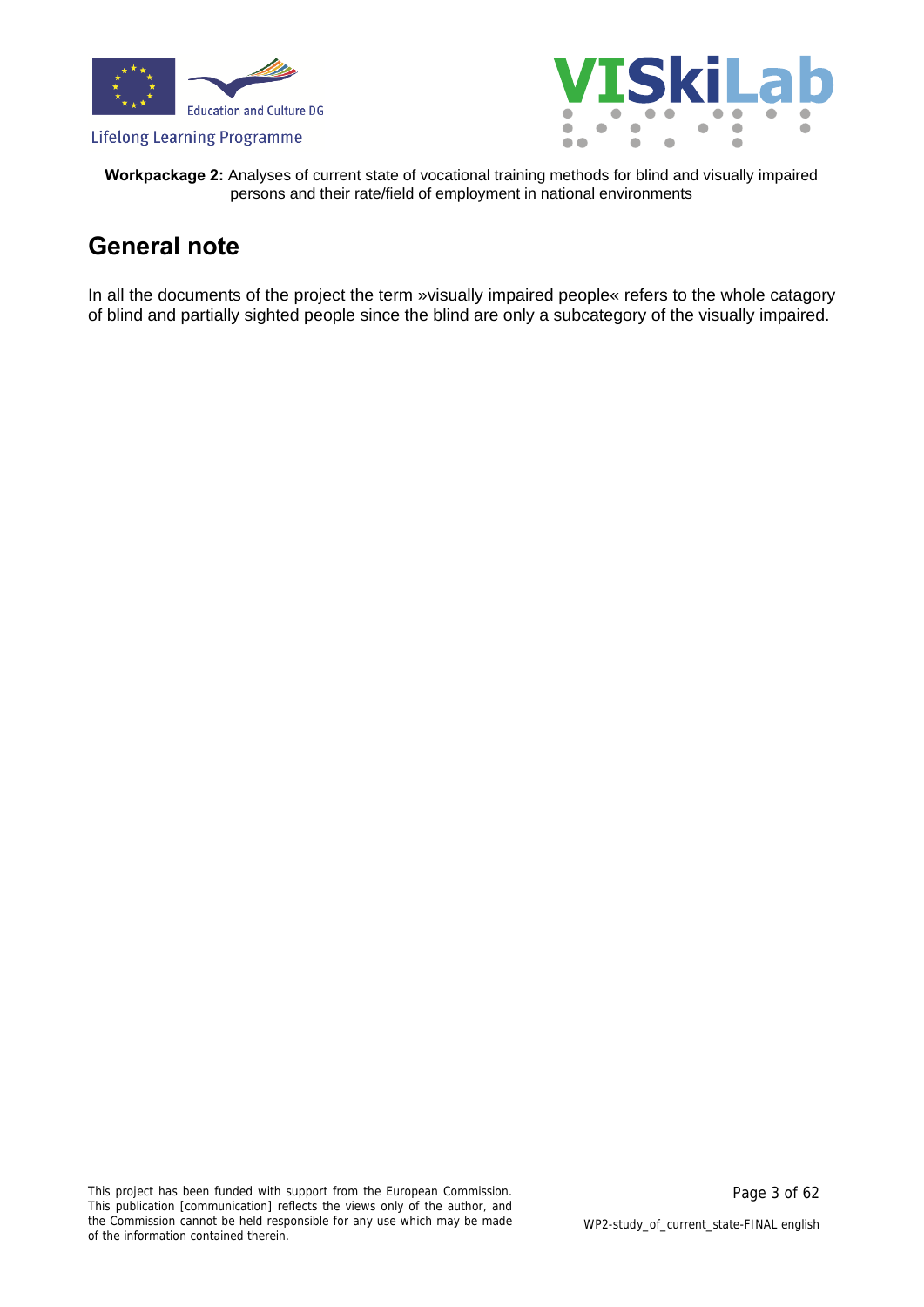





**Workpackage 2:** Analyses of current state of vocational training methods for blind and visually impaired persons and their rate/field of employment in national environments

### <span id="page-3-0"></span>**2. General introduction**

### <span id="page-3-1"></span>**2.1. Visual impairment in the world**

- About 314 million people are visually impaired worldwide, 45 million of them are blind.
- Most people with visual impairment are older, and females are more at risk at every age, in every part of the world.
- About 87% of the world's visually impaired live in developing countries.
- The number of people blinded by infectious diseases has been greatly reduced, but agerelated impairment is increasing.
- Cataract remains the leading cause of blindness globally, except in the most developed countries.
- Correction of refractive errors could give normal vision to more than 12 million children (ages five to 15).
- About 85% of all visual impairment is avoidable globally.

There are four levels of visual function:

- normal vision
- moderate visual impairment
- severe visual impairment
- blindness.

### **2.2. Global trends**

<span id="page-3-2"></span>Global trends since the early 90s show reduced rates of visual impairment worldwide, and a shift in the causes. Visual impairment caused by **infectious diseases have been greatly reduced** (an indication of success of international public health action), **but there is a visible increase in the number of people who are blind or partially sighted from conditions related to longer life expectancies**.

Globally about 314 million people are visually impaired, 45 million of them are blind.

Presbyopia, the inability to read or perform near work that occurs with ageing, causes visual impairment if it is not corrected. The scope of the problem is not known, but preliminary studies indicate that the problem could be vast, especially in developing countries.

### <span id="page-3-3"></span>**2.3. Who is at risk?**

**By age:** About 82% of all people who are visually impaired are at the age of 50 and older (although they represent only 19% of the world's population).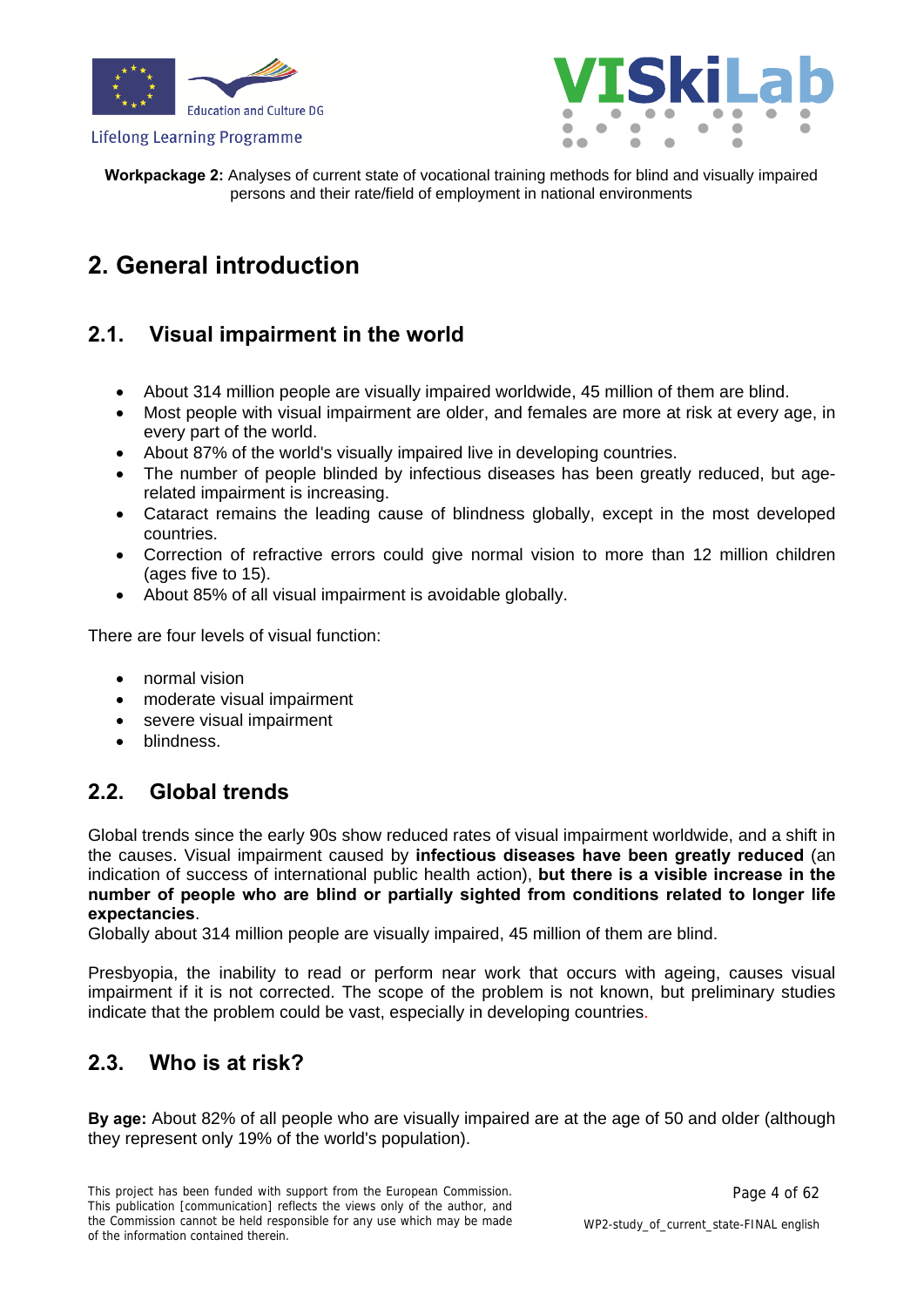



**Workpackage 2:** Analyses of current state of vocational training methods for blind and visually impaired persons and their rate/field of employment in national environments

Increasing numbers of people are at risk of age-related visual impairment as the global population grows and demographics shift to a higher proportion of older people, even in developing countries.

Child blindness remains a significant problem globally. An estimated 1.4 million blind children below the age of 15 will live in blindness for many years. In addition, more than 12 million children from 5 to 15 years of age are visually impaired because of uncorrected refractive errors (nearsightedness, far-sightedness or astigmatism): conditions that could be easily diagnosed and corrected with glasses, contact lenses or refractive surgery.

**By gender:** Studies consistently indicate that females are significantly more at risk of being visually impaired than males, in every region of the world, and at all ages.

**Geographically:** Visual impairment is not distributed uniformly throughout the world.

#### **Approximately 87% of visually impaired people live in developing countries.**  (Source: WHO/Prevention of Blindness)

### <span id="page-4-0"></span>**2.4. Causes of blindness**

Globally, the leading causes of blindness, in order of frequency, are:

- cataract (a clouding of the lens of the eye that impedes the passage of light),
- uncorrected refractive errors (near-sightedness, far-sightedness or astigmatism),
- glaucoma (a group of diseases that result in damage of the optic nerve),
- age-related macular degeneration (which involves the loss of a person's central field of vision).

Other major causes include corneal opacities (eye diseases that scar the cornea), diabetic retinopathy (associated with diabetes), blinding trachoma, and eye conditions in children such as cataract, retinopathy of prematurity (an eye disorder of premature infants), and vitamin A deficiency.

### <span id="page-4-1"></span>**2.5. Prevention**

Globally, about 85% of all visual impairment and 75% of blindness could be prevented or cured worldwide.

Since the 90s, areas of significant prevention progress on a global scale include:

- further development of eye health care services, which has led to increased availability and affordability;
- increased commitment to prevention and cure from national leaders, medical professionals and private and corporate partners;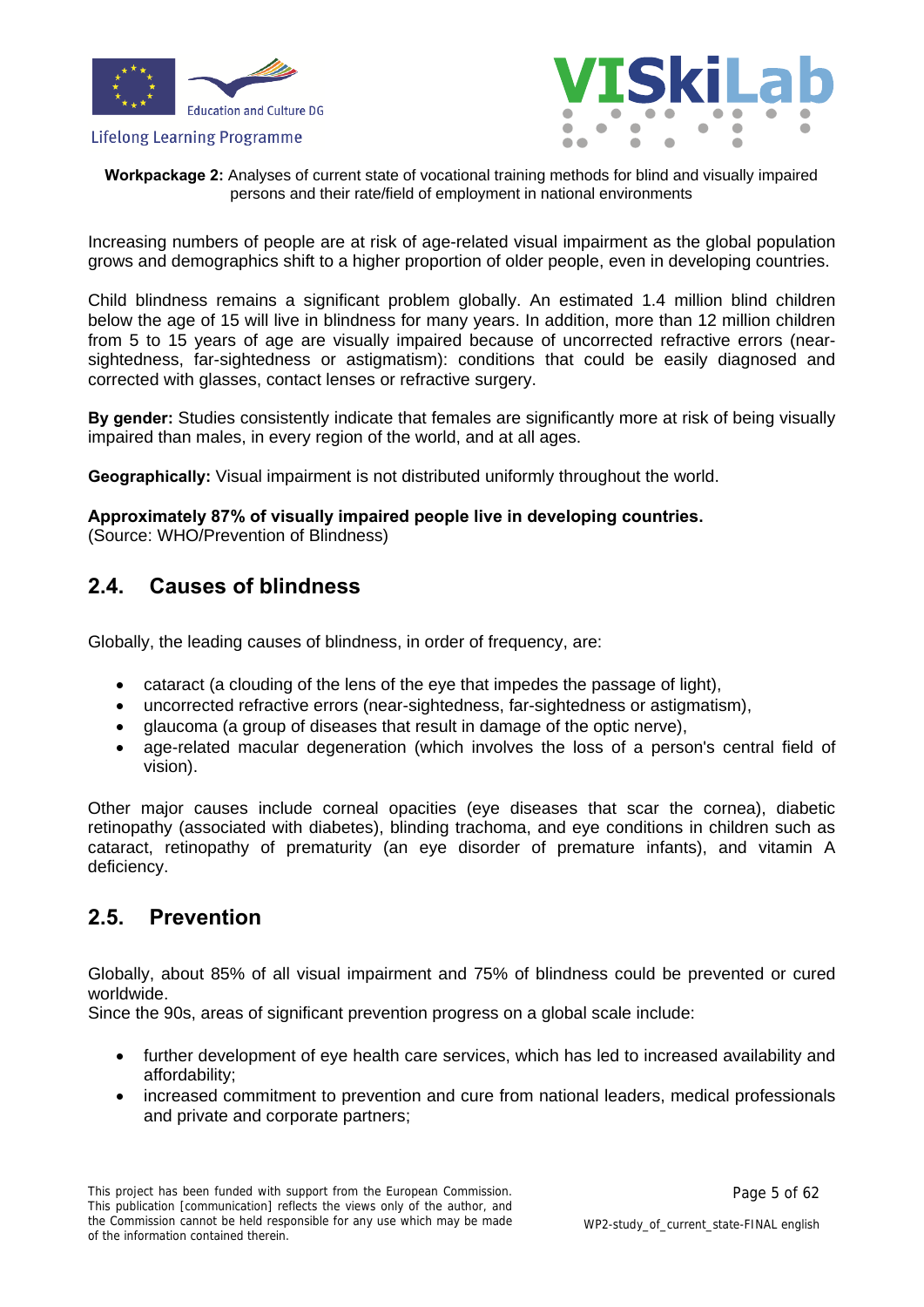



**Workpackage 2:** Analyses of current state of vocational training methods for blind and visually impaired persons and their rate/field of employment in national environments

- higher awareness and use of eye health care services by patients and the general population; and
- implementation of effective eye health strategies to eliminate infectious causes of vision loss.

Brazil, China, Ethiopia, the Gambia, India, Mauritania, Mexico, Morocco, Nepal, Oman, Pakistan, and the United Republic of Tanzania, among others, have reported notable progress.

Global partnerships of Member States, nongovernmental organizations and community groups (such as Vision 2020 the Right to Sight and Global Elimination of Blinding Trachoma by 2020) have played key roles in eliminating avoidable visual impairment.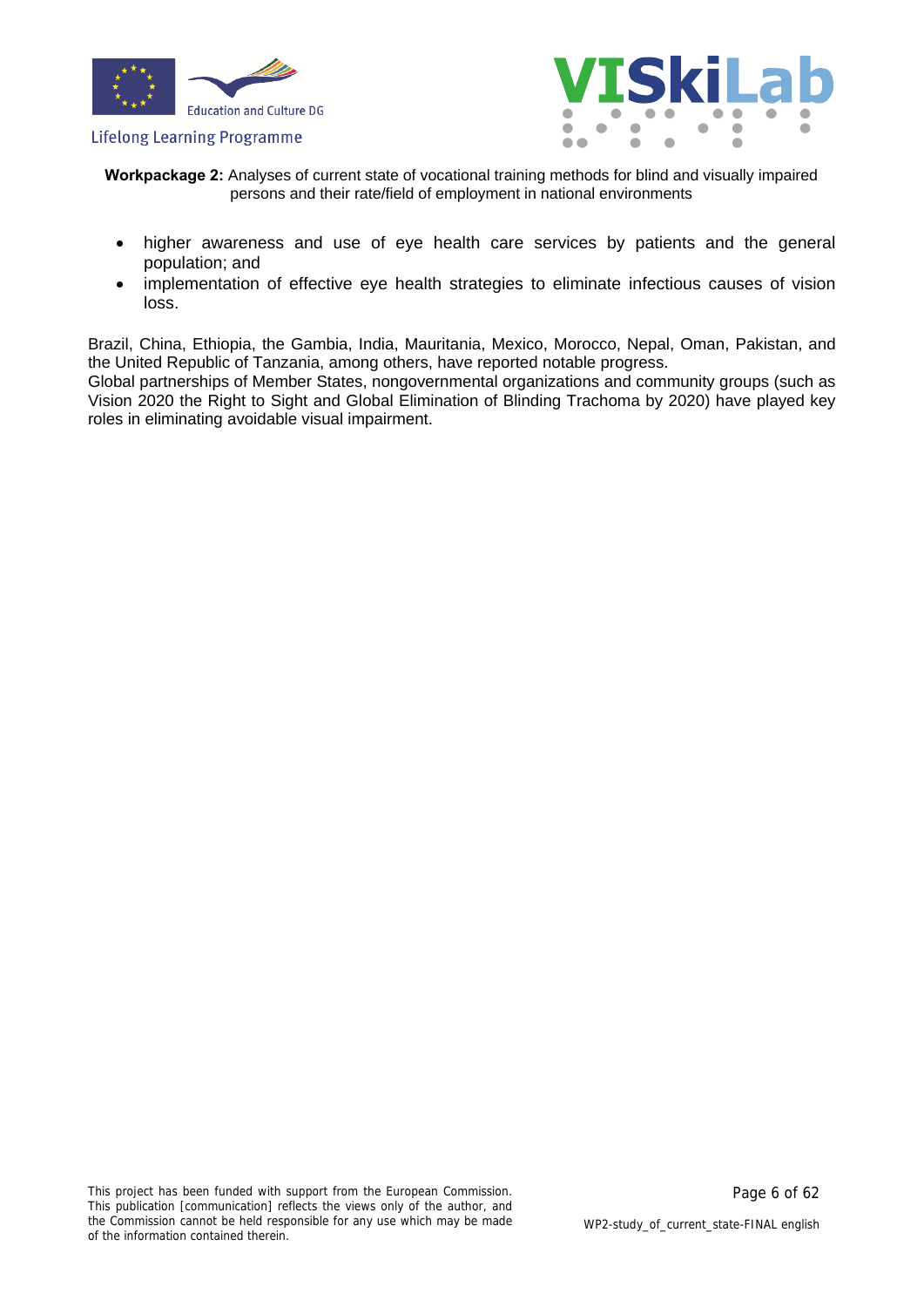



**Workpackage 2:** Analyses of current state of vocational training methods for blind and visually impaired persons and their rate/field of employment in national environments

### <span id="page-6-0"></span>**3. World Health Organization (WHO) - Figures**

In 1980, WHO produced the International Classification of Impairments, Disabilities and Handicap – ICIDH), providing the following definitions:

- **Impairment:** concerns any loss or deviation of physiological, neurological or anatomical structure or function.
- **Disability:** any limitation or lack of ability that a person experiences in performing an activity in the manner or within the range considered normal for a person
- **Handicap**: constraints on the relationship between the person with a disability and the social and physical environment, for example, in the areas of education, occupation, information or communication (social dimension).

In 2001, the World Health Assembly, the most important decisional body of WHO, approved and ratified the new International Classification of Functioning, Disability and Health - ICF, recommending the use in Member States.

Therefore, ICF became an instrument of WHO to classify health and disability. The focus shifts from disability to health, implying that any person in any moment of its life may have a health condition that in an unfavorable setting becomes DISABILITY.

In general, European approach in the defense of human rights of persons with disability is based on principles indicate in "Standard **rules for the achievement of equal opportunities** for people with disabilities", based on a social model of disability, on non-discrimination and on social inclusion policies. However, European Member States are requested to dedicate adequate attention at national level to reinforce and enrich policies in the sector.

As far as Italy is concerned, the European Year was celebrated ten years after the enactment of the framework law for assistance, social integration and rights of handicapped persons, n. 104/92, and in occasion of the second National Conference on policies in favor of persons with disability.

General objectives of this initiative are:

- Awareness of citizens on issues related to non discrimination and integration;
- Support to concrete actions to favor equal opportunities and social inclusion;
- Information on good practices at local, national and European level;
- Intensification of the cooperation among all the operators in the fields of policies in favor of persons with disabilities;
- Spreading of a positive image of persons with disability;
- Promotion of children's and young's rights with disability for the equal treatment in education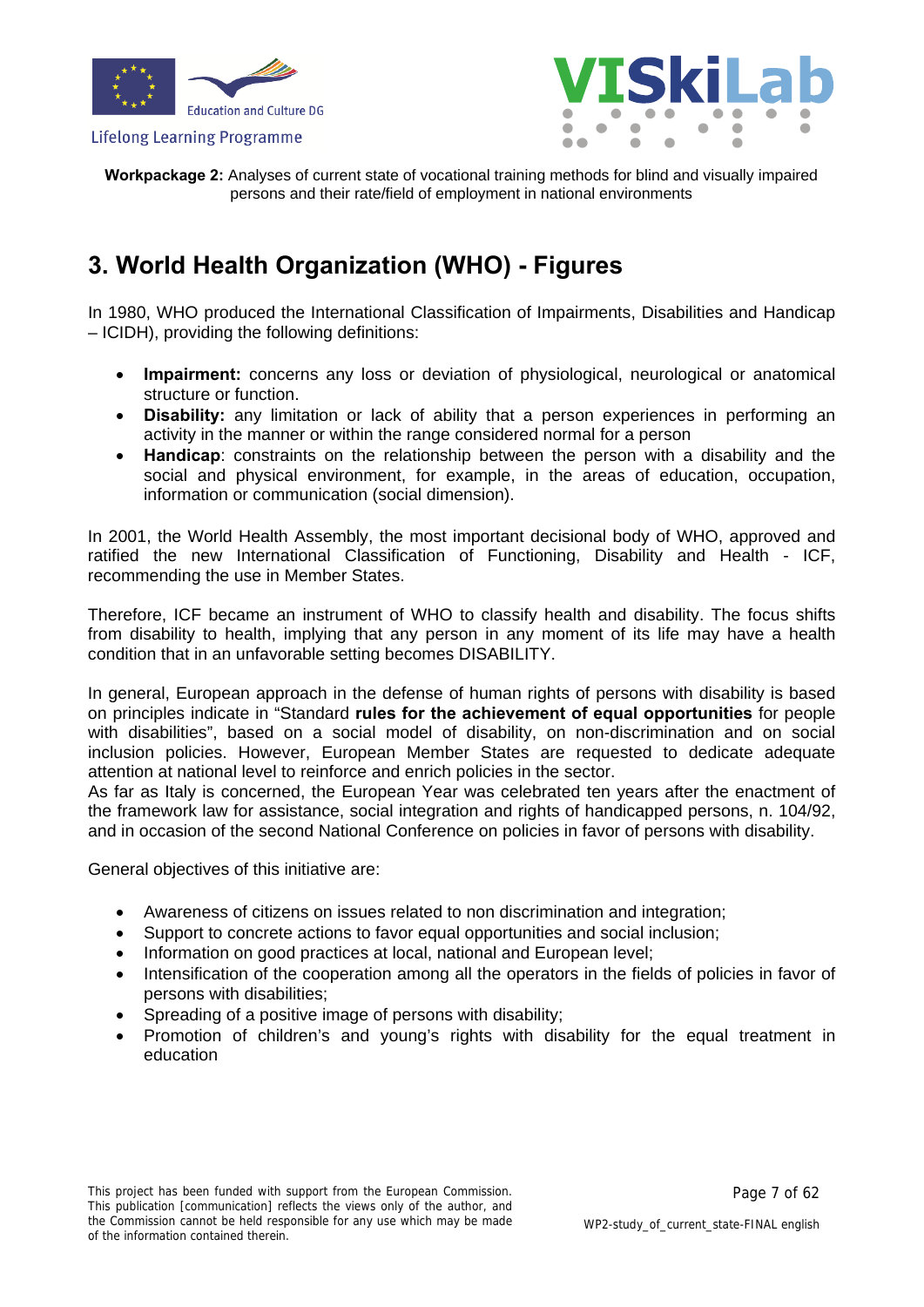



**Workpackage 2:** Analyses of current state of vocational training methods for blind and visually impaired persons and their rate/field of employment in national environments

At the end of the European Year of people with disabilities, the "Project ICF Italy – WHO's development strategy, training and use of international classification of functioning, disability and health" was presented during the final conference.

ICF shifts the focus from the causes of disability to the impact on the functioning of the person and it is a universal instrument to measure and describe health and disability of populations.

Through "ICF Project Italy", the Italian Welfare Ministry started an experimental action to introduce a new culture and philosophy of disability and to promote the adoption and the use of ICF classification in our country.

The obvious answer to this general situation, at local, national, multinational level, is the identification of measures, which will improve the systems of communication not only between different countries, but also between regions of the same country.

The creation of homogeneous database is of fundamental importance, starting from one city, one region, to all the regions of the same country. Since we can notice a lack of IT systems with common forms, VISkiLab intends to provide a project to structure forms for the collection of recommendations and figures, forms to be available via the Internet , with great accessibility from any point of view.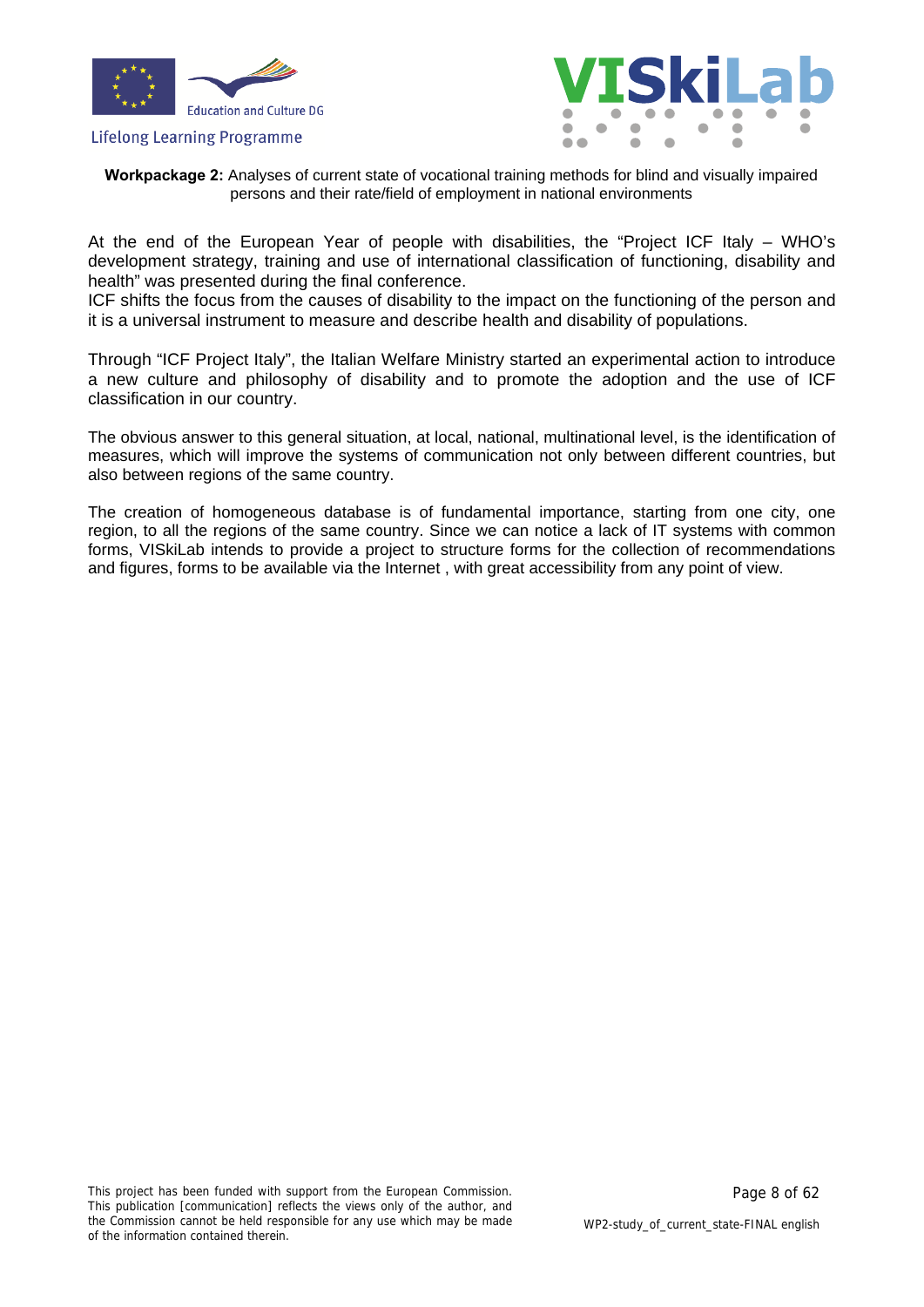



**Workpackage 2:** Analyses of current state of vocational training methods for blind and visually impaired persons and their rate/field of employment in national environments

### <span id="page-8-0"></span>**4. The objectives of this project**

There is a need to have complete and reliable database at national, regional and local level, in order to provide selective interventions and services for the disabled in different areas: prevention, assistance and rehabilitation, social integration, school integration, vocational training, work placement, leisure time and social participation.

All Institutions operating in the field of disability at national level, such as:

**Italy:** National Health Service Local Units, Social Districs, - local education authorities, Municipalities, Public Employment Services

**Austria:** Association of the blind, schools, Early Intervention Centres, Training Centres etc

**Slovenia:** Institutions operating at national level in the field of disability: the Ministry of Labour, Family and Social Affairs, Ministry of Education and Sports, Ministry of Health, non-governmental organizations (clubs, associations ...)

use different tools to create database, to evaluate the state of disability, thus different systems with non-homogeneous figures are established, which are unable to communicate with each other.

That is to say, the results of different surveys, even though extremely accurate, aiming at monitoring the situation in the field of disability from different aspects, both at national and regional level, are hardly comparable and lose efficiency as "they do not speak a common language".

The result is that the figures concerning different aspects of disability which are available, and we believe are indispensible for monitoring and programming of social policies in this area are deficient or even totally unusable to be compared in order to describe accurately the reality.

### <span id="page-8-1"></span>**4.1. People with disabilities in Italy**

The surveys of ISTAT (National Statistics Institute) of 1994, confirmed in 1999, reported the following figures concerning disability:

The number of the disabled in Italy is approximately 2,824,000 (approx. 5% of the population, while the average in Europe is approx. 10%).

There are 964,000 men (40%) and 1,864,000 women (approx. 60%).

Among the newborn, approx. 4% have congenital defects or disabling illnesses.

Disability is present in 14% of the families, that is to say in 2,362,000 out of 20,561,000, of which 3,595,000 are single.

Disability categories are represented as follows:

- Motor impairments: 1,100,000
- **Visual impairments: 350,000**
- Auditory impairments: 800,000
- Mental impairments: 750,000

This project has been funded with support from the European Commission. This publication [communication] reflects the views only of the author, and the Commission cannot be held responsible for any use which may be made of the information contained therein.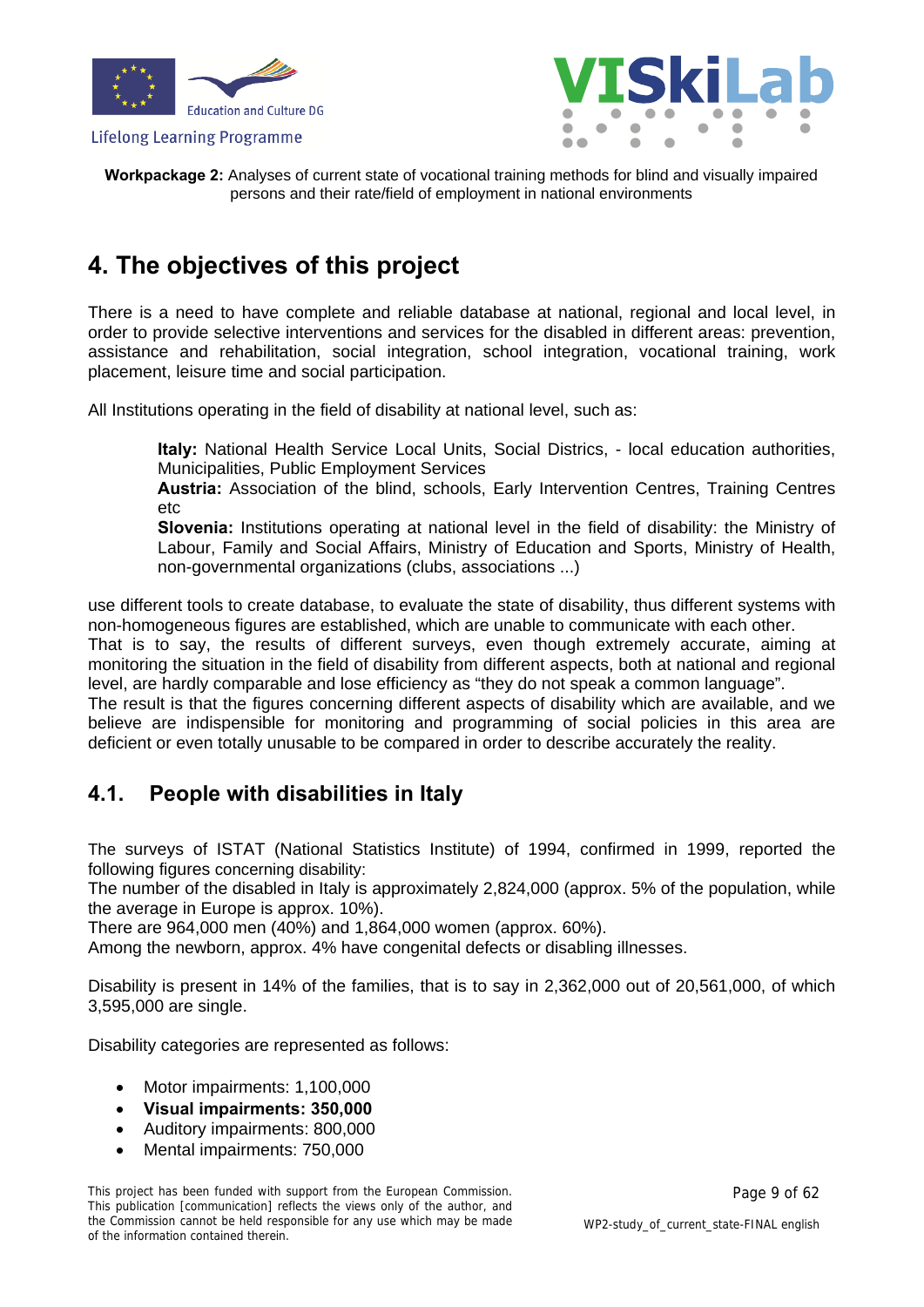



**Workpackage 2:** Analyses of current state of vocational training methods for blind and visually impaired persons and their rate/field of employment in national environments

In Italy, 167,804 disabled students attended various levels of school education, with the support of 79,000 learning support teachers. There are 9,134 students enrolled at University among them, the figures of visually impaired students who attended University from academic year 2000 – 2001 to academic year 2004 – 2005 are as follows:

- $\bullet$  2000 2001: 537
- 2001 2002: 567
- $\bullet$  2002 2003: 677
- $-2003 2004$ : 713
- $\bullet$  2004 2005: 764

According to ISTAT, in 1998

- 210,000 were employed as independent or subordinated workers
- 192,000 were employed in public or private companies
- 15,000 were employed by social co-operatives
- 145,000 among them abandoned job opportunities

| <b>Strengths</b> | All pupils of school age have the possibility to attend public<br>schools                                                                                                            |
|------------------|--------------------------------------------------------------------------------------------------------------------------------------------------------------------------------------|
| Weaknesses       | Support teachers are not always adequately trained and the<br>schools are not equipped with the latest generation equipment<br>necessary to facilitate the learning process          |
| Opportunities    | Compulsory work placement for the category of the visually<br>impaired having the competences as receptionists or related<br>professions                                             |
| <b>Threats</b>   | As a job placement does not exist in Italy in the form of<br>preparatory training to enter the labour market, those who find<br>a certain job, are not always capable of keeping it. |

### <span id="page-9-0"></span>**4.2. People with disabilities in Austria**

According to the report regarding blindness in 2008, about 318.000 persons in Austria live with permanent visual impairment. This definition includes all kinds of ametropia which cannot be corrected by medical devices such as spectacles or contact lenses or by means of surgery [\(http://www.oebsv.at/home/aktuelles/aufgaben](http://www.oebsv.at/home/aktuelles/aufgaben)). Permanent problems (including all visual impairment persisting even with the use of spectacles, contact lenses or other seeing devices) regarding sight is the third most frequently mentioned impairment. Here again, women are more at risk than men (4.3% vs. 3.4%). 0.8% of the population suffer from minor, 1.8% from moderate visual impairment and 1.2% from severe visual impairment. (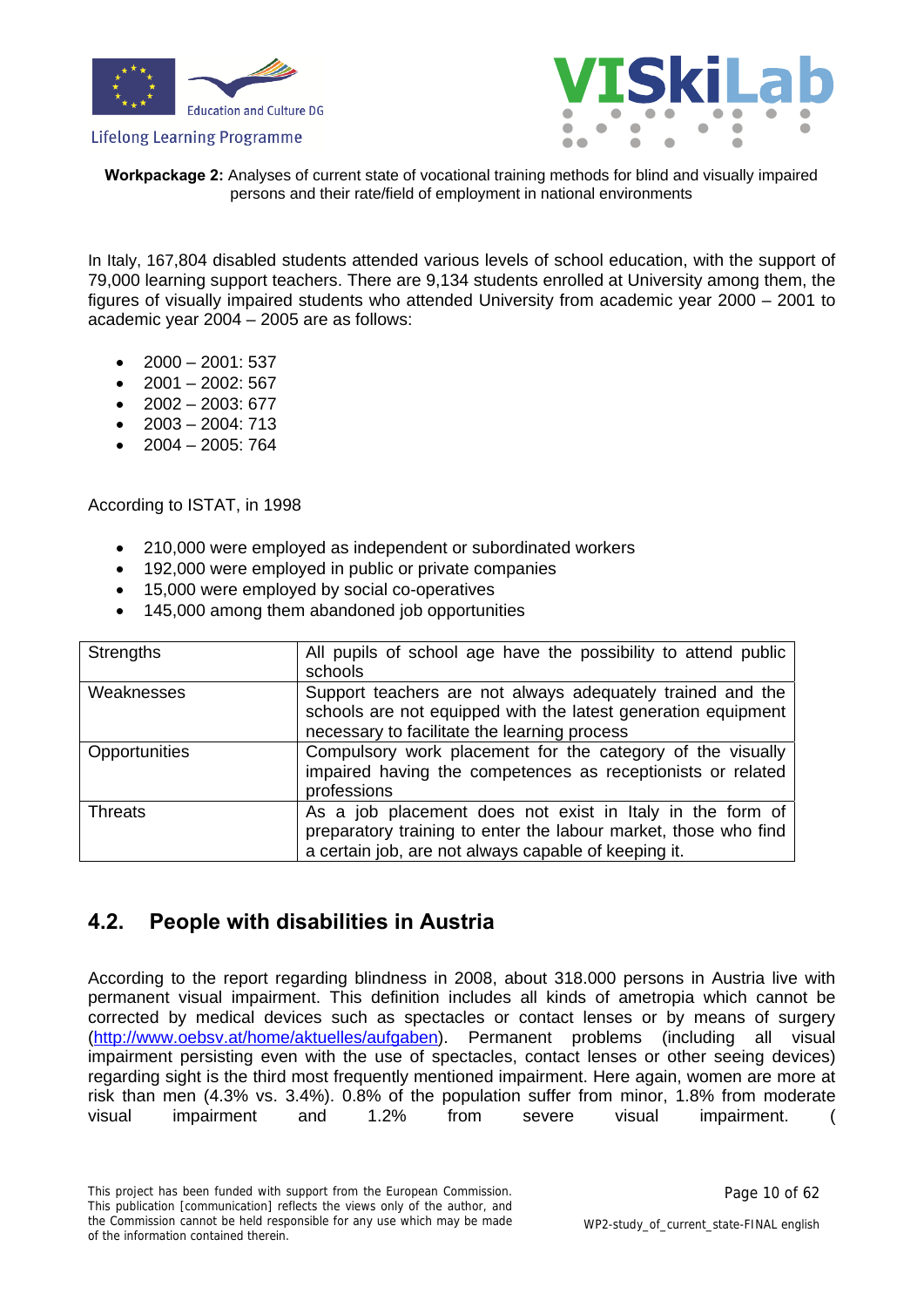



#### **Workpackage 2:** Analyses of current state of vocational training methods for blind and visually impaired persons and their rate/field of employment in national environments

#### [http://www.statistik.at/web\\_de/statistiken/gesundheit/gesundheitszustand/gesundheitliche\\_beeintra](http://www.statistik.at/web_de/statistiken/gesundheit/gesundheitszustand/gesundheitliche_beeintraechtigungen/index.html) [echtigungen/index.html\)](http://www.statistik.at/web_de/statistiken/gesundheit/gesundheitszustand/gesundheitliche_beeintraechtigungen/index.html).

| Type of permanent impairment                                                                                                                                                                                                                                                                                                                                                                                                                                                                                                                                                                                                                                                                                                                                                                                                                                                                                                                                                                            |          | In total | Männer | Frauen | unter<br>20 Jahre                                   | manner<br>20 bis<br>unter 60<br>Jahre | 60 Jahre<br>u, mehr | unter<br>20 Jahre | Frauen<br>20 bis<br>unter 60<br>Jahre | 60 Jahre<br>u, mehr |
|---------------------------------------------------------------------------------------------------------------------------------------------------------------------------------------------------------------------------------------------------------------------------------------------------------------------------------------------------------------------------------------------------------------------------------------------------------------------------------------------------------------------------------------------------------------------------------------------------------------------------------------------------------------------------------------------------------------------------------------------------------------------------------------------------------------------------------------------------------------------------------------------------------------------------------------------------------------------------------------------------------|----------|----------|--------|--------|-----------------------------------------------------|---------------------------------------|---------------------|-------------------|---------------------------------------|---------------------|
|                                                                                                                                                                                                                                                                                                                                                                                                                                                                                                                                                                                                                                                                                                                                                                                                                                                                                                                                                                                                         | in 1,000 |          |        |        | in % der jeweiligen Bevölkerung in Privathaushalten |                                       |                     |                   |                                       |                     |
| Insgesamt (mindestens eine Beeinträchtigung)                                                                                                                                                                                                                                                                                                                                                                                                                                                                                                                                                                                                                                                                                                                                                                                                                                                                                                                                                            | 1.687    | 20,5     | 20,2   | 20,8   | 6.2                                                 | 16,3                                  | 48,3                | 4,5               | 14,7                                  | 48.5                |
| Probleme beim Sehen ?)                                                                                                                                                                                                                                                                                                                                                                                                                                                                                                                                                                                                                                                                                                                                                                                                                                                                                                                                                                                  | 318      | 3.9      | 3,4    | 4.3    | 1.1                                                 | 2.2                                   | 9.7                 | 1.2               | 2.1                                   | 11.9                |
| Leicht                                                                                                                                                                                                                                                                                                                                                                                                                                                                                                                                                                                                                                                                                                                                                                                                                                                                                                                                                                                                  | 68       | 0.8      | 0.9    | 0.7    | 0.0                                                 | 1.0                                   | 1.7                 | (0.7)             | 0.5                                   | 1,3                 |
| Mittel                                                                                                                                                                                                                                                                                                                                                                                                                                                                                                                                                                                                                                                                                                                                                                                                                                                                                                                                                                                                  | 146      | 1.8      | 1.5    | 2.1    | (0, 4)                                              | 0.7                                   | 5.0                 | (0, 4)            | 1.1                                   | 5.7                 |
| Schwerwiegend                                                                                                                                                                                                                                                                                                                                                                                                                                                                                                                                                                                                                                                                                                                                                                                                                                                                                                                                                                                           | 101      | 1.2      | 1.0    | 1.4    | 0.7                                                 | 0.5                                   | 2.9                 | (0, 2)            | 0.5                                   | 4,6                 |
| Person ist blind                                                                                                                                                                                                                                                                                                                                                                                                                                                                                                                                                                                                                                                                                                                                                                                                                                                                                                                                                                                        | (3)      | 0.0      | 0.0    | (0, 1) | 0.0                                                 | 0.0                                   | 0.0                 | 0.0               | 0.0                                   | (0, 3)              |
| Probleme beim Hören <sup>8</sup> )                                                                                                                                                                                                                                                                                                                                                                                                                                                                                                                                                                                                                                                                                                                                                                                                                                                                                                                                                                      | 202      | 2.5      | 2,1    | 2.7    | (0.2)                                               | 1.2                                   | 7.3                 | (0, 4)            | 0.9                                   | 8.9                 |
| Leicht                                                                                                                                                                                                                                                                                                                                                                                                                                                                                                                                                                                                                                                                                                                                                                                                                                                                                                                                                                                                  | 36       | 0.4      | 0.5    | 0.4    | (0, 2)                                              | 0.4                                   | 1.4                 | (0, 1)            | (0, 1)                                | 1,1                 |
| Mittel                                                                                                                                                                                                                                                                                                                                                                                                                                                                                                                                                                                                                                                                                                                                                                                                                                                                                                                                                                                                  | 102      | 1.2      | 1.0    | 1.5    | 0.0                                                 | 0.5                                   | 3.4                 | (0, 3)            | 0.7                                   | 4,3                 |
| Schwerwiegend                                                                                                                                                                                                                                                                                                                                                                                                                                                                                                                                                                                                                                                                                                                                                                                                                                                                                                                                                                                           | 62       | 0.7      | 0.6    | 0.9    | 0.0                                                 | 0.3                                   | 2.3                 | 0.0               | (0, 1)                                | 3.4                 |
| Person ist gehörlos                                                                                                                                                                                                                                                                                                                                                                                                                                                                                                                                                                                                                                                                                                                                                                                                                                                                                                                                                                                     | (2)      | 0.0      | 0.0    | 0.0    | 0.0                                                 | 0.0                                   | (0, 1)              | 0.0               | 0.0                                   | 0.0                 |
| Probleme beim Sprechen                                                                                                                                                                                                                                                                                                                                                                                                                                                                                                                                                                                                                                                                                                                                                                                                                                                                                                                                                                                  | 63       | 0.8      | 0.8    | 0.7    | (0, 4)                                              | 0.6                                   | 1.7                 | (0,6)             | 0.6                                   | 1.2                 |
| Leicht                                                                                                                                                                                                                                                                                                                                                                                                                                                                                                                                                                                                                                                                                                                                                                                                                                                                                                                                                                                                  | 12       | (0, 1)   | (0, 1) | (0, 2) | 0.0                                                 | (0.2)                                 | (0.1)               | (0, 3)            | 0.0                                   | (0, 5)              |
| Mittel                                                                                                                                                                                                                                                                                                                                                                                                                                                                                                                                                                                                                                                                                                                                                                                                                                                                                                                                                                                                  | 19       | 0.2      | 0.3    | 0.2    | (0, 1)                                              | (0, 2)                                | (0.7)               | (0, 2)            | (0, 2)                                | (0, 1)              |
| Schwerwiegend                                                                                                                                                                                                                                                                                                                                                                                                                                                                                                                                                                                                                                                                                                                                                                                                                                                                                                                                                                                           | 28       | 0.3      | 0.4    | 0.3    | (0, 3)                                              | (0.2)                                 | 0.9                 | 0.0               | 0.3                                   | 0.6                 |
| Person ist stumm                                                                                                                                                                                                                                                                                                                                                                                                                                                                                                                                                                                                                                                                                                                                                                                                                                                                                                                                                                                        | (5)      | (0, 1)   | 0.0    | (0, 1) | (0, 1)                                              | 0.0                                   | 0.0                 | (0, 2)            | (0, 1)                                | 0.0                 |
| Probleme mit Beweglichkeit/Mobilität                                                                                                                                                                                                                                                                                                                                                                                                                                                                                                                                                                                                                                                                                                                                                                                                                                                                                                                                                                    | 1.070    | 13.0     | 11.9   | 14.1   | 1.2                                                 | 9.9                                   | 30.2                | 1.0               | 9.9                                   | 34.8                |
| Leicht                                                                                                                                                                                                                                                                                                                                                                                                                                                                                                                                                                                                                                                                                                                                                                                                                                                                                                                                                                                                  | 219      | 2.7      | 2.6    | 2.8    | (0, 3)                                              | 2.5                                   | 5.3                 | (0, 4)            | 3.0                                   | 4.3                 |
| Mittel                                                                                                                                                                                                                                                                                                                                                                                                                                                                                                                                                                                                                                                                                                                                                                                                                                                                                                                                                                                                  | 500      | 6.1      | 5.6    | 6.5    | (0, 3)                                              | 4.4                                   | 15.5                | (0, 3)            | 4.4                                   | 16.6                |
| Schwerwiegend                                                                                                                                                                                                                                                                                                                                                                                                                                                                                                                                                                                                                                                                                                                                                                                                                                                                                                                                                                                           | 351      | 4.3      | 3.7    | 4.8    | (0.5)                                               | 3.0                                   | 9.4                 | (0, 2)            | 2.5                                   | 13.9                |
| Darunter auf Rollstuhl angewiesen                                                                                                                                                                                                                                                                                                                                                                                                                                                                                                                                                                                                                                                                                                                                                                                                                                                                                                                                                                       | 50       | 0.6      | 0.3    | 0.9    | (0.1)                                               | (0.1)                                 | 1.1                 | (0.2)             | 0.3                                   | 2.8                 |
| Geistige Probleme oder Lernprobleme                                                                                                                                                                                                                                                                                                                                                                                                                                                                                                                                                                                                                                                                                                                                                                                                                                                                                                                                                                     | 85       | 1.0      | 1.1    | 1.0    | 1.3                                                 | 0.8                                   | 1.7                 | 1.0               | 0.5                                   | 2.1                 |
| Nervliche oder psychische Probleme                                                                                                                                                                                                                                                                                                                                                                                                                                                                                                                                                                                                                                                                                                                                                                                                                                                                                                                                                                      | 205      | 2.5      | 2.1    | 2.9    | (0.6)                                               | 2.1                                   | 3.8                 | (0.7)             | 2.8                                   | 4.9                 |
| Probleme durch andere Beeinträchtigungen                                                                                                                                                                                                                                                                                                                                                                                                                                                                                                                                                                                                                                                                                                                                                                                                                                                                                                                                                                | 579      | 7.0      | 7.9    | 6.2    | 4.0                                                 | 5.2                                   | 20.4                | 1.4               | 4.1                                   | 15.0                |
| Mehrfache Beeinträchtigung ')                                                                                                                                                                                                                                                                                                                                                                                                                                                                                                                                                                                                                                                                                                                                                                                                                                                                                                                                                                           | 580      | 7.0      | 6.4    | 7.7    | 1.6                                                 | 4.4                                   | 18.1                | 0.8               | 4.5                                   | 20.7                |
| Q: Mikrozensus 4. Quartal 2007 - Zusatzfragen "Menschen mit Beeinträchtigungen". - Grundgesamtheit: Personen in Privathaushalten. - Hochgerechnete Zahlen. - () Bei einer hochgerechneten Personenanzahl von 6.000 oder<br>weniger ergibt sich ein Stichprobenfehler von 50% oder mehr. - 1) Dauerhaft Beeinträchtigte sind Personen, die bei der Frage "Sind Sie im Alltagsleben aufgrund einer gesundheitlichen Beeinträchtigung eingeschränkt?" mit "J<br>bei der Frage "Haben Sie diese Beeinträchtigung schon länger als ein halbes Jahr?" mit "Ja" oder "Weiß nicht" geantwortet haben. - 2) Fragewortlaut: "Handelt es sich um  Probleme beim Sehen (trotz Brille, Kontaktlinsen<br>anderer Sehhifen)?" - 3) Fragewortlaut: "Handelt es sich um  Probleme beim Hören (trotz Hörgerät oder Chochlearimplantat)?" - 4) Personen, die zumindest zwei der in der Tabelle angeführten Beeinträchtigungen genannt hab<br>diese Personen sind sowohl hier als auch in den einzelnen Positionen gezählt. |          |          |        |        |                                                     |                                       |                     |                   |                                       |                     |

[gungen/index.html](http://www.statistik.at/web_de/statistiken/gesundheit/gesundheitszustand/gesundheitliche_beeintraechtigungen/index.html)

#### **Blindness in Austria:**

According to ophthalmologists, the most frequent reasons for blindness in Austria are age-related macular degeneration (50%), glaucoma (18%) and diabetic retinopathy (17%). Less frequent but provoking the most severe consequences is blindness and amblyopia originating in childhood [\(http://www.v2020.at/Page2.html\)](http://www.v2020.at/Page2.html).

The data of the Austrian central administrative office shows how many people suffer from visual impairment. In June 1995 in the framework of micro census an investigation regarding people with physical impairments was carried out for the third time in Austria (1976, 1986, 1995). (cf. Österreichisches Statistisches Zentralamt (1998) Mikrozensus, Issue 1276).

7.800 Austrians are partially sighed, 4.600 are totally blind, one sixth of which from birth.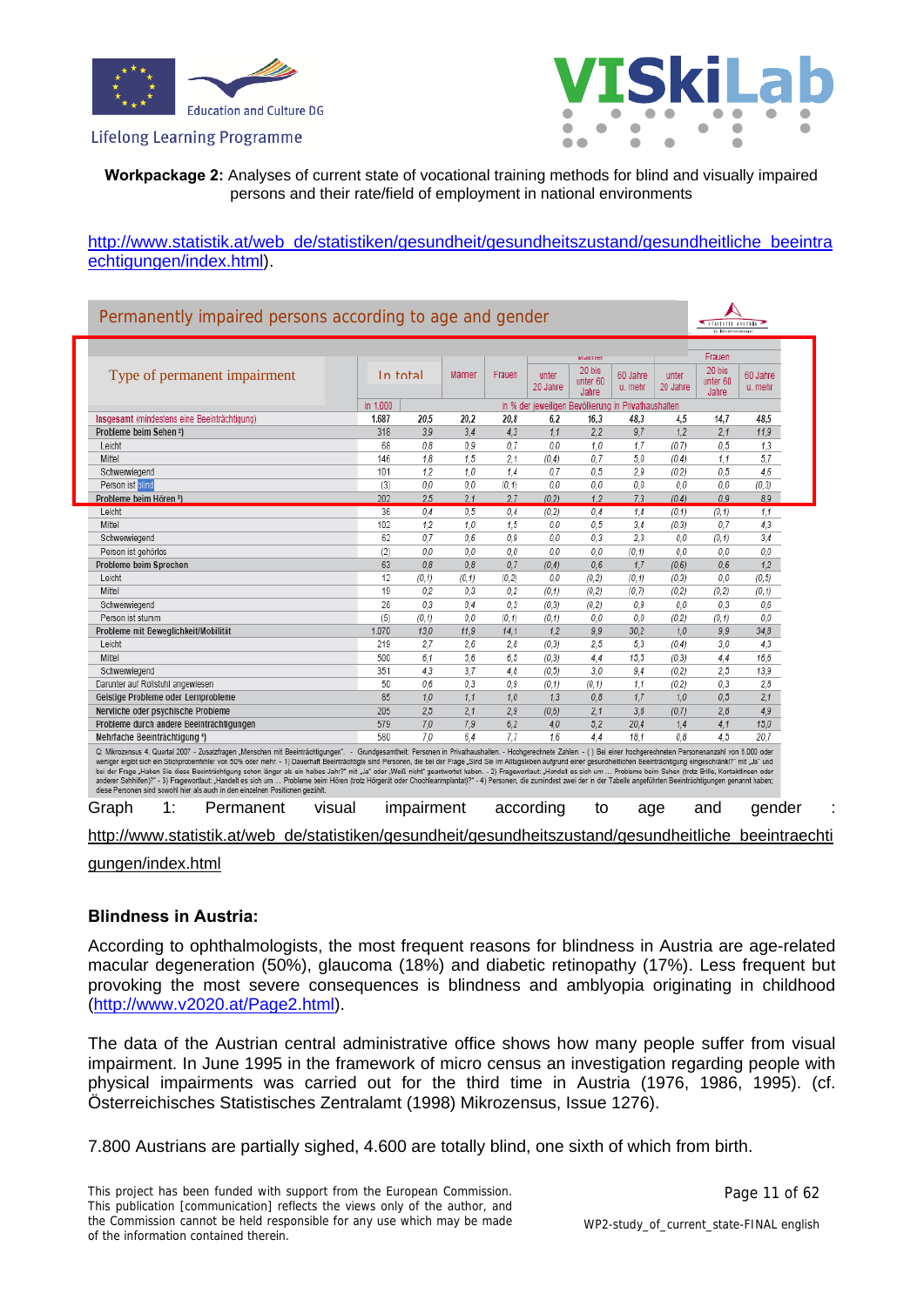



**Workpackage 2:** Analyses of current state of vocational training methods for blind and visually impaired persons and their rate/field of employment in national environments

0.1% of the total population are partially sighted. 4.600 Austrians do not have any eyesight. More than every second blind person is blind because the impairment has increased over time or by illness. Every fourth person with blindness of one eye named an accident as the cause of his/her blindness.

5.300 of 7.800 partially sighted people are retired, 800 are employed, 700 of them are pupils or students. 55.5% of partially sighted people are at least 70 years old. In the case of about a third of blind people the major visual impairment began when they were over 60.



Graph 2: Permanent visual impairment according to the type of impairment : [http://www.statistik.at/web\\_de/statistiken/gesundheit/gesundheitszustand/gesundheitliche\\_beeintraechti](http://www.statistik.at/web_de/statistiken/gesundheit/gesundheitszustand/gesundheitliche_beeintraechtigungen/index.html) [gungen/index.html](http://www.statistik.at/web_de/statistiken/gesundheit/gesundheitszustand/gesundheitliche_beeintraechtigungen/index.html)

According to EU estimations 630.000 people in Austria suffer from a severe impairment: About 1.6 million people are classified as "disabled" either in the narrow or broad meaning of the word. According to the EU-wide survey "Pomona" about 0.4 to 0.6% of the population suffer from learning disability. As a more specific definition of disability is not available more detailed information is not possible (Report of the federal government regarding the situation of disabled people in Austria – draft version).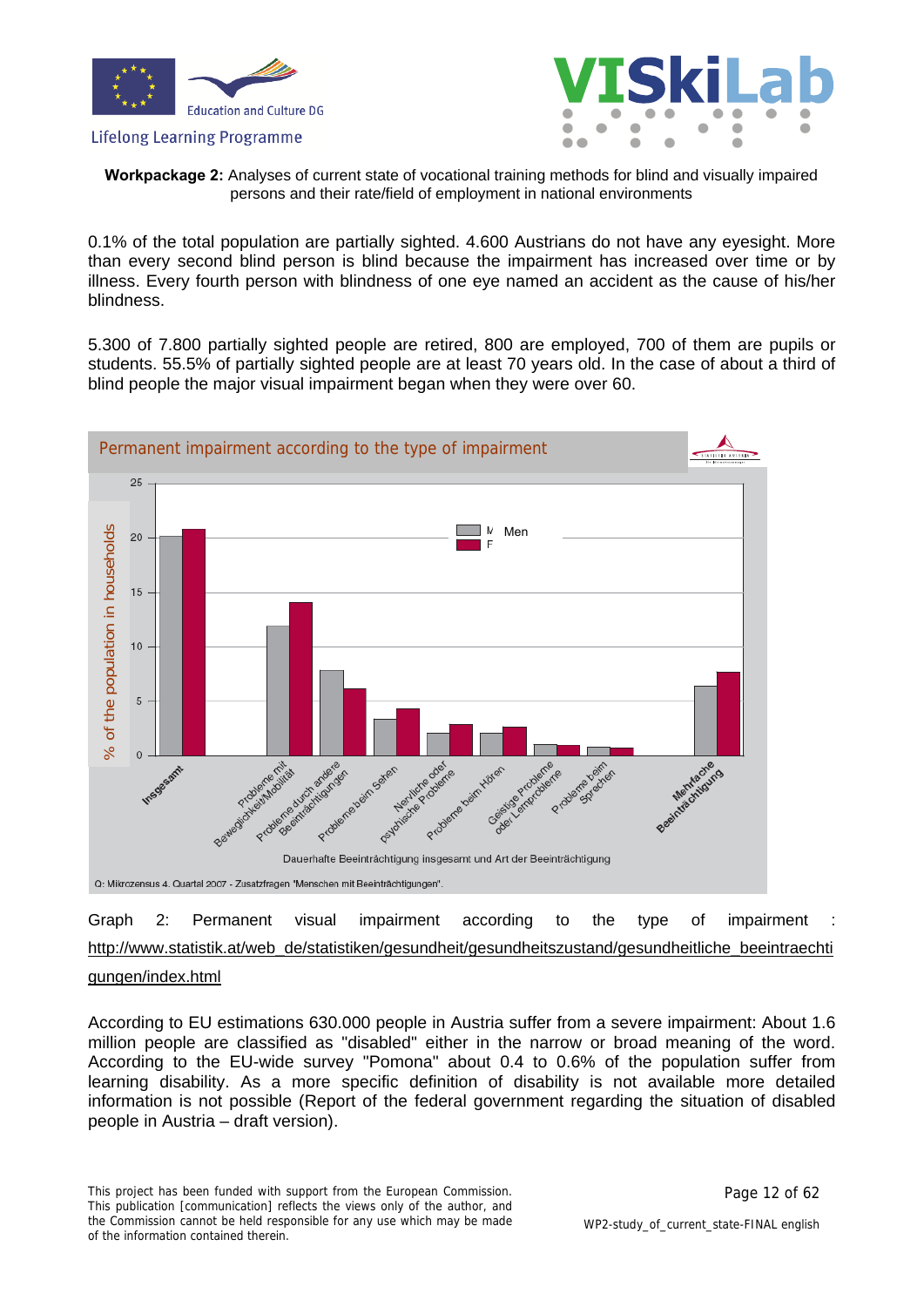



**Workpackage 2:** Analyses of current state of vocational training methods for blind and visually impaired persons and their rate/field of employment in national environments

Two distinct tendencies are observed in Austria:

a) The target group of people with visual impairment has changed ( A decrease in number of people who suffer from visual impairment only – with the exception of age-related macular degeneration) and respectively an increase in number of people (children) with multiple-disabilities due to the increasing survival of extremely premature babies (very low birth weight).

b) Due to the economic crisis and the tense situation within the labour market of the past few years a general increase of unemployment of people with disability is observed. Thus, in January 2007 the rate of unemployment was by 8.03% higher than in the reference period of the previous year. 5.390 of these people are so called "benefited disabled people". The percentage of people with disability measured from the total rate of unemployment added up to 14.12%.

**However, disability needs to be put into a wider context: 124.000 disabled people or 13 per cent of people with disability suffer from poverty.** The number within the overall population is with 6% significantly smaller. Furthermore, the number of people being at risk to be poor is with 17% considerably higher among people with disability at working age than among the overall population (13%).

| <b>Strengths</b> | Entitlements for people with disability, technical developments |
|------------------|-----------------------------------------------------------------|
| Weaknesses       | Change of the target group with possible focus on occupational  |
|                  | therapy                                                         |
|                  | Dichotomy between "employable" and "not employable"             |
| Opportunities    | New laws: focus on participation                                |
|                  | Change of employment conditions for people with disability      |
|                  | (easing the dismissal procedure)                                |
| <b>Threats</b>   | Economic crisis and focus of the labour market on the situation |
|                  | of not-disabled people                                          |

### <span id="page-12-0"></span>**4.3. People with disabilities in Slovenia**

The incidence of disability in Slovenia is similar to that in Europe. There are approximatly 170,000 disabled people (disabled wokers, children with special needs, war invalids and people with mental impairement). Another 230,000 people with long term illnesses should be added to this group.

Disabled people are divided into different categories:

- a) blind and partially sigted
- b) deaf and hard of hearing
- c) dystrophics
- d) people with laryngectomy
- e) physical disabilities (paraplegic, tetraplegic, disabled workers)
- f) people with mental impairment
- g) war invalids, war veterans and victims of war violence in the war for Slovenia
- h) people with multiple sclerosis and cerebral palsy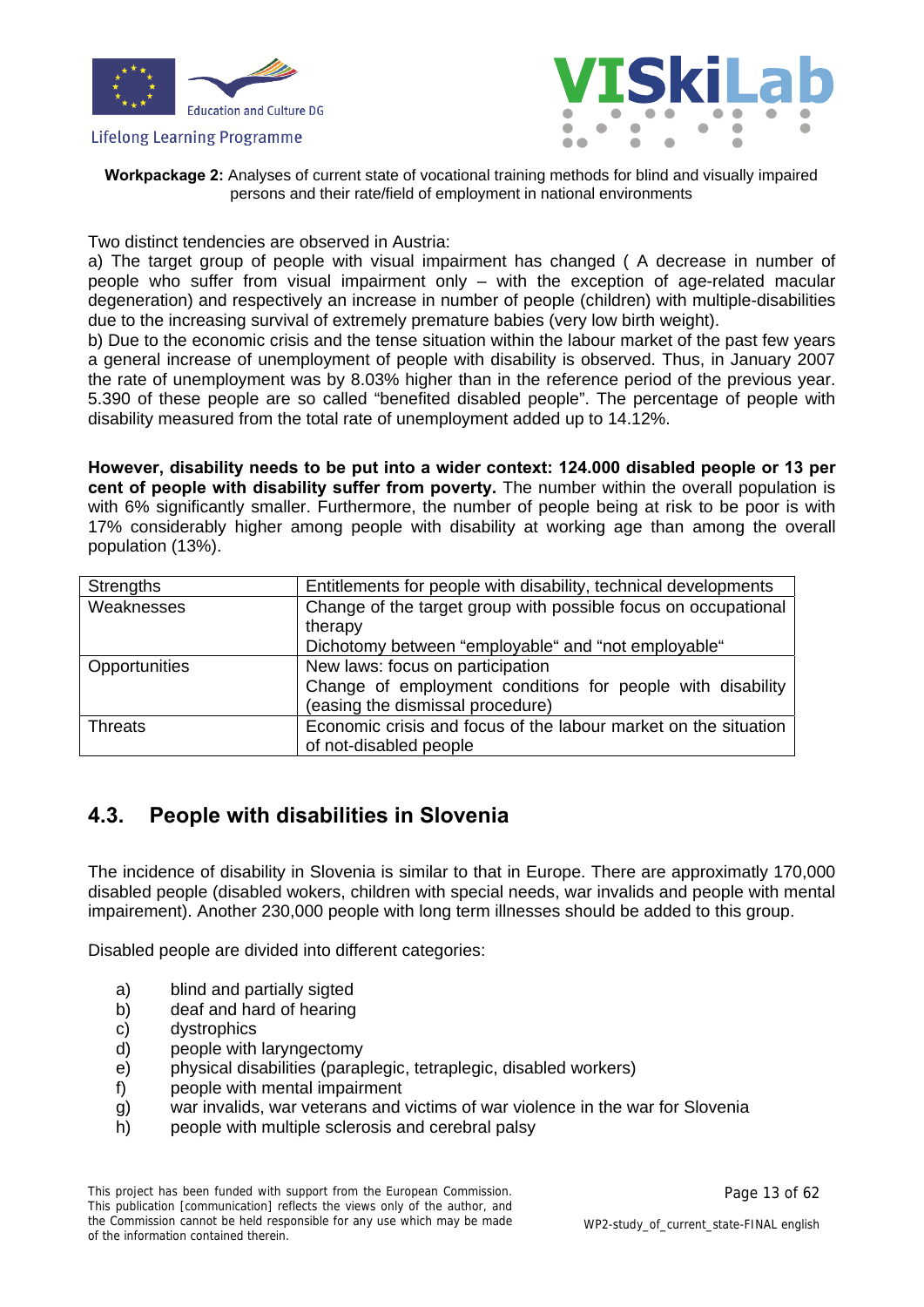



**Workpackage 2:** Analyses of current state of vocational training methods for blind and visually impaired persons and their rate/field of employment in national environments

According to rough estimates there are about 8,000 to 10,000 visually impaired people in Slovenia (Statistics 2004), who represent 0.2% to 0.5% of population. Asociation of the Blind and Partially Sighted of Slovenia keeps al register of its members. They have 4,062 members, ( 1,792 partially sighted and 2,270 blind people). By gender there are 2,338 females and 1,724 males. (Data on 31/12/2010)

This data is used as the only relevant in Slovenia nowadays.

| <b>Strengths</b> | • The amended legislation has resulted in an improvement of<br>certain legal and other rights of the disabled (e.g. employment                                                                                                           |
|------------------|------------------------------------------------------------------------------------------------------------------------------------------------------------------------------------------------------------------------------------------|
|                  | quota system, allowances, etc.)                                                                                                                                                                                                          |
|                  | • Development of technology and devices                                                                                                                                                                                                  |
| Weaknesses       | • All categories of disabilities have equal opportunities and<br>treatment regarding the existing programmes and actions, and<br>hence employment                                                                                        |
|                  | • Concrete data and analysis on the efficiency of the measures<br>taken for the visually impaired are not available<br>. No opportunities to be employed for the visually impaired with<br>additional disabilities and reduced abilities |
| Opportunities    | • Design changes in the current policy of sheltered employment<br>• Cooperation of the institutions involved<br>• Provision of training and employment opportunities for all<br>categories of disability                                 |
| <b>Threats</b>   | The economic crisis further helps to maintain the status quo                                                                                                                                                                             |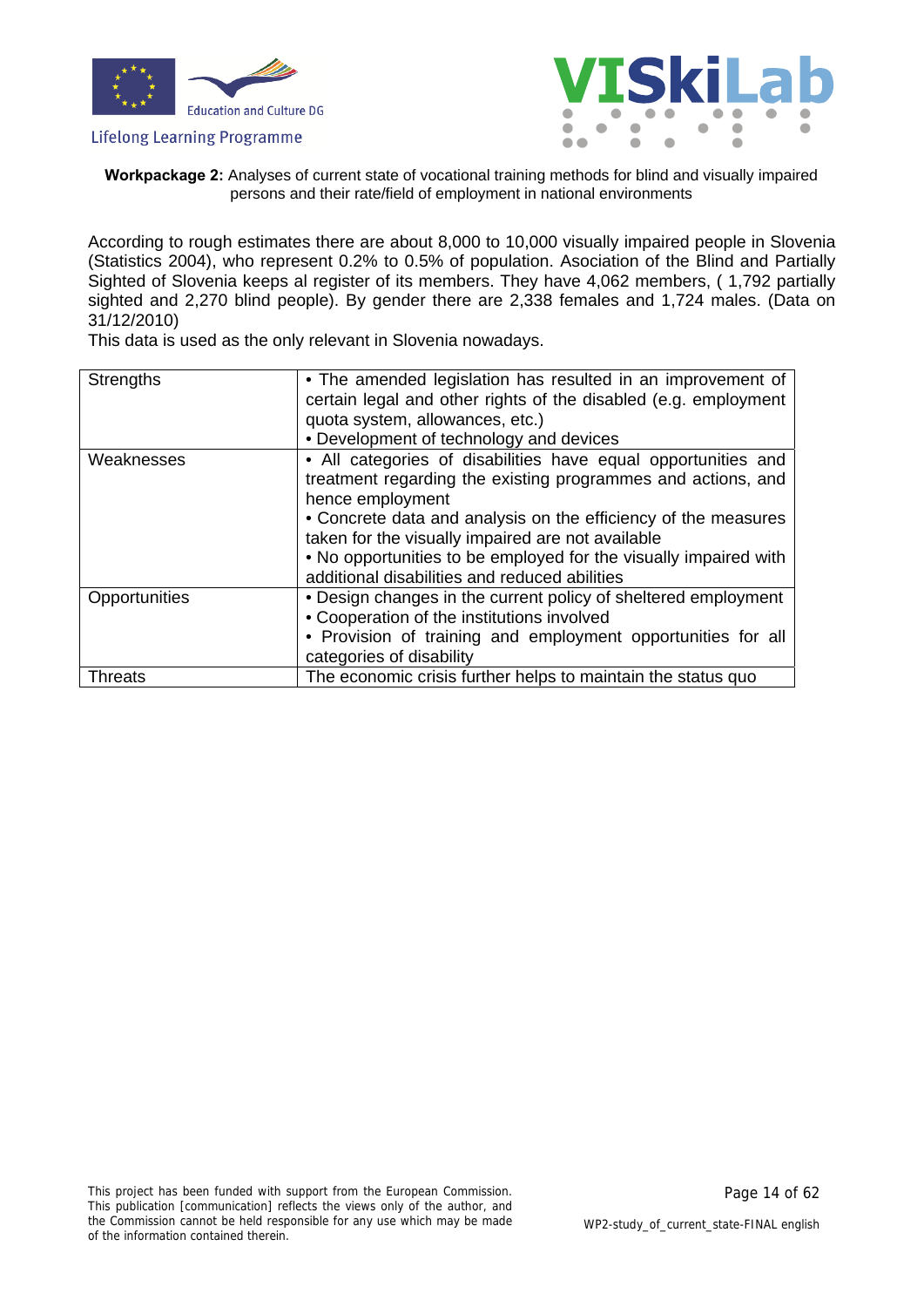





**Workpackage 2:** Analyses of current state of vocational training methods for blind and visually impaired persons and their rate/field of employment in national environments

### <span id="page-14-0"></span>**5. Participation of blind people in society**

### <span id="page-14-1"></span>**5.1. Family**

### **Italy**

28% of disabled people live alone, compared to 8% of the non-disabled; there is a prevailing number of elder persons, above all widows. The average age of the disabled who live alone is 76 for men and 80 for women. 26% of the disabled up to 44 are married, against 47% of non-disabled. The difference noticed is important for men (only 15% are married) and less for women (38% are married).

Being disabled among the young means that they stay in the family unit; the result is that 34% of the disabled aged 25-44 live with their parents (compared to 19% of non- disabled), and that 17% of the disabled of the same age live with only one relative (compared to 6% of non-disabled).

This involves a more difficult economic situation, and, sometimes, poverty: indeed 42% of the disabled consider their finacial resources as poor or insufficient, compared to 27% of the nondisabled.

Family is a point of reference for a disabled person: 90% have a good level of satisfaction regarding family relationships, the percentage being similar to the non-disabled.

However, the level of satisfaction is lower regarding friendships : only 68% of the disabled are satisfied, versus 86% of the non-disabled.

### **Austria**

More than 70% of partially sighted and also more than 70% of totally blind over 60 are supported in their daily or weekly routines and activities such as shopping.

#### **Political Framework**

Austria is based on a federal political system, which is characterised by its nine provinces with their own provincial parliaments and a federal government.

|                            |            | Graph 1: Demographische und politische Struktur in Österreich¶ |
|----------------------------|------------|----------------------------------------------------------------|
| <b>I</b> Region            | Population |                                                                |
| Burgenland                 | 282.1721   |                                                                |
| Carinthia <sup></sup>      | 560.5791   | Austria                                                        |
| Lower Austria <sup>l</sup> | 1.601.183¶ | Munich                                                         |
| <b>Upper Austrial</b>      | 1.409.123¶ |                                                                |
| Salzburg                   | 528.2761   |                                                                |
| <b>Styria</b> <sup>T</sup> | 1.206.2061 |                                                                |
| TyraN                      | 702.0631   |                                                                |
| Vorarlberg¶                | 366,777    |                                                                |

Graph 1: Demographic and political structure in Austria: The nine Austrian regions and their population (numbers from 2008:

[http://www.statistik.at/web\\_de/services/wirtschaftsatlas\\_](http://www.statistik.at/web_de/services/wirtschaftsatlas_oesterreich/oesterreich_und_seine_bundeslaender/021513.html) [oesterreich/oesterreich\\_und\\_seine\\_bundeslaender/0215](http://www.statistik.at/web_de/services/wirtschaftsatlas_oesterreich/oesterreich_und_seine_bundeslaender/021513.html) [13.html](http://www.statistik.at/web_de/services/wirtschaftsatlas_oesterreich/oesterreich_und_seine_bundeslaender/021513.html))

Regarding the support of people with disabilities this means that the majority of relevant laws concerning this group of people can be found in the legal systems of the nine provinces. This mainly concerns the implementation of concrete support and inclusion procedures for visually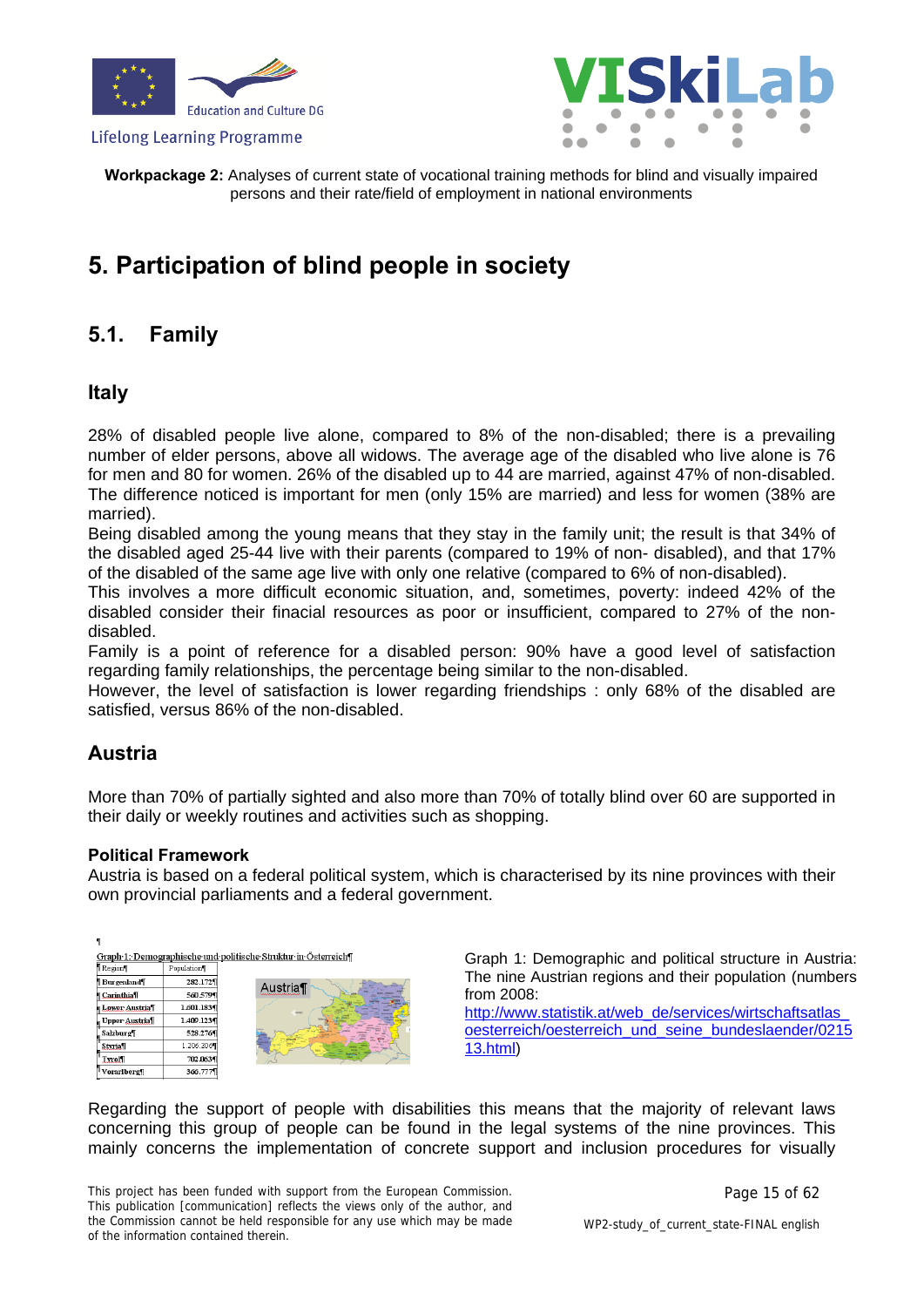



**Workpackage 2:** Analyses of current state of vocational training methods for blind and visually impaired persons and their rate/field of employment in national environments

impaired people, similarly to those employed for all people with impairment. Legally, the communication between the federal political level and the politics on the level of provinces is fixed in paragraph 15 of the constitution. This paragraph describes that if the responsibility is not explicitly assigned to the federal parliament within the constitution or other laws, the responsibility rests with the provinces. Consequently most laws and legal regulations concerning people with disabilities are placed as provincial responsibilities.

### **Slovenia**

Finishing schooling the visually impaired mostly remain in their primary families where they feel most safe and accepted, moreover, thier close family members (especially parents) provide all the necessary support (e.g., medical and other). Staying at home, isolated from peers and social environment, their self-esteem is low and the motivation for active participation in work or society is decreasing. They would need additional professional training and assistance in the process of integration in society and at work, strengthening their self-esteem, opportunities to be engaged in appropriate forms of employment, depending on individual abilities and the help of experts in training everyday skills.

The parents are still concerned about the future of their children, concern arising from childhood, but even more they fear their children's future in case they are not able to take care of them due to age, disease ... Therefore, parents need professionall assistance and support, particularly in terms of coping with their child being different from the others, helping them to accept this fact and to recognise the abilities of their child with regard to visual impairment. Thus, the state of apathy is growing in the nuclear family which is partly also due to the current economic crisisresulting in reduction of social security rights. The fact is that once the schooling is finished visually impaired people due to their special needs, limited abilities, as well as insufficient training received in the field of independent living skills, are denied equal possibilities to enter the employment market when compared with non-disabled population, sconsequently most of them remain at home. On the other hand, Slovenia has no relevant professional institution or legal basis to provide assistance in planning the future, necessary training and starting an employment to visually impaired people.

Thus, different institutions try to avoid responsibility shifting it one from another. Although there is no data, but we believe that the visually impaired compared to sighted people less frequently create families, and when they do they often marry within the group of the visually imaired.

### <span id="page-15-0"></span>**5.2. Socializing and relationships**

### **Italy**

Social participation of disabled people is the greatest and most difficult challenge to face, since problems the person has to face rise not only from the condition of disability , but also from environmental and cultural contexts and from the level of independence of the person in question. Approx. 18% of the disabled under 44 read newspapers, versus 20% of the non-disabled of the same age (ISTAT, 1999). Approximately 67% of the disabled between 18 and 44 listen to the radio, and 92% follow TV programmes almost every day, compared to 79% and 97% of non-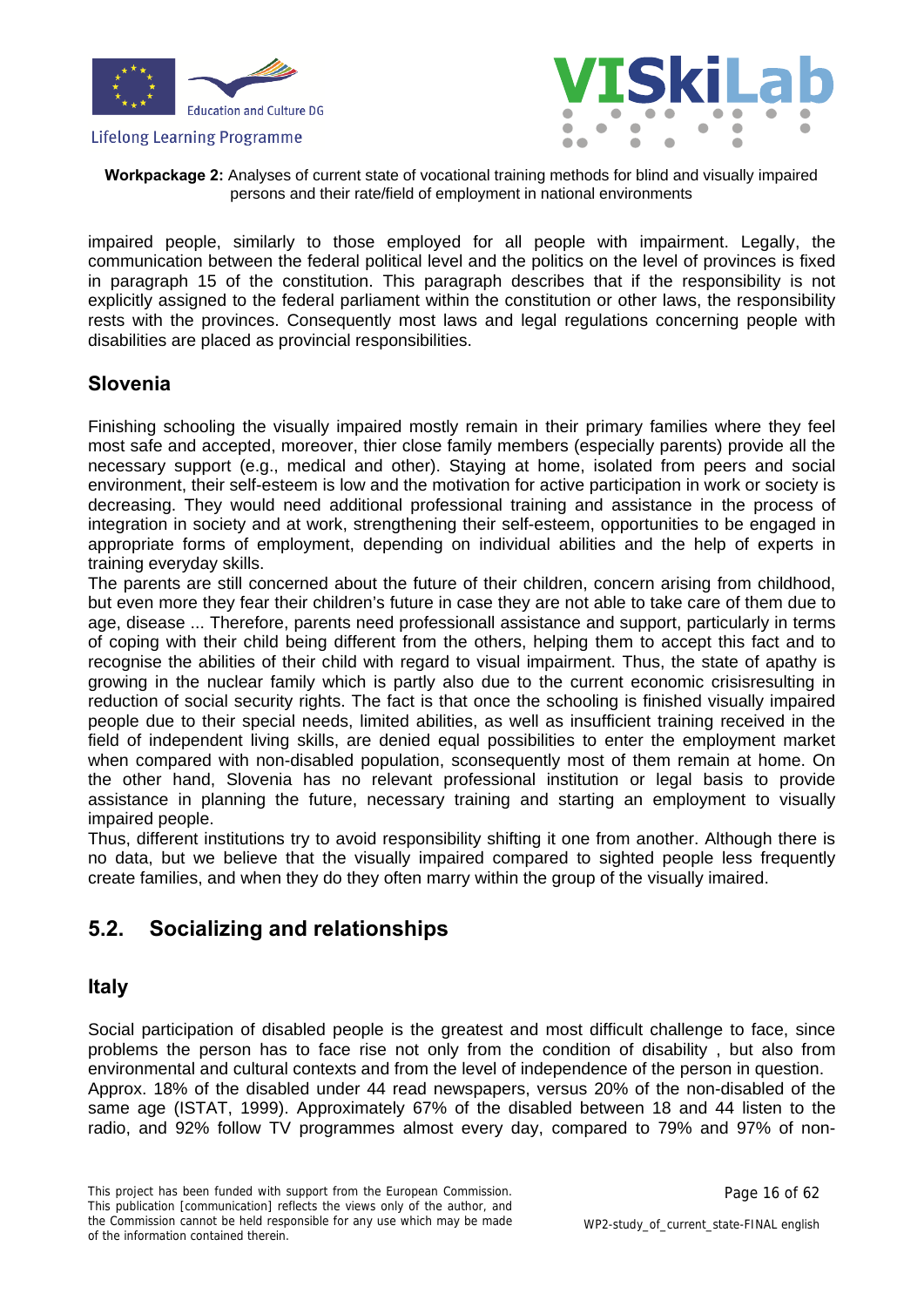



**Workpackage 2:** Analyses of current state of vocational training methods for blind and visually impaired persons and their rate/field of employment in national environments

disabled (ISTAT, 1999). 38% of the disabled receive information on Italian politics, versus 53% among the non-disabled (ISTAT, 1999).

### **Austria**

The social life of people with visual impairment is on the one hand highly affected by their personal interests and by service provided at different levels on the other.

#### *Legal regulations at federal level*

As described in chapter 1., laws are mostly implemented according to the legal system of the individual province. However, some legal frameworks which apply to the whole of Austria can be observed. These legal frameworks particularly concern the integration of people with disabilities in the labour market.

#### **Relevant laws on federal level:**

*Bundesbehindertengesetz (federal law for disabled people)*: this law regulates certain services provided for people with disabilities, e.g. a disability-ID or certain benefits regarding public domains. People with visual impairments are entitled to these benefits.

*Bundespflegegeldgesetz (federal law for care money entitlement)*: this law regulates the number of hours of care-time a certain person with disabilityis is entitled to [\(http://www.einfachleben.at/297\\_DEU\\_HTML.php\)](http://www.einfachleben.at/297_DEU_HTML.php). In Austria visually impaired people are normally placed at the 3rd level of this 7-level-care-money-chart.

| Level | Number of hours of care-time                                                                                                                                                                                                                                                           | Amount            |
|-------|----------------------------------------------------------------------------------------------------------------------------------------------------------------------------------------------------------------------------------------------------------------------------------------|-------------------|
| 1     | More than 50 hours of assistance and help per month on average                                                                                                                                                                                                                         | Euros<br>145,40   |
| 2     | More than 75 hours of assistance and help per month on average                                                                                                                                                                                                                         | Euros<br>268,00   |
| 3     | More than 120 hours of assistance and help per month on average<br>The levels 3 and4 are usually approved if the person in need of<br>care is partially sighted or blind, often bedridden or using a<br>wheelchair.                                                                    | Euros<br>413,50   |
| 4     | More than 160 hours of assistance and help per month on average                                                                                                                                                                                                                        | Euros<br>620,30   |
| 5     | More than 180 hours of assistance and help per month on average<br>and in need of some additional care<br>The levels 5 to 7 are usually approved to a person with serious<br>disabilities or to a person who needs permanent attendance of a<br>care person or to a deaf-blind person. | Euros<br>842,40   |
| 6     | More than 180 hours of assistance and help per month on average,<br>care tasks which cannot be coordinated temporally and permanent<br>attendance during night and day times.                                                                                                          | Euros<br>1.148,70 |

This project has been funded with support from the European Commission. This publication [communication] reflects the views only of the author, and the Commission cannot be held responsible for any use which may be made of the information contained therein.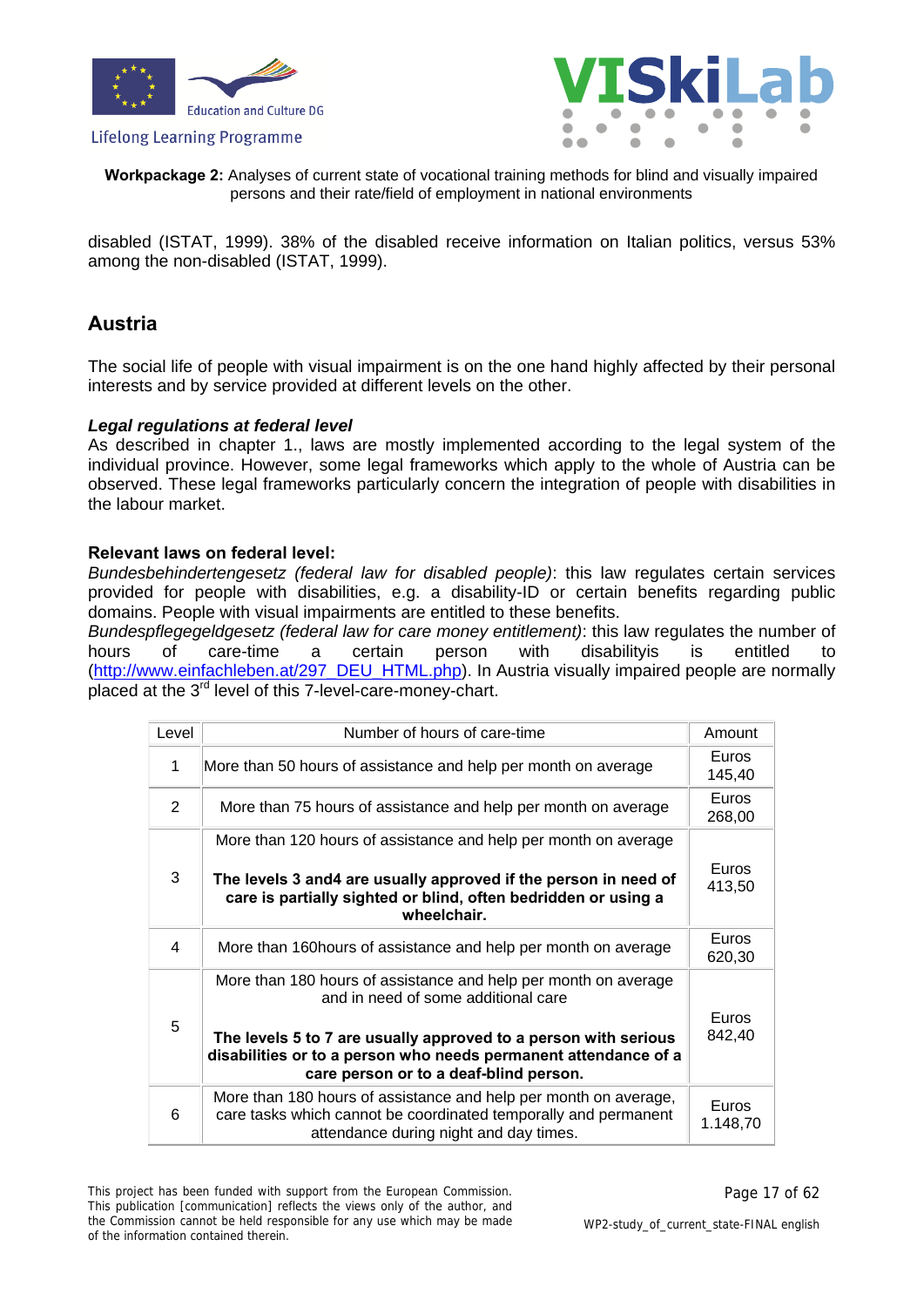



**Workpackage 2:** Analyses of current state of vocational training methods for blind and visually impaired persons and their rate/field of employment in national environments

|  | More than 180 hours of assistance and help per month on average |          |
|--|-----------------------------------------------------------------|----------|
|  | and virtually no ability to move.                               | 1.531,50 |

*Familienausgleichsgesetz (Family financial adjustment law)*: this law regulates the financial adjustment as a result of multiple burdens for the family with a disabled child or adolescent. Families with a partially sighted or blind child are entitled to a double amount of family allowance.

In general to enjoy benefits according to all these laws medical expert's reports need to be provided by the persons applying for benefits which describe the degree of disability of a person in question.

#### **Provincial laws for disabled persons**

As already mentioned above, most services for people suffering from visual impairment seem to be based on provincial laws for disabled people. Because of Austria's federal structure in this context nine different legal texts exist, which are, however, by and large comparable. Provincial laws for disabled people typically define disability as a lack in or exclusion from participation within socialisation processes in the family, school, at work or in society. Provincial laws for disabled people do not have a scale defining the degree of disability but they generally come into effect on the basis of an impairment that last longer than six months. The concrete service provisions for persons with visual impairment (from specific sensorial early intervention, via family relief programmes, integration services in kindergarten, therapeutic services in school, integration processes into the labour market or assistance services in the labour market through to support regarding independent living and mobility) are paid according to these laws. Adjudication upon services for visually impaired people is granted by a notification which is based on an application by the person with disability. In most provinces people with disabilities are legally entitled to services according to the respective laws for people with disabilities. Furthermore, the medical services ought to be mentioned, which are on the basis of a public health insurance system accessible for all people in Austria. Aids and therapeutic appliances for persons with disability (reading devices etc.) are usually financed in terms of co-financing regulations between different rehabilitation sponsors.

#### **Slovenia**

In Slovenia the biggest problem is how to include visually impaired people at work and social environment once that schooling is finished. At home, that means in a well known environment they function relatively well, since the family members and immediate surroundings are familiar with the special needs . They stay at home most of the time alone, at least when their parents are at work, listening to music, reading books, some occasionally attend social events and courses organized by local associations, but otherwise they live in "their world". Furthermore, they are often not sufficiently trained in daily living skills so they depend on their parents in a certain way. They would need additional training in daily living skills, which would greatly increase their independence and confidence. The present situation can lead to a more permanent isolation and depression of all family members.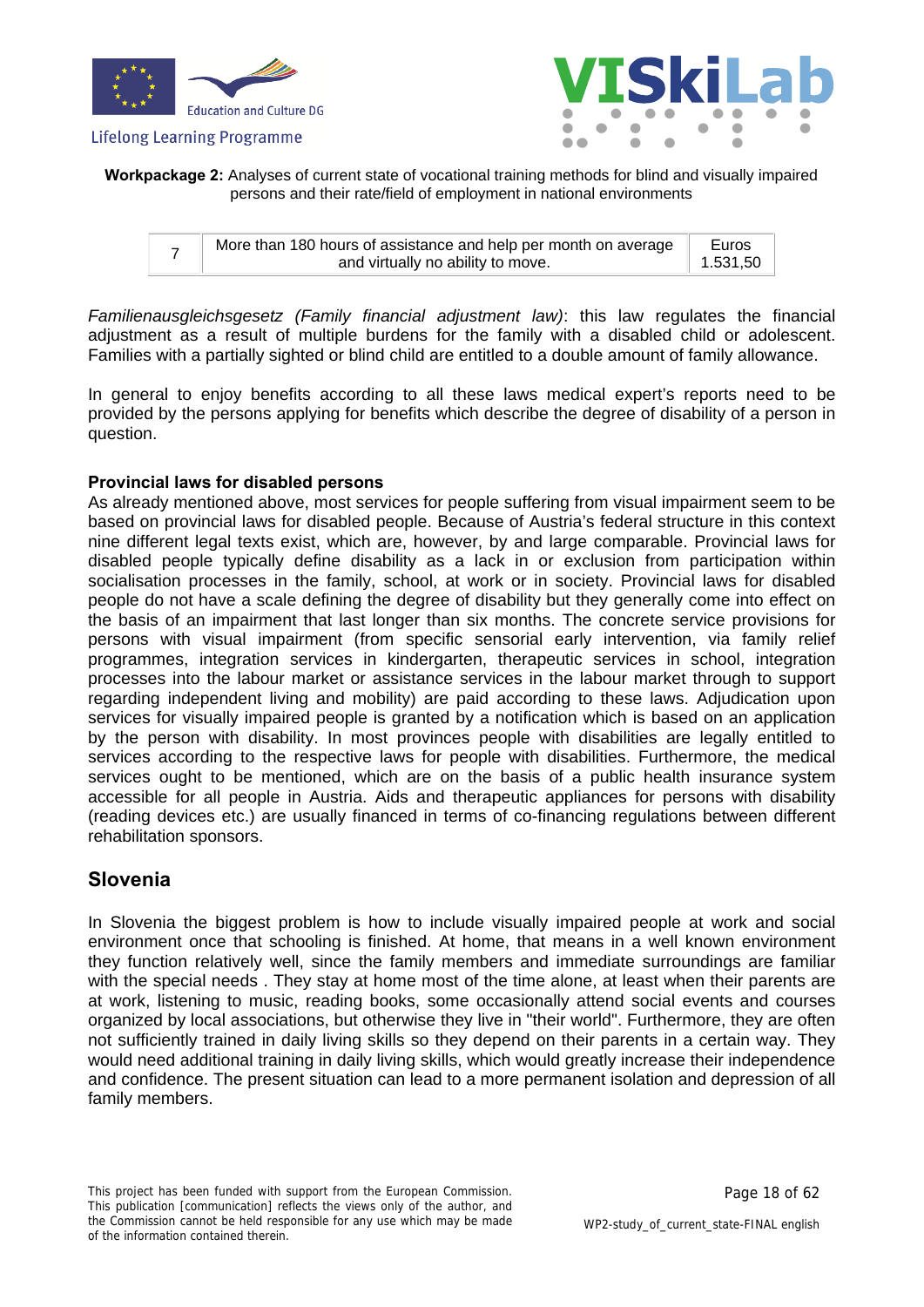



**Workpackage 2:** Analyses of current state of vocational training methods for blind and visually impaired persons and their rate/field of employment in national environments

### <span id="page-18-0"></span>**5.3. Use of free time**

### **Italy**

In Italy free time activities are run by the provincial centres of the Italian Union of the Blind and Partially Sighted (UICI) or associations and institutes for visually impaired people.

Attending shows: 22% of the disabled under 44 went to cinema, theatre or to see other kinds of shows in the last 12 months, compaired to 31% of the non-disabled (ISTAT, 1999). Reading: 20% of the disabled reads books (ISTAT, 1999).

Sports: the number of the disable enrolled in the Federation of Disability Sports increased in the period 1989-1997 at the same pace with sports organizations, with an average of 5.3 % (CONI, 1989/1997).

### **Austria**

In some provinces people with disabilities are granted so-called leisure-time-assistance. This includes services which are aimed at the active participation of people with disabilities in leisure time activities. Furthermore, especially some individual lobbies for visually impaired people [\(http://www.oebsv.at/](http://www.oebsv.at/)) have established and offer diverse leisure activities as for example gymnastics, acoustic shooting, swimming, chess, tandems, cultural activities (visits to the theatre) or holidays.

### **Slovenia**

Visually impaired people in the major urban centers (cities) have a wider choice of leisure activities than those living on the outskirts or in smaller towns of Slovenia. The fact is that their places of residence are scattered all over Slovenia. Some occasionally attend meetings given by local societies of the visually impaired and to a lesser degree sport activities held mostly in a specialized institution in Ljubljana. Some are engaged in music activities, although most of them only listen to music at home. Participation in leisure activities, such as sports that are specific to this population is limited and not accessible to all in the same range, also due to the remoteness of their homes from major cities. As the number of visually impaired people in a specialized institution is decreasing, there is a risk that the existing sports for the visually impaired people will died out. It would be necessary to encourage and support both the local environment and societies to develop leisure activities in remote, small towns of Slovenia or to provide transport to the center, where those activities take place.

### <span id="page-18-1"></span>**5.4. Self advocacy**

**Italy**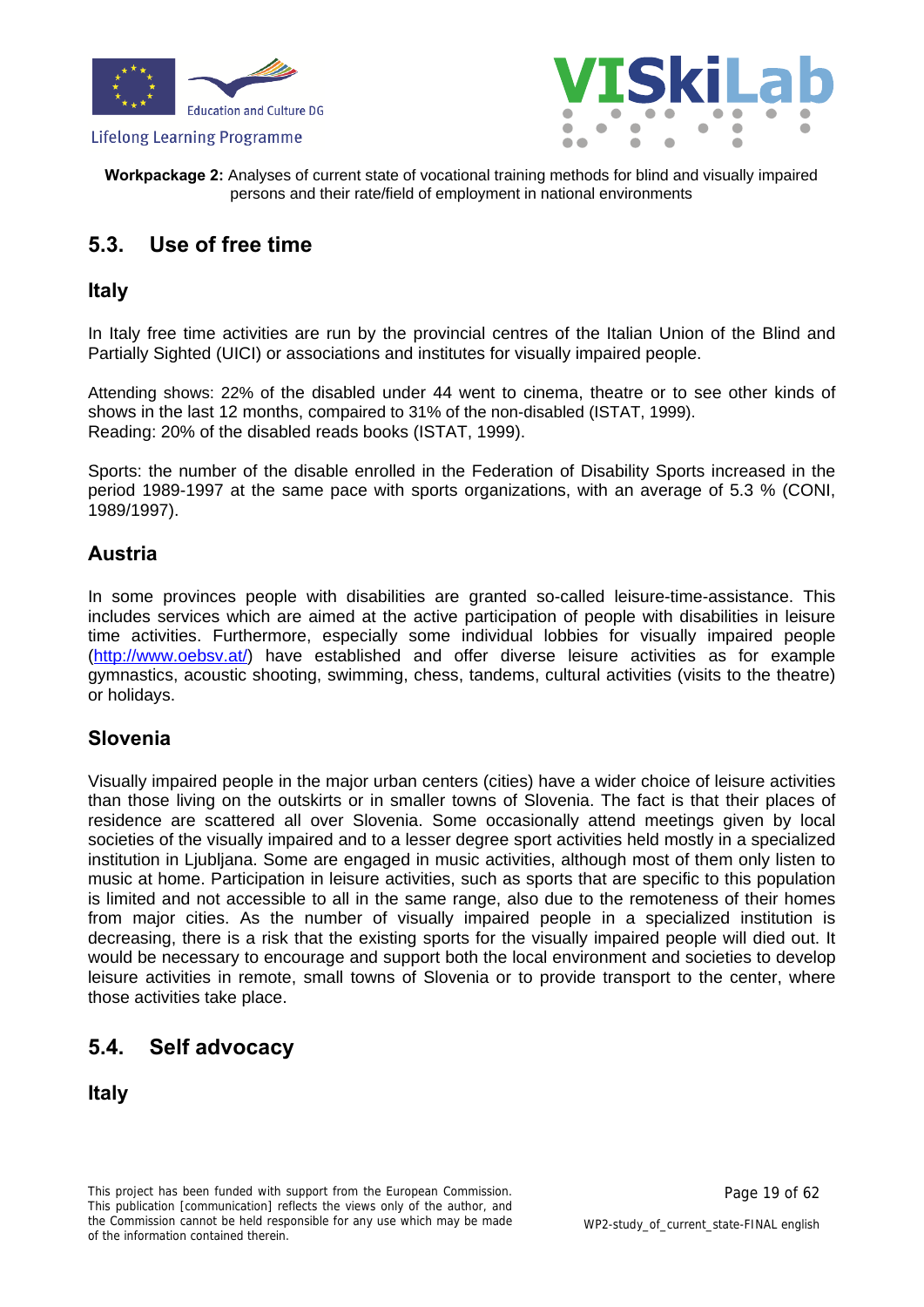



**Workpackage 2:** Analyses of current state of vocational training methods for blind and visually impaired persons and their rate/field of employment in national environments

In Italy there are many associations that perform the duties of representation and protection of the moral and materials rights of all the visually impaired Italians. The most important one is the Italian Union of the Blind and Partially Sighted (UICI), founded in Genoa in 1920, currently present with a section in each provincial capital (and sometimes with branches in major towns) that apart from defending the blind's rights also carries out an assesment of disability and consequently grants the allowances and bonuses. It is responsible for education across all stages, by the process for the compulsory employment. Among the associations performing activities for the blind in which people with disabilities (not only visual) may enroll is the Apostolic Movement for the Blind, a Catholic association, that in addition to encouraging the active participation of the visually impaired people within the Church, undertakes activities to promote human and social development of the visually impaired in poor countries in the world, along with the organization of social and recreational activities in Italy.

Other important Institutions, Centres and Associations assisting and supporting people with visual disabilities are:

- 1. Unione Italiana Ciechi e Ipovedenti U.I.C.I.
- 2. Agenzia Internazionale per la Prevenzione della Cecità, Italian section.
- 3. Istituto per la Ricerca, la Formazione e la Riabilitazione I.Ri.Fo.R.
- 4. Unione Nazionale Italiana Volontari pro Ciechi U.N.I.Vo.C.
- 5. Centro Nazionale del Libro Parlato
- 6. Federazione Nazionale delle Istituzioni Pro Ciechi
- 7. Centro Nazionale Tiflotecnico
- 8. Biblioteca Italiana per Ciechi "Regina Margherita"
- 9. Centro di Documentazione Tiflologica di Roma
- 10. Centri di Consulenza Tiflodidattica
- 11. Movimento Apostolico Ciechi M.A.C.

### **Austria**

Diverse stakeholders are active in Austria, such as the ÖBSV (Austrian association of the Blind <http://www.oebsv.at/home/zentralbereich>). Because of early detection and the empowerment (especially of parents) it is usually easy for visually impaired people to defend their own interests. The situation becomes more complicated and difficult if in the case of multiple disabilities.

### **Slovenia**

Visually impaired people may become members of inter-municipal associations of blind and visually impaired at the local level. There are nine of them in Slovenia. The membership is voluntary. They offer their members support, information, hold various sports and social events, organise courses and help with the purchase of adapted devices. Activities, content and scope of aid by individual association varies depending on the personal engagement of the employees. It would be necessary to increase the impact of the visually impaired on the preparation of the contents. Association of the Blind and Partially Sighted of Slovenia represents its local associations being the main non-governmental organization of visually impaired people in Slovenia.

Furthermore tey can be assisted by Office for Equal Opportunity, other non-governmental organizations, forums, websites. However, visually impaired people are not adequately informed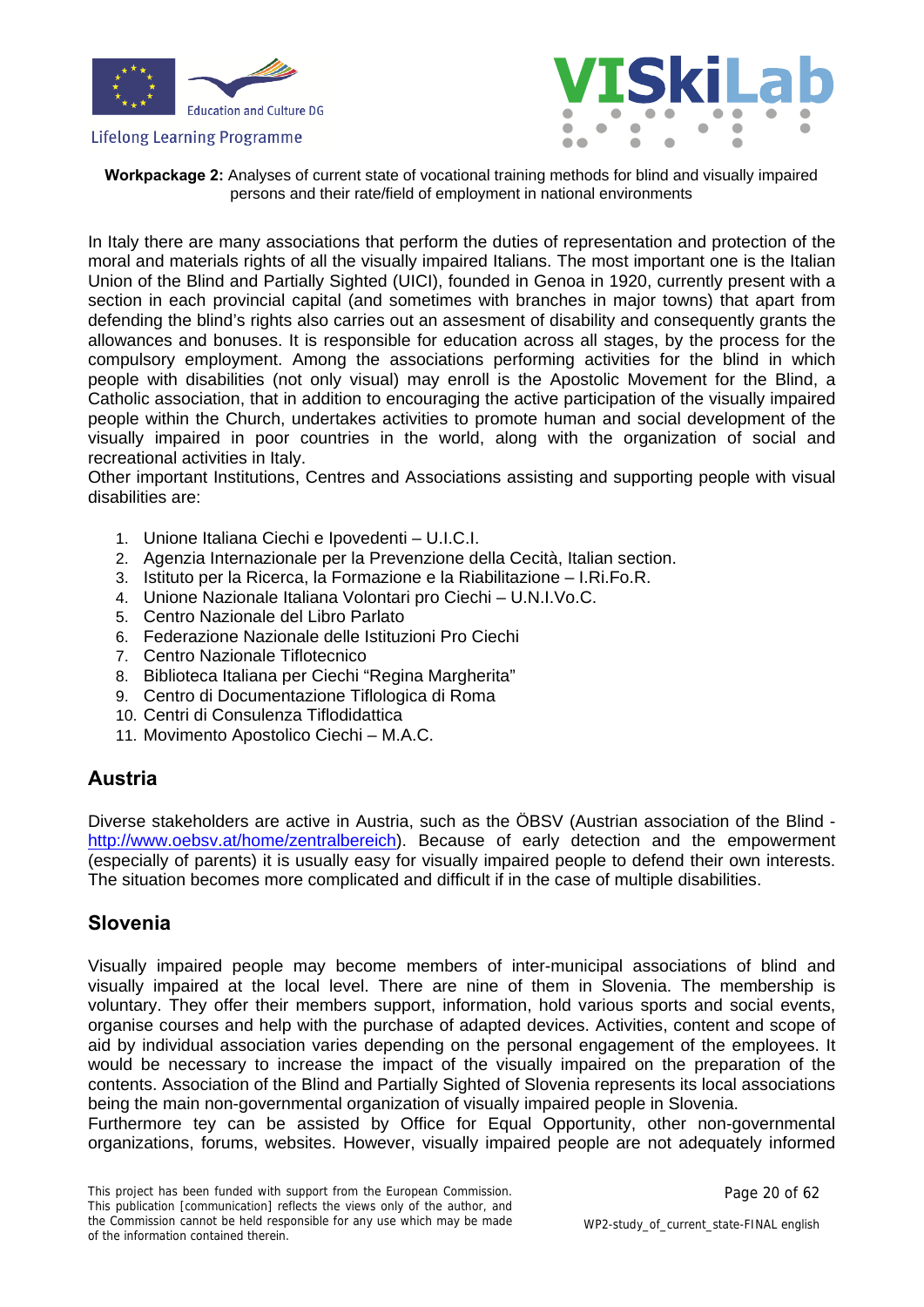



**Workpackage 2:** Analyses of current state of vocational training methods for blind and visually impaired persons and their rate/field of employment in national environments

about the possibilities of integration in the society, how to exercise their rights. The membership of these associations is rather limited and relatively high costs of participation in certain activities (eg, holidays, excursions) pose problems to the members. Close attention should be paid to architectural equipment, the elimination of physical obstacles and adaptation to the external environment. It would make sense to establish advocacy for the visually impaired and provide more information.

### <span id="page-20-0"></span>**5.5. SWOT**

### **Italy**

| <b>Strengths</b> | The intervention of the associations supporting visually impaired<br>people enables a better integration                                                                                                                                                                                                                                                                                                                                                                                                                                                                                                                                                             |
|------------------|----------------------------------------------------------------------------------------------------------------------------------------------------------------------------------------------------------------------------------------------------------------------------------------------------------------------------------------------------------------------------------------------------------------------------------------------------------------------------------------------------------------------------------------------------------------------------------------------------------------------------------------------------------------------|
| Weaknesses       | The participation of visually impaired people in society still remains<br>smaller in comparison to that of the sigted people                                                                                                                                                                                                                                                                                                                                                                                                                                                                                                                                         |
| Opportunities    | Differently from the past, the visually impaired people are involved<br>in several sports and free-time activities. There are programmes<br>and projects for an accessible tourism even through a governmental<br>manifesto (i.e.<br>http://www.governo.it/Notizie/Ministeri/dettaglio.asp?d=51392) and<br>activities like skiing, pedalo, scuba diving, martial arts, rowing,<br>tandem have been gradually improved with regards to their<br>techniques to make them accessible for the visually imapired.<br>These activities are usually run thanks to the associations, in<br>particular the UICI, or to institutes or centres for visually impaired<br>people. |
| <b>Threats</b>   | While in major towns all these activities are facilitated and offered,<br>this does not happen in smaller towns, where most activities are<br>carried out by volunteers or religious organisations.                                                                                                                                                                                                                                                                                                                                                                                                                                                                  |

### **Austria**

| Strengths      | Self-advocacy for people with visual impairment is strong. The<br>association of the blind is a powerful »player«.                                                                                                                                 |
|----------------|----------------------------------------------------------------------------------------------------------------------------------------------------------------------------------------------------------------------------------------------------|
| Weaknesses     | Federal systems which cause dissimilarity and<br>little<br>homogeneity regarding service provision. In the case of some<br>visual impairments (macula degeneration) which are viewed as<br>age-related, many institutions do not feel responsible. |
| Opportunities  | Increased acceptability within society, large number of services.                                                                                                                                                                                  |
| <b>Threats</b> | Financial pressure might be noticed.                                                                                                                                                                                                               |

This project has been funded with support from the European Commission. This publication [communication] reflects the views only of the author, and the Commission cannot be held responsible for any use which may be made of the information contained therein.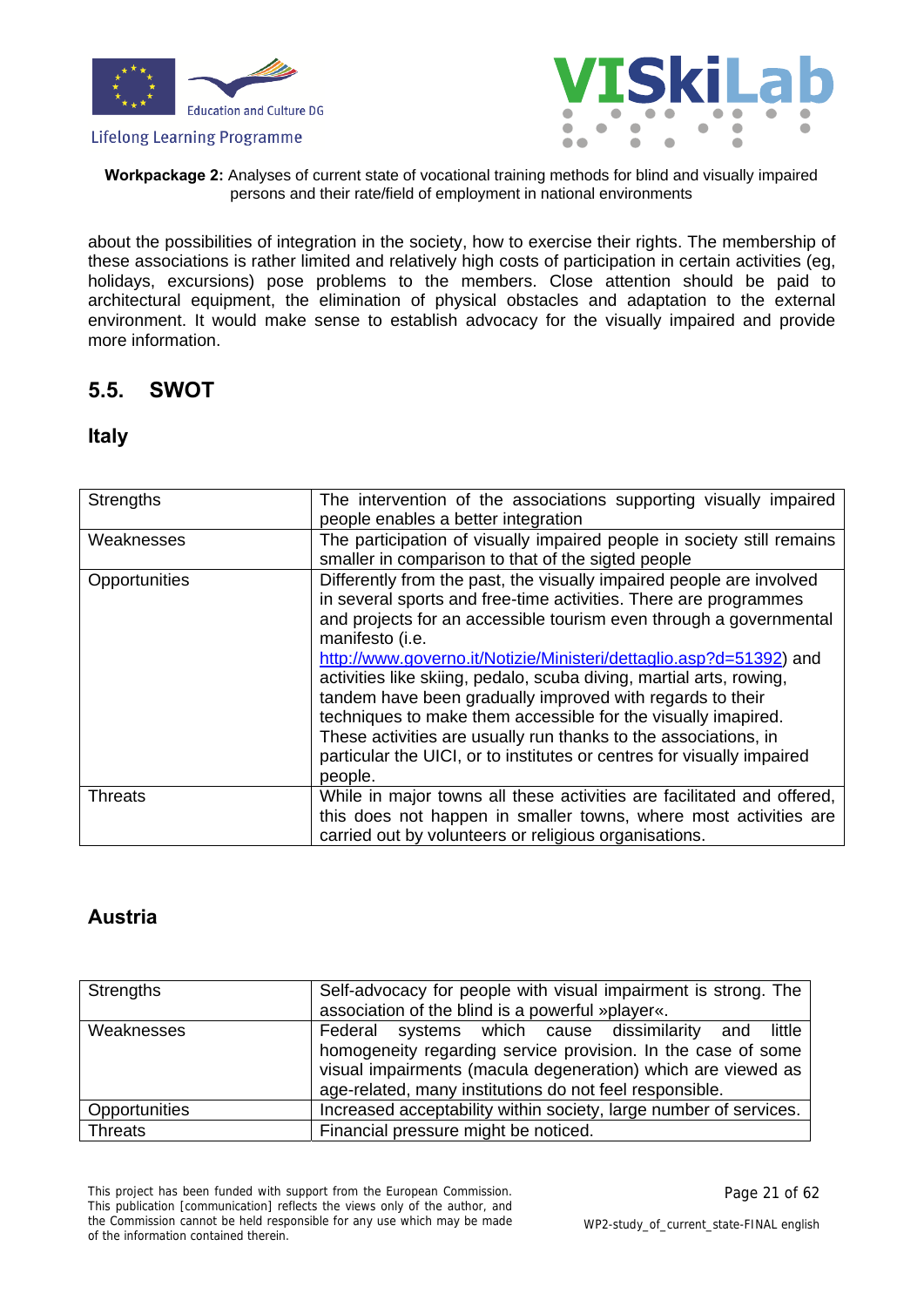



**Workpackage 2:** Analyses of current state of vocational training methods for blind and visually impaired persons and their rate/field of employment in national environments

### **Slovenia**

| <b>Strengths</b> | • sense of security of visually impaired people in their primary<br>family and immediate environment<br>• the possibility of joining various existing programmes (local<br>associations), a good choice of activities, but only in large<br>centers                                                                                                                                                                                                                                                            |
|------------------|----------------------------------------------------------------------------------------------------------------------------------------------------------------------------------------------------------------------------------------------------------------------------------------------------------------------------------------------------------------------------------------------------------------------------------------------------------------------------------------------------------------|
| Weaknesses       | • the possibility of joining various existing programmes (local<br>associations), a good choice of activities, but only in large<br>centers<br>• low self-esteem, feeling of uselessness, apathy<br>• congestion and depletion of the nuclear family<br>• shifting of responsibilities in terms of assistance / care from<br>one institution to another<br>• relatively high financial participation/fees of the visually<br>impaired when joining some programmes results in their poor<br>physical condition |
| Opportunities    | • prepare the analysis of the data in order to take into account<br>t individual needs of the visually impaired<br>• establishe career counseling<br>• develope programmes that will enable the integration of<br>visually impaired people in the active working and social<br>environment with the necessary technical assistance and<br>training                                                                                                                                                             |
| <b>Threats</b>   | • economic crisis is causing the reduction of social rights and<br>promotion of new programs needed<br>• increase in distress, isolation and apathy of the visually<br>impaired and their family members                                                                                                                                                                                                                                                                                                       |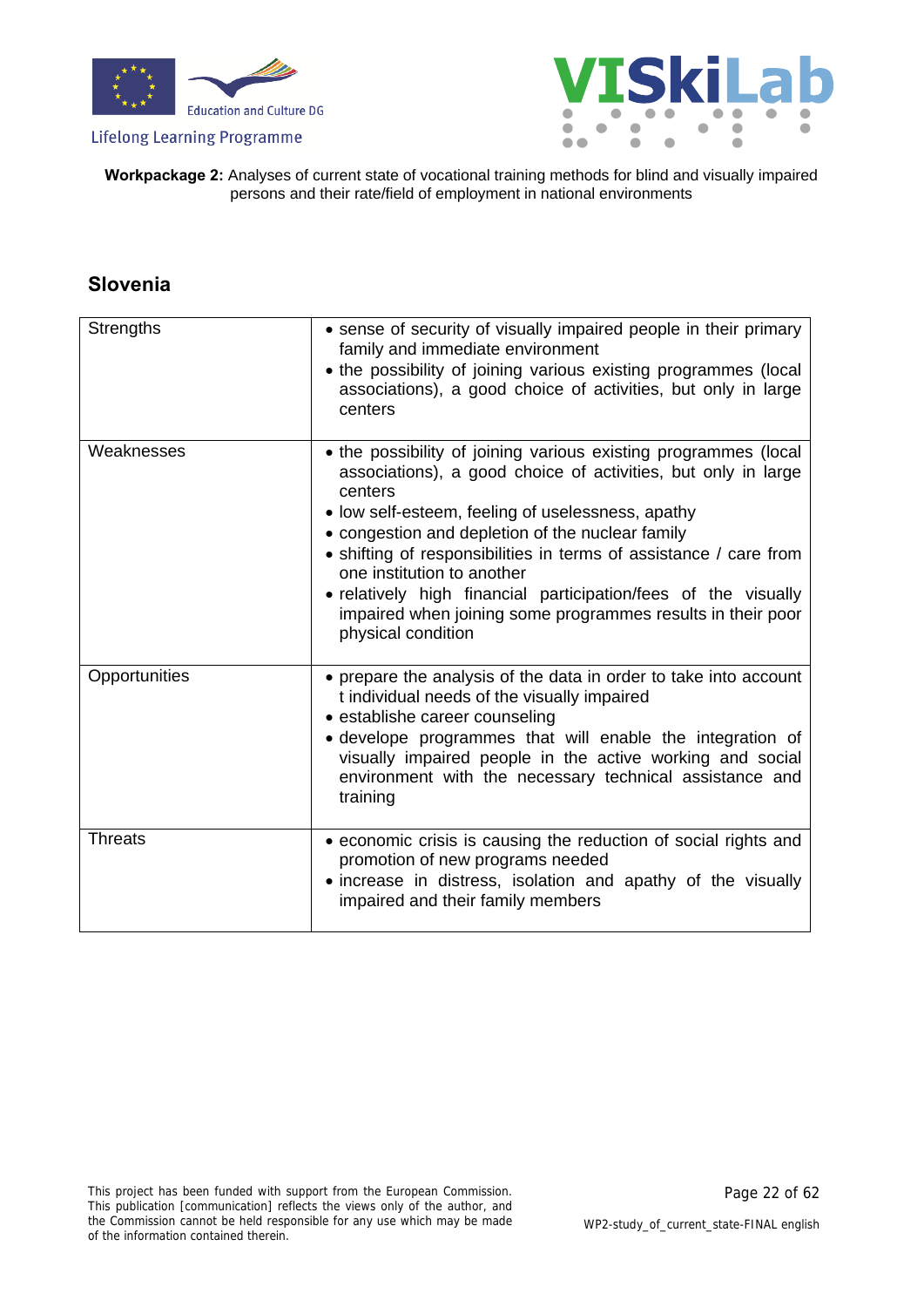





**Workpackage 2:** Analyses of current state of vocational training methods for blind and visually impaired persons and their rate/field of employment in national environments

### <span id="page-22-0"></span>**6. Education**

### <span id="page-22-1"></span>**6.1. Different types of education**

According to the policy of integration adopted on National territory, countries may be divided in three categories:

• **Uni-directional approach**: it concerns all countries where educational policies and implementation practices tend to include almost all students in the mainstream (regular) schooling. This choice is based on a wide variety of services focused on school. Examples of this practice are Spain, Greece, **Italy**, Portugal, Sweden, Iceland, Norway and Cyprus.

• **Multi-directional approach**: it refers to countries where there are several approaches in the field of inclusion. They offer a choice between two school systems (mainstream schools and special schools). Denmark, France, Ireland, Luxemburg, **Austria**, Finland, Great Britain, Lithuania, Liechtenstein, Czech Republic, Estony, Poland, **Slovenia** belong to this category.

• **Bi-directional approach:** it refers to countries where there are two different education systems. Disabled students are educated in special schools or classes. Generally speaking, the largest part of students officially recognized as 'having special educational needs' do not follow the regular study career . These systems are (till today) ruled by specific law. In Switzerland the system is mixed: on the one hand, there is a specific legislation for schools and special schools (including, services included in ordinary courses). On the other hand, there is a specific system of services in ordinary classes under the Canton.

### <span id="page-22-2"></span>**6.2. Education systems**

### **Italy**

Italy is one of the few countries where the majority of disabled people is educated in inclusive forms of education.

Over time, the level of education of disabled people has considerably increased, as it has happened for all Italian young people: If we compare people aged 15-44 to those aged 45-64, there has been an important increase in educational qualification. In fact, 38% of the disabled between 15 and 44 have a high-school diploma or a University degree, compared to 14% of the disabled aged 45-64. The increase in educational level has also affected non-disabled people, but among the disabled, the growth was much faster (also thanks to learning support teachers and special educators, adapted equipment – IT support, in particular) and concerned mainly women, who compensated the disadvantage they had in the past, if compared to men.

 However, there is a high percentage of disabled people, also young, who remain without any school qualification (this group also includes severe and most severely disabled peple for whom it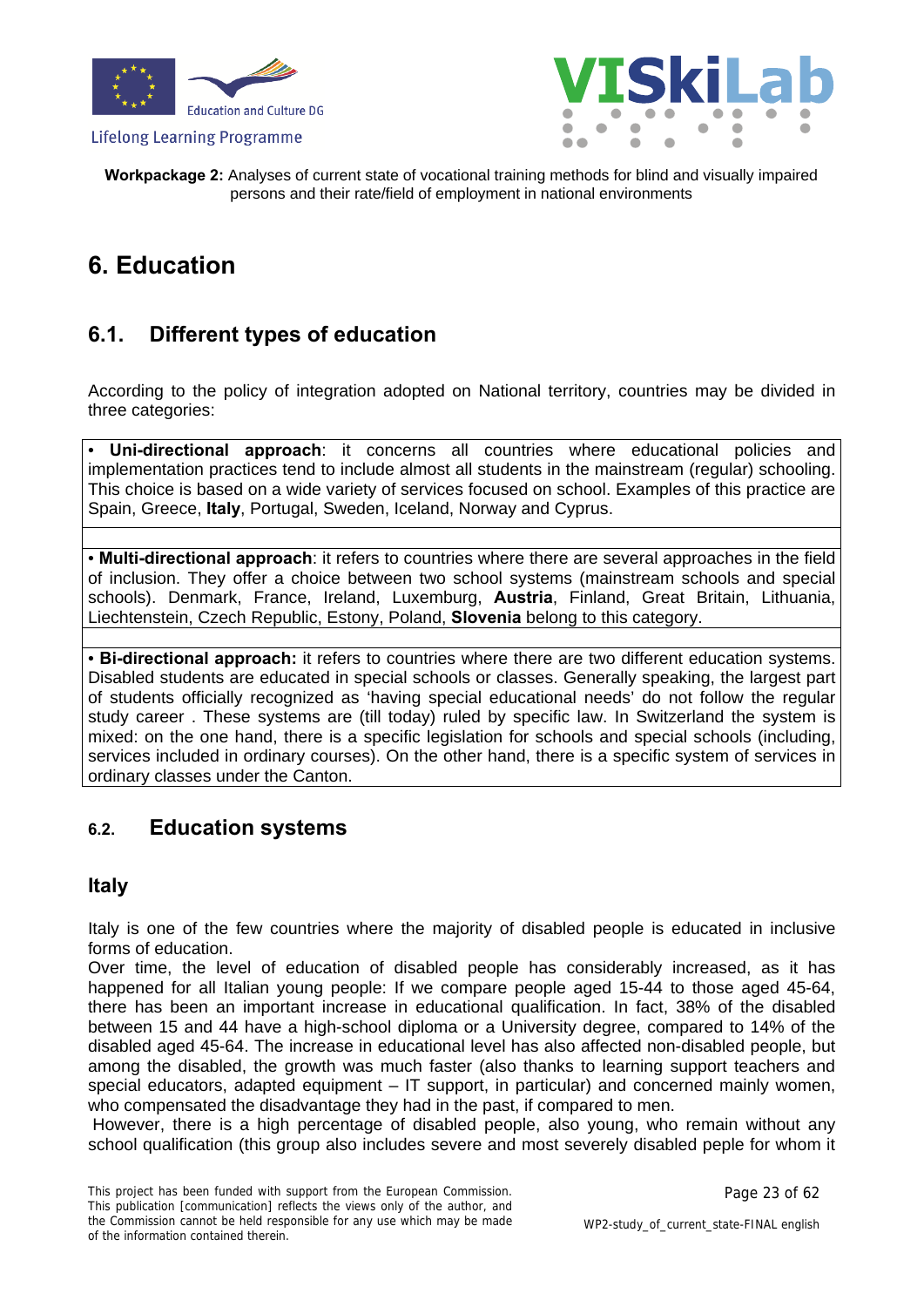



**Workpackage 2:** Analyses of current state of vocational training methods for blind and visually impaired persons and their rate/field of employment in national environments

is physically impossible to stay at school: approx. 15% of the disabled of age 15-44, while among non-disabled the percentage is close to zero).

One of the basic steps to access the school placement is the assessment of the functional impact of the visual impairment (DF), a document prepared by the Multidisciplinary Unit for Children and Adolescents.

The Multidisciplinary Unit for Children and Adolescents (UMEE) constituted by Local Health Units, equipped with operational planning and organizational autonomy, are formed from at least one operator for each of the following professionals:

- child psychiatrist
- developmental psychologist
- social worker therapist (physiotherapy)
- psychomotrist
- speech therapist.

The UMEE is a service activity responding to the needs of prevention, assesment, treatment and rehabilitation of psychological and physical problems and developmental disabilities of disabled people, that regardless of age, attend schools at all levels. It exerts its action through:

- taking charge of the cases
- planning the career
- continuity of operations
- describing the condition of disability
- assessment of functional impact

U.M.E.E. establishes is a complex document called Functional Diagnosis (Functional assessment) and it consists of two parts:

- Medical diagnosis medical
- Social and psychological evaluation, aimed in particular to identify the potential of the person.

The Functional Diagnosis (DF) is made at the first request for intervention and special education, and gets updated over the pupil's school career or after significant changes in the condition of visual impairment. The Multidisciplinary Unit for Children and Adolescents, once taking over the case of a cetain pupil and having made its assesment, it issues the documents for assignment of the special educational intervention to the parents who will then arrange to deliver them to the school.

The Functional Dynamics Profile (PDF) is the act following the functional assessment and it allows dynamic inclusion and contextualization of all the elements and the views expressed by the various components:

 $\bullet$  U.M.E.E.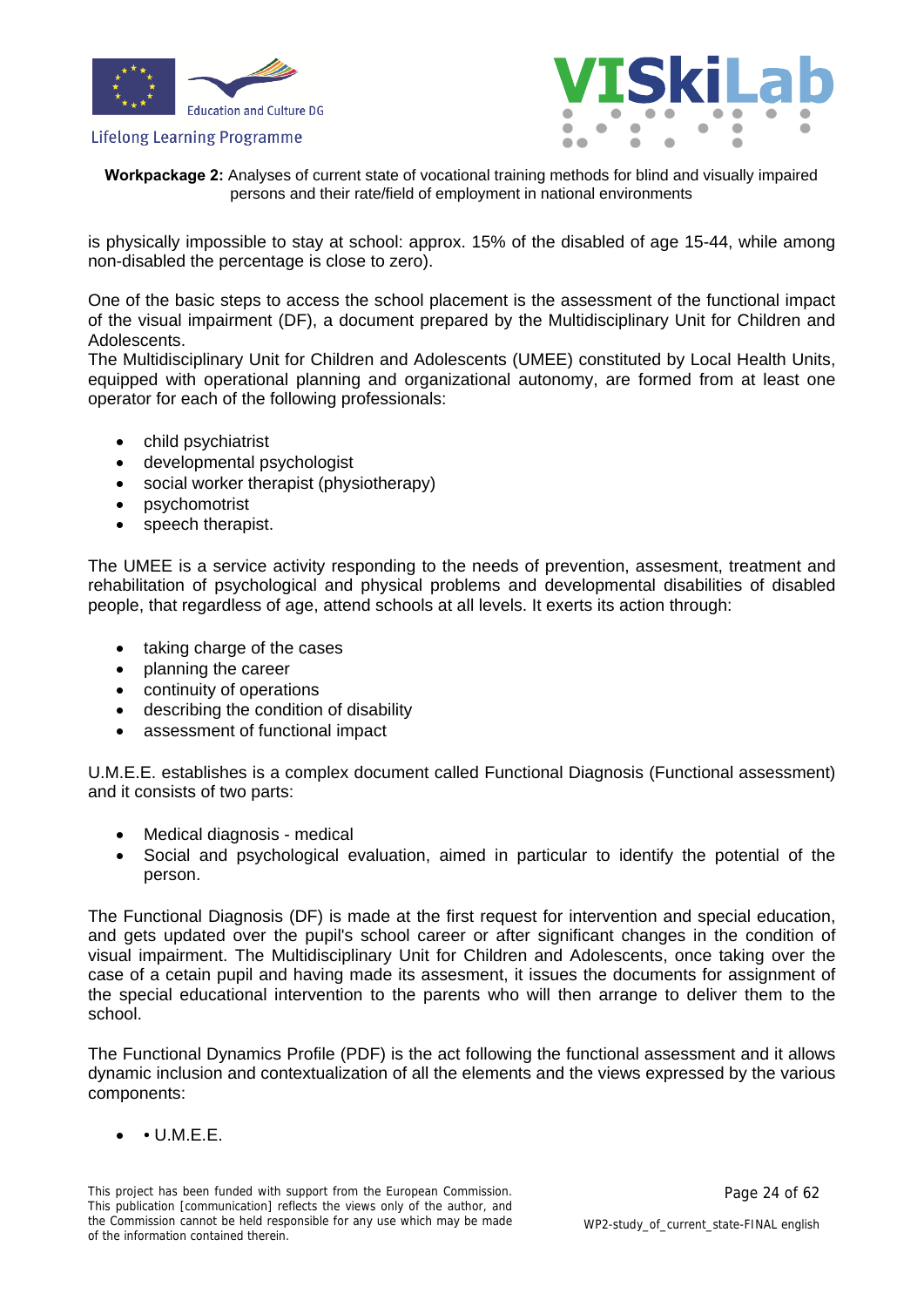



**Workpackage 2:** Analyses of current state of vocational training methods for blind and visually impaired persons and their rate/field of employment in national environments

- school staff
- Parents

The PDF is updated at meetings convened by the Headmaster. It agrees on the dates and time of the activities, regarding all the professionals and institutions that are part of the process, in the following key moments of the pupil's school career:

- at the end of kindergarten
- • at the end of primary school
- • at the end of secondary school
- and during upper secondary education.

### **Austria**

The general strategy regarding the inclusion of people with visual impairments in Austria is mainly aimed at the provision of mainstream inclusion of this target group. This means that a long-term tradition of a segragated strategy and special assistance within the history of pedagogy in the field of the blind people is no longer predominant. Therefore the majority of support for blind or partially sighted people aims at enabling the visually imapired to lead their life within their own social environment as normal as possible. On the one hand this is accomplished by granting services at a very early stage and located close to home environment in order to achieve the greatest efficiency possible, e.g. the sensorial early intervention takes place within the families. On the other hand, services of institutionalised upbringing and education such as e.g. kindergarten, school and vocational training are decentralised or supported by mobile services (special education itinerant teachers) to a high extent. In this context this means that there are mobile teams in kindergartens or special education teachers who go to see visually impaired children to schools. Consequetly this means that big institutions for the blind, starting with kindergarten, school, after-school-care which used to take care for people with visual impairment are not state-of-the-art in Austria anymore although, of course, they still exist in three provincial capitals.

For 25 years visually impaired children have been integrated into Styrian regular school system [\(http://steiermark.orf.at/stories/399973\)](http://steiermark.orf.at/stories/399973). More and more children in Austria are educated in the mainstream school system. Special schools can only be found in the district capitals of Austria (approximately 100 districts). In fact nowadays special schools for visually impaired children exist only in three provinces of Austria (Styria, Vienna, Salzburg). What is the ratio between inclusion and segregation of children with special needs in schools using the example of an 'inclusion index' (specific data for visually impaired children is not available)?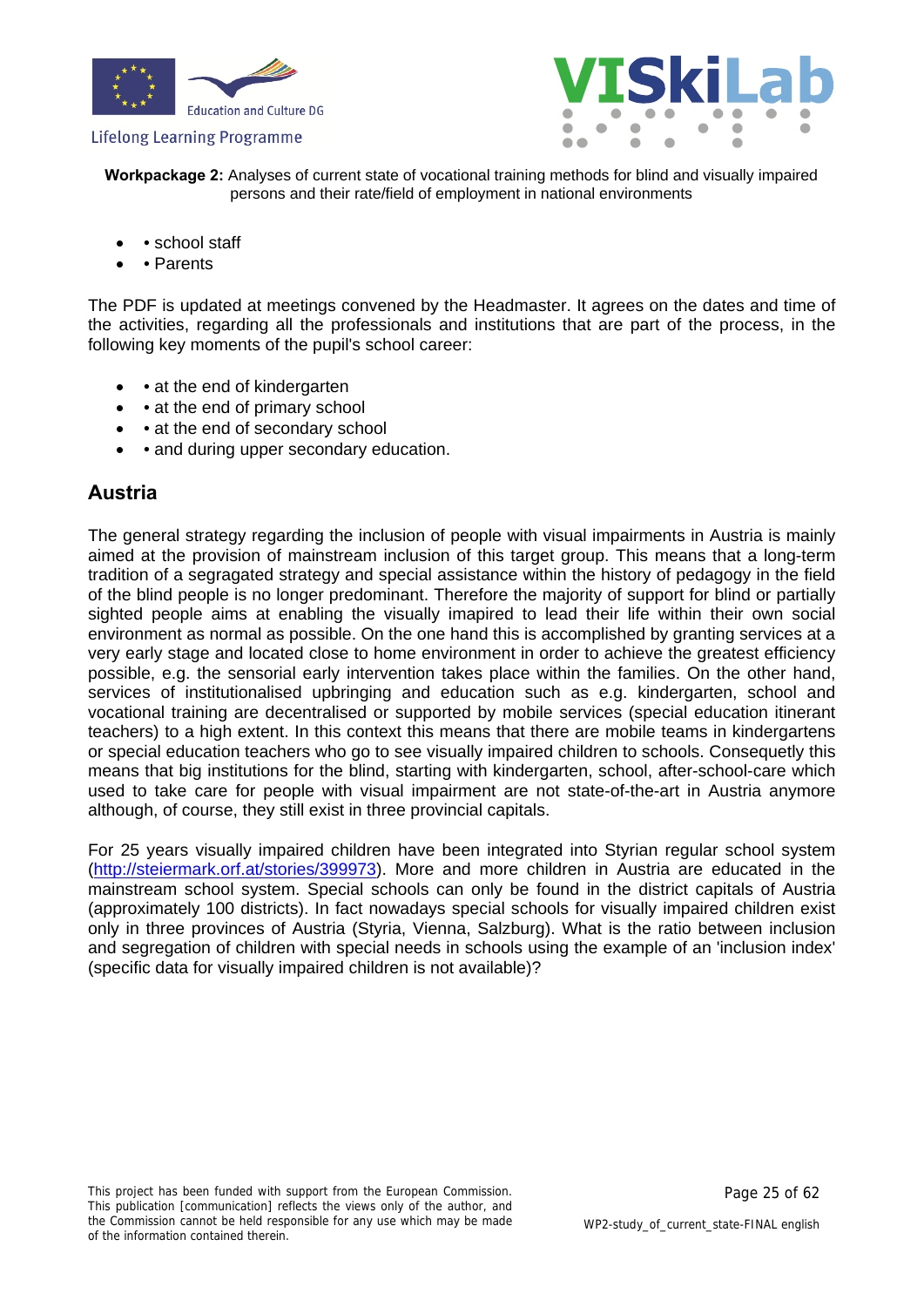



**Workpackage 2:** Analyses of current state of vocational training methods for blind and visually impaired persons and their rate/field of employment in national environments



Graph 1: Inclusion parameter: schools in Austria

The data quite clearly shows that the danger for a disabled child to end in a special school depends on his or her place of residence. This does not depend on whether the child lives in an urban or rural area but is primarily connected to the local school administration in the provinces. Styria (82.4 % of disabled children in mainstream schools) and Burgenland (74 %) show the highest rate of iinclusion. The last place goes to Lower Austria with a rate of only 32% regarding the inclusion of disabled children and adolescents [\(http://www.kleinezeitung.at/nachrichten/chronik/2466180/abschaffung-sonderschule-bis-](http://www.kleinezeitung.at/nachrichten/chronik/2466180/abschaffung-sonderschule-bis-2016.story)[2016.story](http://www.kleinezeitung.at/nachrichten/chronik/2466180/abschaffung-sonderschule-bis-2016.story)). The average rate for the whole of Austria in the years 2006/2007 is 52.6 % [\(http://www.bizeps.or.at/news.php?nr=11596\)](http://www.bizeps.or.at/news.php?nr=11596).

In the years 1993 and 1994 the main intention of the Austrian legislative body was to open the mainstream school system towards inclusion of children with special needs. It is therefore little surprising that most parents eventually decided to school their children within local mainstream schools.

So-called support teachers belonging to special pedagogic centres (e.g. in Styria from Graz) come for a specific weekly amount of hours as a support service for children with visual impairment into mainstream schools. In this way the mainstream teachers are supported by their specialised colleagues. However, the parents consider this support as not strong enough since the support teachers usually attend the school situation of a visually impaired child for two to four hours weekly.

Alongside the mainstream inclusion there is a system of the so-called special pedagogic centres or special classes, which, as already mentioned above, are located in every district capital. Here also classes for multiply (or severely) disabled children exist where a small number of pupils are educated, mostly in terms of a team-teaching process of two teachers and the support of other therapists. It is, however, generally observed that visually impaired children are educated in inclusive forms of education to a high extent. In the context of necessity of mobility training or daily living skills (e.g. orientation on the way to school) etc. individual services of assistance are financed according to the respective provincial laws for disabled people. Only very few parents decide to enrol their children into still existing institutions like the Odilieninsititut e.g. in terms of a boarding school system. The whole school system has experienced a major change in this context. A rethinking process was also necessary for big institutions.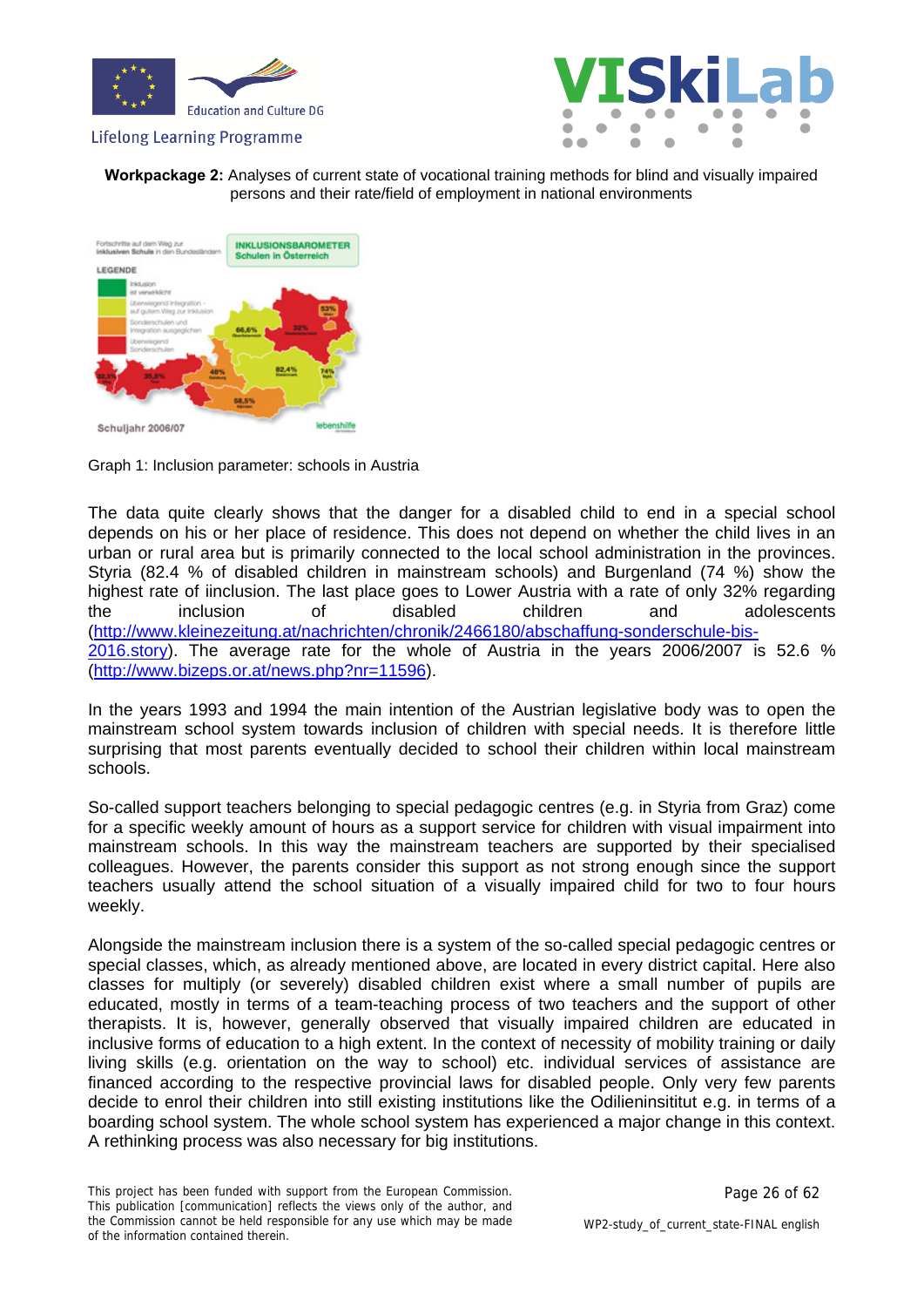



**Workpackage 2:** Analyses of current state of vocational training methods for blind and visually impaired persons and their rate/field of employment in national environments

### **Slovenia**

In the Republic of Slovenia, visually impaired people are provided with assistance of relevant experts and service of professionals from pre-school period, till the end of upper secondary school. Following the principal of equal opportunities all school-age visually impaired children have the possiblility to choose a programme from the wide range of programmes according to their particular needs and conditions which have to be satisfied by their family and their social environment, including nursery or school. Parents have the opportunity to be actively involved in the education process. The choice of a programme is also related to proximity of the school or kindergarten.

#### Pre-school education

Visually impaired children of the pre-school age may be directed to mainstream pre-school institutions offering programmes with adapted performance and additional assistance of professionals or to special programmes for pre-school children.

a) A programme for pre-school children with "adapted performance and additional assistance of professionals" is carried out in mainstream kindergartens. Children who are enroled in that programme, remain in their home environment and they are assisted by relevant professionals.

b) Special pre-school programme for blind children is carried out at the Institute for Blind and Partially Sighted Children in Liubliana. The above mentioned programme ensures the implementation of the curriculum for pre-schoolchildren adapted for the visually impaired children regarding toys, tools, communication techniques, forms and methods of work. At the same time children are provided with special education activities in the area of socialization, communication and mobility. These children are offered a programme of better quality than those in mainstream pre-school institutions. However the disadvantages of this programme are:

Most children are from their home.

- The programme is subject to the school calendar which means that during school holidays children have to be provided institutional care elsewhere.

- Because the number of visually impaired children enroled in this programme is decreasing, there is not enough social interaction with peers, which limits their use of social skills. - The Instittute is not able to provide experts in other fields such as speech therapists, physiotherapists, occupational therapists.

c) Visually impaired children with multiple disabilities are often involved in special pre-school programme which is run by majority of mainstream kindergartens. Also, these institutions are often away from the child's home. Visually impaired children who are involved in this programme often do not receive assistance of a specialist for visual impairment as they are not entitled to it.

#### Basic education

a) Visually impaired pupils are directed to the education programme with "adapted performance and additional assistance of professionals" carried out by the majority of mainstream primary schools. The pupil is provided with additional support of an itinerant teacher or a teacher teaching at the school in question within a limited number of hours per week. Visually impaired pupils are also entitled to additional professional assistance that involves special training.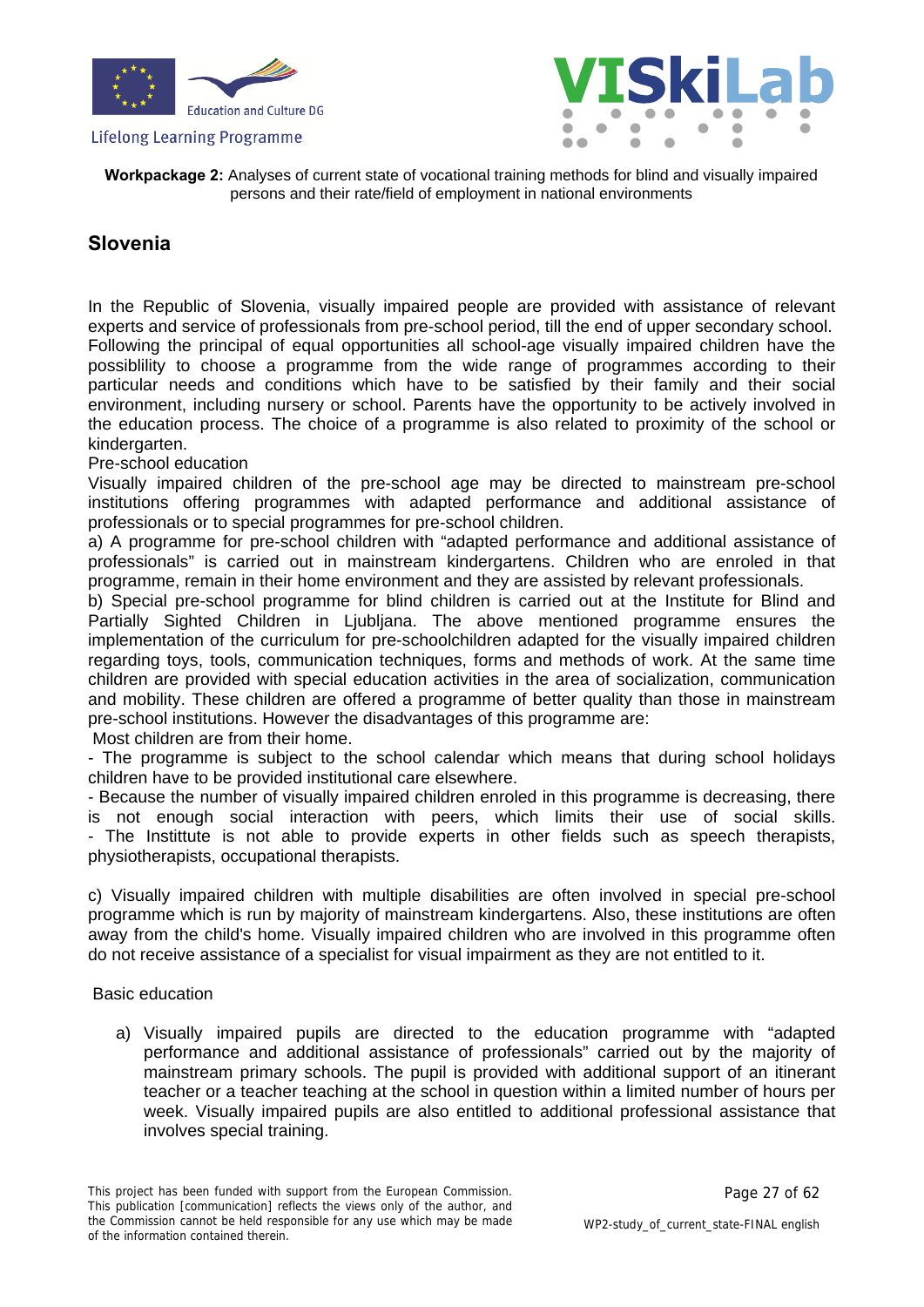



**Workpackage 2:** Analyses of current state of vocational training methods for blind and visually impaired persons and their rate/field of employment in national environments

- b) Visually impaired pupils can be enroled in a special education programme with equal standard of knowledge at the Institute for Blind and Partially Sighted Children. The programme is equivalto the one in mainstream primary schools, however, communication techniques and methods of work are adapted, beside there are all teaching aids and materials needed by visually impaired pupils in a classroom situation. In addition, they are provided special training in the field of communication and orientation and mobility. The weakness of this scheme is the distance of the Institute from their home, so some children stay in the boarding house or their parents bring them daily to Ljubljana from remote locations.
- c) Visually impaired children with minor mental disorders are often enroled in special education programme with lower standard of knowledge, carried out by the Institute for Blind and Partially Sighted Children. Here as well communication techniques and methods of work are adapted, beside there are all teaching aids and materials needed by visually impaired pupils in a classroom situation. In addition, they are provided special training in the field of communication and orientation and mobility. The weakness of this scheme is again the same as mentioned above.
- d) Some visually impaired pupils are directed into special programme with lower standard of knowledge implemented by special primary schools. Children in these schools focus mostly due to proximity to home. The proximity of the school to their home is the main reason why they decide for this school. These children are not provided with the assistance of a specialist in the field of visual impairment.
- e) A small number of school-age visually impaired children with multiple disabilities, are directed to the special education programme. The programme is implemented at the Institute for Blind and Partially Sighted Children, in all special schools and in social institutions.
- f)

Vocational and secondary education

a) Once the basic education is finished,blind or partially sighted students can be directed to education programmes with "adapted performance and additional assistance of professionals" in vocational and (upper) secondary education. Again the student is provided with additional support of an itinerant teacher or a teacher teaching at the school in question within a limited number of hours per week. Their assistance aims at overcoming obstacles posed by visual impairment. Visually impaired students are also entitled to additional professional assistance that involves special training which is defined in their individualised programmes and implemented by the Institute for Blind and Partially Sighted Children in Ljubljana.

b) The Institute for Blind and Partially Sighted Children offers a pecial programme of secondary vocational education: a programme for administrative workes and a special programmeof cecondary vocational - technical education: programme of economic technicians with adapted communication techniques, methods and forms of work availability ofl teaching aids and materials needed by visually impaired students in classroom situation being their main characteristics. Some students stay in the boarding school due to the distance of the Institute from their home.

The weaknesses of the present education system are.

- Early intervention is not defined by law.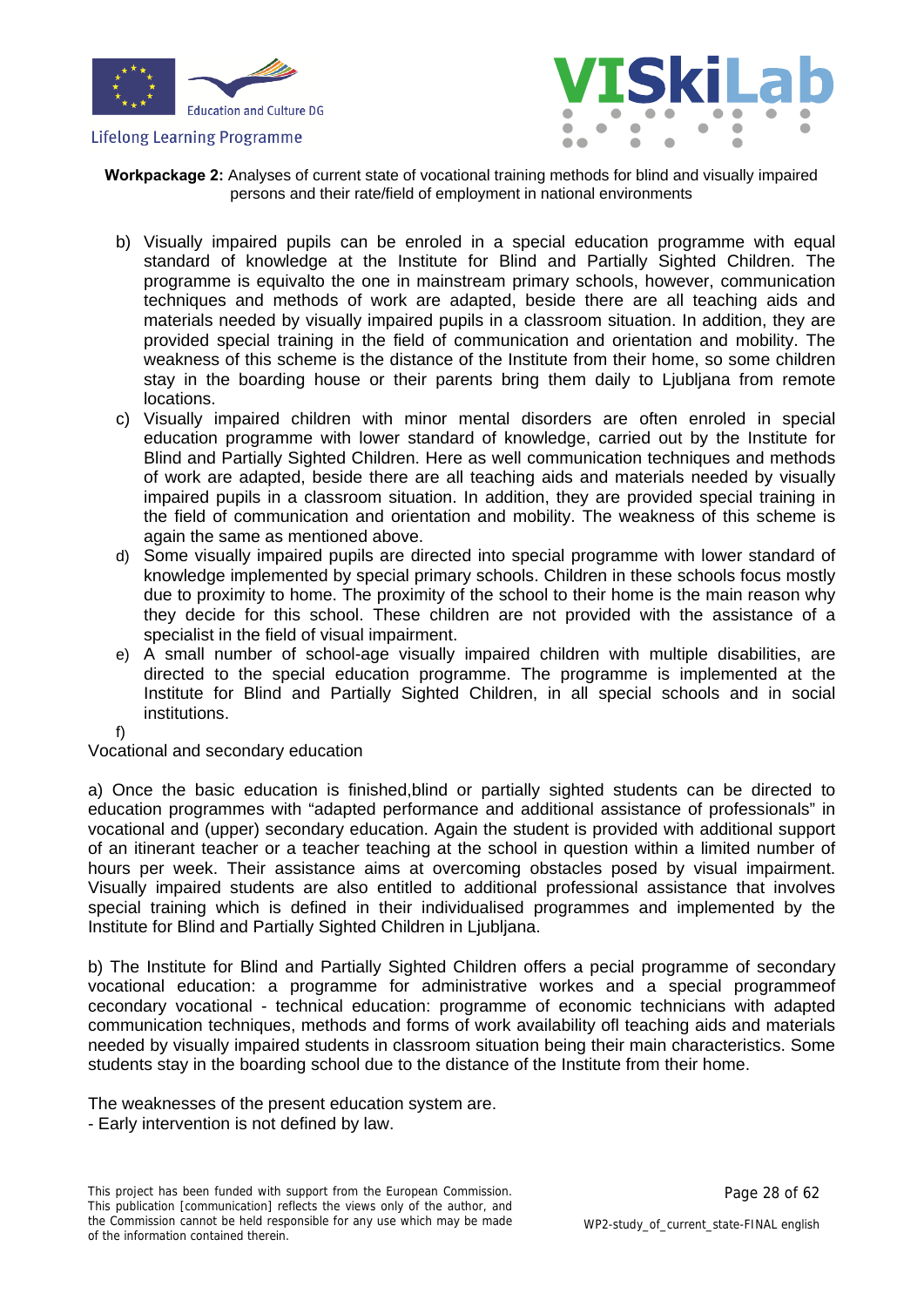





**Workpackage 2:** Analyses of current state of vocational training methods for blind and visually impaired persons and their rate/field of employment in national environments

- Visually impaired children with mental disabilities are not offered the opportunity to continue their education in programmes which would enable them easier access to employment.

- Visually impaired students are no longer supported, when they enrol in colleges and universities.

- There are no rehabilitation programmes for adults who go blind.

### <span id="page-28-0"></span>**6.3. Legal framework, inclusion/integration**

### **Italy**

In Italy we have a specific law, commonly known as Law 104 that rules the assistance, social integration and rights of disabled people. The aim of the law is overcoming all the hindrances existing between disabled people and their better integration operating as targeted as possible, with benefits tending to favor the most complete inclusion possible of people with disabilities into the social contest. It is easy to perceive that some benefits can be enjoyed by all the disabled people, while others are given accordingly to the seriousness of the disability.

In reality some benefits are foreseen by other laws that however depend on the recognition of being a disabled person. The benefits that can be gained through the Law 104 are work facilities, work permits for people assisting a disabled person recognized as being in severe health situation (Art. 3 Par 3.), facilities for parents (Art. 1,2,3) in terms of work permits, tax deductions, deductions for medical expenses, Vat rates at 4% for the purchase of prostheses, aids and technological tools, government tax exemptions on mobiles, and the Vat rates at 4% for the purchase and conversion of vehicles to transport people with disabilities as well as the government tax exemption on cars.

The recognition of being a disabled person under Law 104/1992 is gained undergoing **successfully a medical examination by a special joint committee of the Local Health, where together with the doctor other professionals appear such as psychologist / psychiatrist, social worker and another doctor of the medical category concerned in order to evaluate each case from several points of view. The document issued, if favorable, will grant the disabled person the benefits above mentioned.** 

**This is definitely a »**framework« law for everything concerning education, social care and integration of disabled people**.**

### **Austria**

Until in 1993 the 15th amendment of the law for school organisation brought the right for integration in primary school, dedicated parents and pedagogues had been fighting for integration to become a right rather than 'mercy' for years. In 1996 the integration of disabled children in school from the ages of 10 to 14 (secondary schools) became legally recorded. Since 1993/94, when this amendment was recorded, parents of disabled children or children at risk to be disabled have had the right to enrol their children either in regular/mainstream school or in special school. Generally it can be observed that the majority of parents tend to enrol their children in mainstream schools.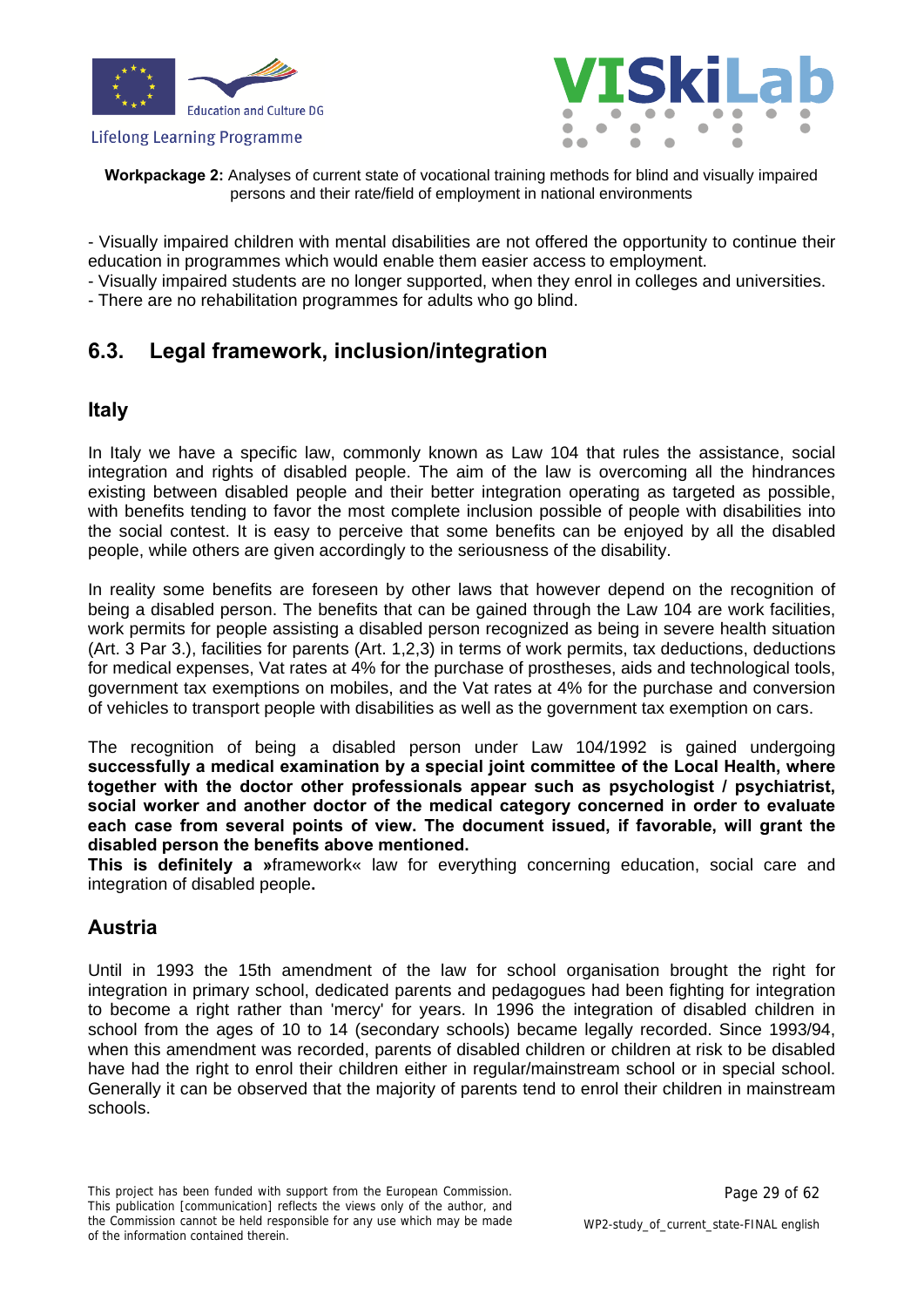



**Workpackage 2:** Analyses of current state of vocational training methods for blind and visually impaired persons and their rate/field of employment in national environments

### **Slovenia**

In Slovenia, visually impaired children have the choice in education provided by the Constitution of the Republic of Slovenia, the laws on education as the Elementary School Act, the Law on Children with Special Needs, and the Declaration on the Human Rights of the Child, some international agreements and arrangements.

Those laws, visually impaired impaired children allow inclusion in mainstream kindergartens and schools or in specialized institutions. Unfortunately, due to changing economic and social conditions that legislation has become outdated and inflexible, furthermore it changes too slowly to meet the actual needs in the education of visually impaired children. The laws and regulations do not include all necessary and appropriate assistance such as early intervention, a holistic approach regarding work with the family of visually impaired children, the possibility of interdisciplinary and transdisciplinary approach bringing in the education process of the visually impaired other specialists , notably doctors.

Early intervention for children with special needs, e.g. visual impairment and the education of children with special needs are identified in the White Paper on education which is in the process of passing in the Parliament. The amendments to the Law regarding the education of children with special needs are being discussed as well.

Due to the economic crisis the level of social rights of citizens of the Republic of Slovenia is decreasing and consequently the conditions in the field of education of visually impaired children are getting worse.

### <span id="page-29-0"></span>**6.4. SWOT analysis (towards the labour market)**

#### **Italy**

| Strengths      | One of the main strengths is about 40 years of inclusion that<br>Italy has experienced in education of disabled people                                                                                                                                                                                                                                                                                                                              |
|----------------|-----------------------------------------------------------------------------------------------------------------------------------------------------------------------------------------------------------------------------------------------------------------------------------------------------------------------------------------------------------------------------------------------------------------------------------------------------|
| Weaknesses     | School does not prepare for the working world. It prepares<br>students from a cognitive point of view but not from an<br>operative one, resulting in poor general autonomy. Moreover<br>supporting teachers have the possibility, after some years of<br>supporting disabled people, to access normal posts. This<br>brings about a lack of professionalism because they are<br>replaced with other teachers missing necessary special<br>training. |
| Opportunities  | It is positive for the childrento be able to attend school together<br>with others of their own age, i.e. with a peer group                                                                                                                                                                                                                                                                                                                         |
| <b>Threats</b> | Very often it is a placement more than a real inclusion, and<br>children spend more time with their supporting teachers than<br>with the peer group.                                                                                                                                                                                                                                                                                                |

This project has been funded with support from the European Commission. This publication [communication] reflects the views only of the author, and the Commission cannot be held responsible for any use which may be made of the information contained therein.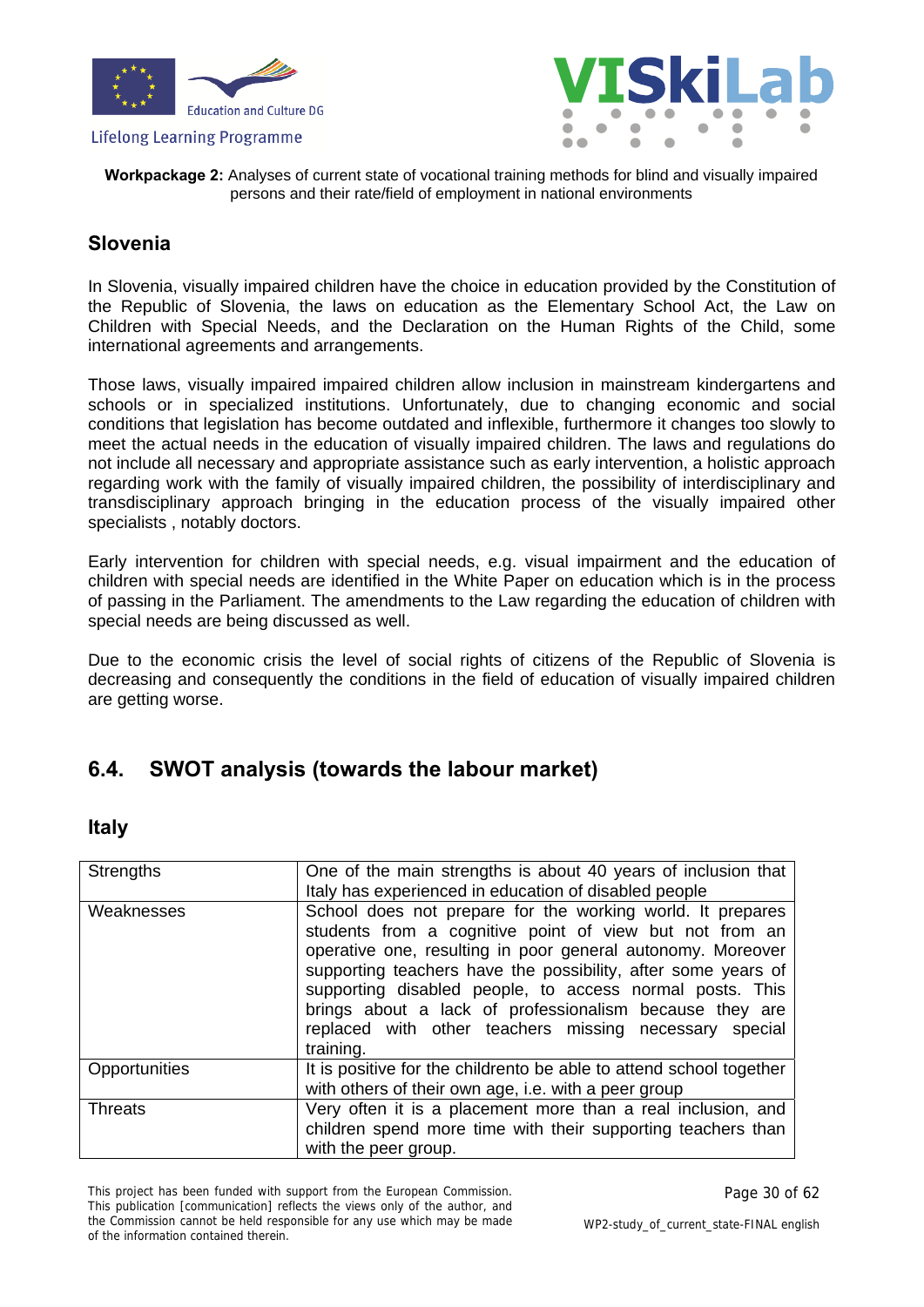



**Workpackage 2:** Analyses of current state of vocational training methods for blind and visually impaired persons and their rate/field of employment in national environments

### **Austria**

| <b>Strengths</b> | The legal framework offers the parents a free choice.                                 |  |  |  |  |  |
|------------------|---------------------------------------------------------------------------------------|--|--|--|--|--|
| Weaknesses       | Additional resources for visually impaired children are viewed                        |  |  |  |  |  |
|                  | as the present ones being too minimal.                                                |  |  |  |  |  |
|                  | Mainstream teachers tend to transfer the responsibility to the<br>assisting teachers. |  |  |  |  |  |
|                  | Lacking in support after compulsory education (vocational                             |  |  |  |  |  |
|                  | $training$ )                                                                          |  |  |  |  |  |
| Opportunities    | Open to local structures.                                                             |  |  |  |  |  |
|                  | The school system enables individual learning process.                                |  |  |  |  |  |
| <b>Threats</b>   | Financial pressure because of increasing allowance rates                              |  |  |  |  |  |
|                  | (additional resources for 2.9 per cent per age-group needed)                          |  |  |  |  |  |

### **Slovenia**

| <b>Strengths</b><br>Slovenia has a 90-year tradition of education for the visually |                                                                   |  |  |  |
|------------------------------------------------------------------------------------|-------------------------------------------------------------------|--|--|--|
|                                                                                    | impaired people. It has 10 years of experience in the             |  |  |  |
|                                                                                    | integration of visually impaired children in mainstream           |  |  |  |
|                                                                                    |                                                                   |  |  |  |
|                                                                                    | kindergartens and primary schools. The current school system      |  |  |  |
|                                                                                    | still allows the choice for visually impaired children to be      |  |  |  |
|                                                                                    | educated, either in segregated or inclusive forms of education    |  |  |  |
| Weaknesses                                                                         | Early intervention of newly diagnosed visually impaired children  |  |  |  |
|                                                                                    | is still not provided.                                            |  |  |  |
|                                                                                    | Visually impaired children with mental disabilities are not able  |  |  |  |
|                                                                                    | to continue their education in programmes which would enable      |  |  |  |
|                                                                                    | them later to be involved in suitable jobs.                       |  |  |  |
|                                                                                    | Visually impaired university students are no longer provided by   |  |  |  |
|                                                                                    | assistance of professionals in the field of visual impairment.    |  |  |  |
|                                                                                    | There is no rehabilitation provided for blind people who have     |  |  |  |
|                                                                                    | blind<br>since<br>there<br>legal<br>grounds.<br>are<br>gone<br>no |  |  |  |
|                                                                                    | The number of children in the adapted programmes for the          |  |  |  |
|                                                                                    | visually impaired children performed at the Institute for Blind   |  |  |  |
|                                                                                    | and Partially Sighted Children in Ljubljana, is decreasing and    |  |  |  |
|                                                                                    |                                                                   |  |  |  |
|                                                                                    | thus the normal process of socialization among peers cannot       |  |  |  |
|                                                                                    | be experienced, not enough lessons in special educational         |  |  |  |
|                                                                                    | activities are provided.                                          |  |  |  |
|                                                                                    | In mainstream kindergartens and schools, educators, teachers      |  |  |  |
|                                                                                    | and other professionals are not skilled enough to work with       |  |  |  |
|                                                                                    | visually impaired children, there is a lack of special equipment, |  |  |  |
|                                                                                    | low vision devices, adapted textbooks and other materials for     |  |  |  |
|                                                                                    | the visually impaired.                                            |  |  |  |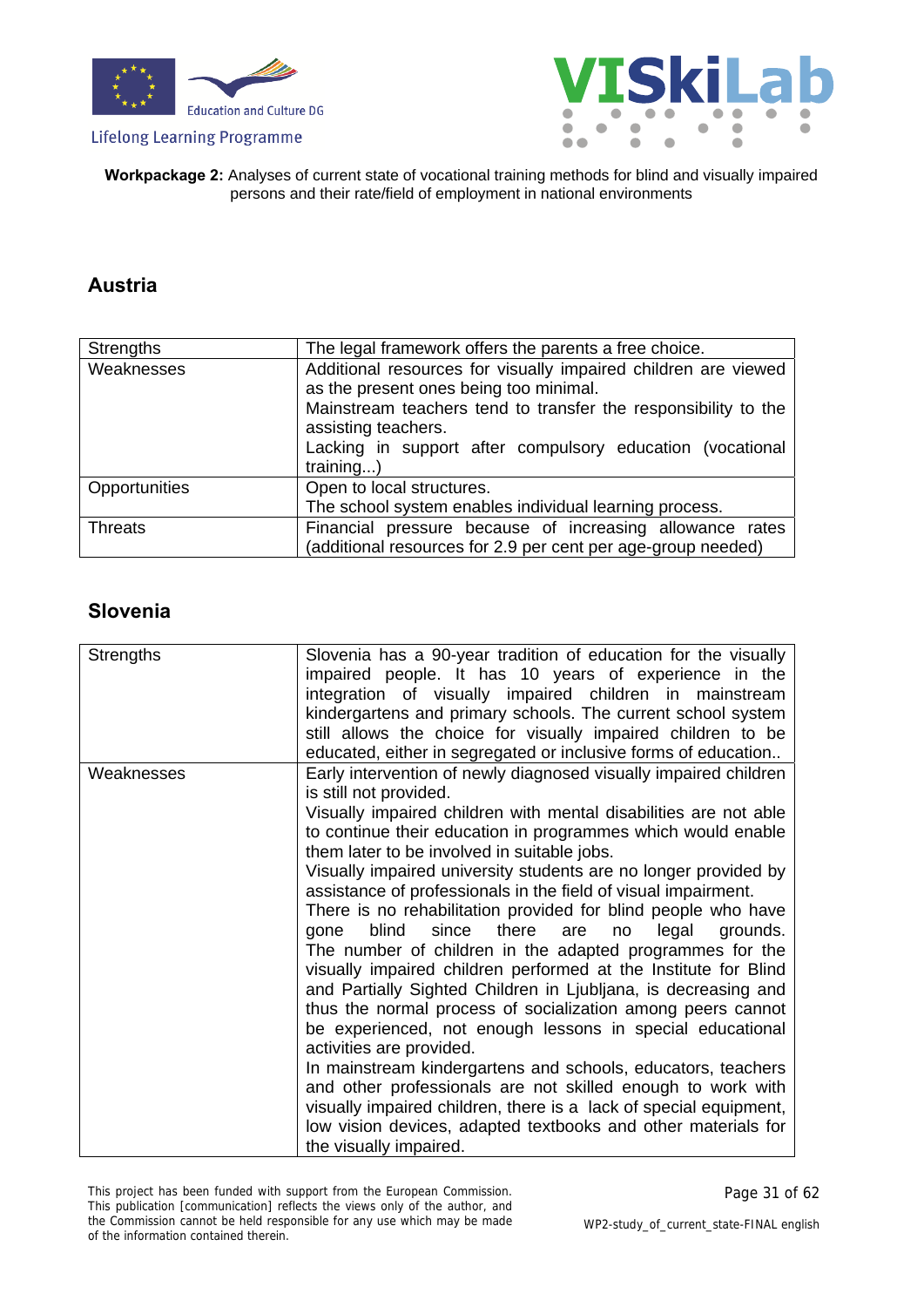



**Workpackage 2:** Analyses of current state of vocational training methods for blind and visually impaired persons and their rate/field of employment in national environments

|                | Emphasis is placed on academic knowledge, on the other<br>hand, practical aspect of knowledge, daily living skills is often<br>neglected.<br>There is not enough cooperation between counsellors in<br>mainstream schools / kindergartens and counsellors of the<br>Institute for Blind and Partially Sighted Children in Ljubljana<br>(the cooperation mainly regards vocational orientation of the<br>visually impaired).<br>When visually impaired students finish school, they remain at<br>home because they do not receive adequate service. There is<br>no holistic approach in planning their employment career.                                                                                                                                                                                                                                                                                                                                                                                                                                                                                                                                                                                                                                                                                                                                                                                                                                                                                                                                                                                                                                                                                                |
|----------------|-------------------------------------------------------------------------------------------------------------------------------------------------------------------------------------------------------------------------------------------------------------------------------------------------------------------------------------------------------------------------------------------------------------------------------------------------------------------------------------------------------------------------------------------------------------------------------------------------------------------------------------------------------------------------------------------------------------------------------------------------------------------------------------------------------------------------------------------------------------------------------------------------------------------------------------------------------------------------------------------------------------------------------------------------------------------------------------------------------------------------------------------------------------------------------------------------------------------------------------------------------------------------------------------------------------------------------------------------------------------------------------------------------------------------------------------------------------------------------------------------------------------------------------------------------------------------------------------------------------------------------------------------------------------------------------------------------------------------|
| Opportunities  | Legal basis for the implementation of early intervention of<br>newly diagnosed visually impaired children should be provided.<br>Education programmes for visually impaired children with<br>mental disabilities should be offered in order to continue<br>education which would enable them to find a suitable job.<br>Visually impaired students should be provided with the<br>assistance in the field of visual impairment during their studies<br>at colleges and universities.<br>Legal basis for the rehabilitation programmes for people who<br>have gone blind should be implemented.<br>Educators and teachers should be trained to work with visually<br>impaired children.<br>Primary and secondary schools should be provided with<br>appropriate special equipment and low vision devices giving<br>visually impaired pupils supportive learning environment.<br>More programmes in the field of orientation and mobility, daily<br>living skills, etc. Should be included in secondary school<br>programmes in order to enable them to be more independent.<br>Teachers and educators who teach visually impaired students<br>should have realistic expectations and they should mark them<br>correctly. Cooperation between school counsellors<br>and<br>counsellors of the Institute for Blind and Partially Sighted<br>Children in Ljubljana should be established.<br>New education programmes for visually impaired people with<br>mild intellectual disability should be tailored to develop their<br>practical skills and abilities which would be used for certain<br>simple jobs and greater independence in daily activities and<br>teaching them the right attitude to work at the same time. |
| <b>Threats</b> | There is a danger that with the deepening of economic crisis,                                                                                                                                                                                                                                                                                                                                                                                                                                                                                                                                                                                                                                                                                                                                                                                                                                                                                                                                                                                                                                                                                                                                                                                                                                                                                                                                                                                                                                                                                                                                                                                                                                                           |
|                | rigidity of law and reduction of social rights, social and<br>psychological distress and social isolation of the visually<br>impaired people will increase.                                                                                                                                                                                                                                                                                                                                                                                                                                                                                                                                                                                                                                                                                                                                                                                                                                                                                                                                                                                                                                                                                                                                                                                                                                                                                                                                                                                                                                                                                                                                                             |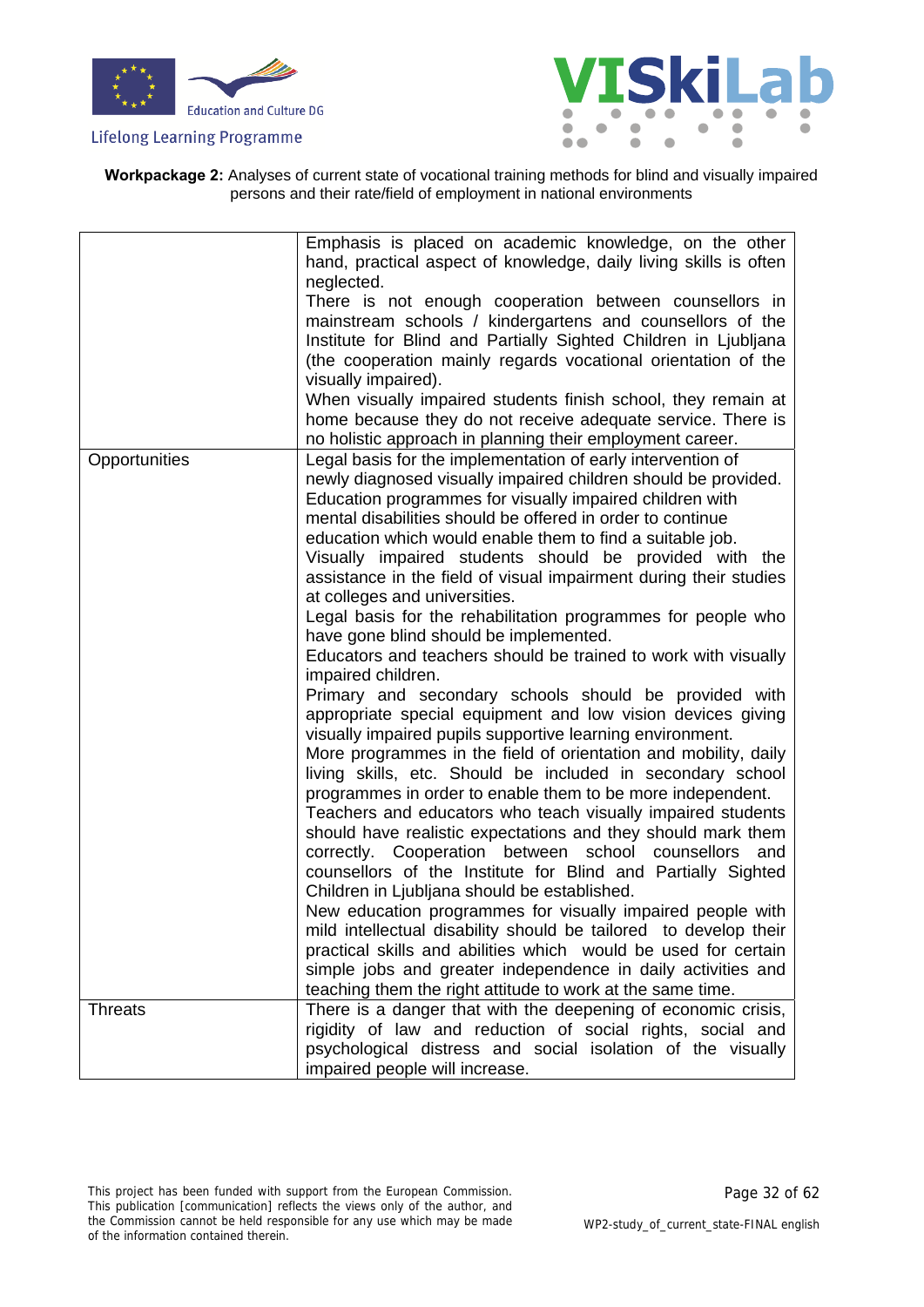



**Workpackage 2:** Analyses of current state of vocational training methods for blind and visually impaired persons and their rate/field of employment in national environments

## <span id="page-32-0"></span>**7. Employment / Occupation**

### **Italy**

Despite legislative innovations for work placement (L.68/99) and many initiatives which were carried out also thanks to European projects and funds, today in Italy the employment rate of the disabled is quite low.

The employment rate among the disabled is 21%, less than a half of that registered among the non-disabled. However, among the disabled in working age, approx. 27% is totally unfit for work. Disabled women are considerably disadvantaged compared to men: women's employment rate is 11% and men's employment rate is 29%; the same situation exists also among the non-disabled, despite the difference is not so high.

#### **2011: the year of the challenge for employment**

Until a few years ago, when we spoke about jobs suitable for visually impaired people, jobs such as telephone operator, massotherapist, teacher, even though the preferred ones were always linked to communication, therefore to telephony.

Even today, half of blind people who are working, approx. 8,500 out of 14,000, work as telephone operators.

However, it is no longer possible to have a single employment career for this category of the disabled.

Finding new ways, new education programmes to reach higher employment rate, is a priority.

Changed conditions lead to a decreased number of available posts in such sectors: there is a true risk that unable to find ways for the employment of the visually impaired, there will not be jobs for all those who ended their vocational training.

Moreover, the profession of massotherapist is exhausting and this reduces the number of job opportunities. In Italy, 1,300 visually impaired people work as physiotherapists, but the introduction of a University degree (BA) for physiotherapists made the diploma obtained in special schools unusable.

Thus University should take into consideration the disability of these students adapting didactic of the course, which does not happen in Italy.

Vitantonio Zito, responsible for the Employment sector at the Italian Union of the Blind, says: "It is necessary to enact operative projects to fight against the reduction of jobs opportunities in different fields of application: this is the reason why it is important to direct the young towards the most requested professions in the labor market.

Indeed, ten years ago, the Salvi decree identified new jobs in the sector of communication, namely:

- Operator for the provision of information to the clients and to Public Relation Offices
- Operator for the management and use of databases
- Operators of telemarketing and tele-assistance service

This project has been funded with support from the European Commission. This publication [communication] reflects the views only of the author, and the Commission cannot be held responsible for any use which may be made of the information contained therein.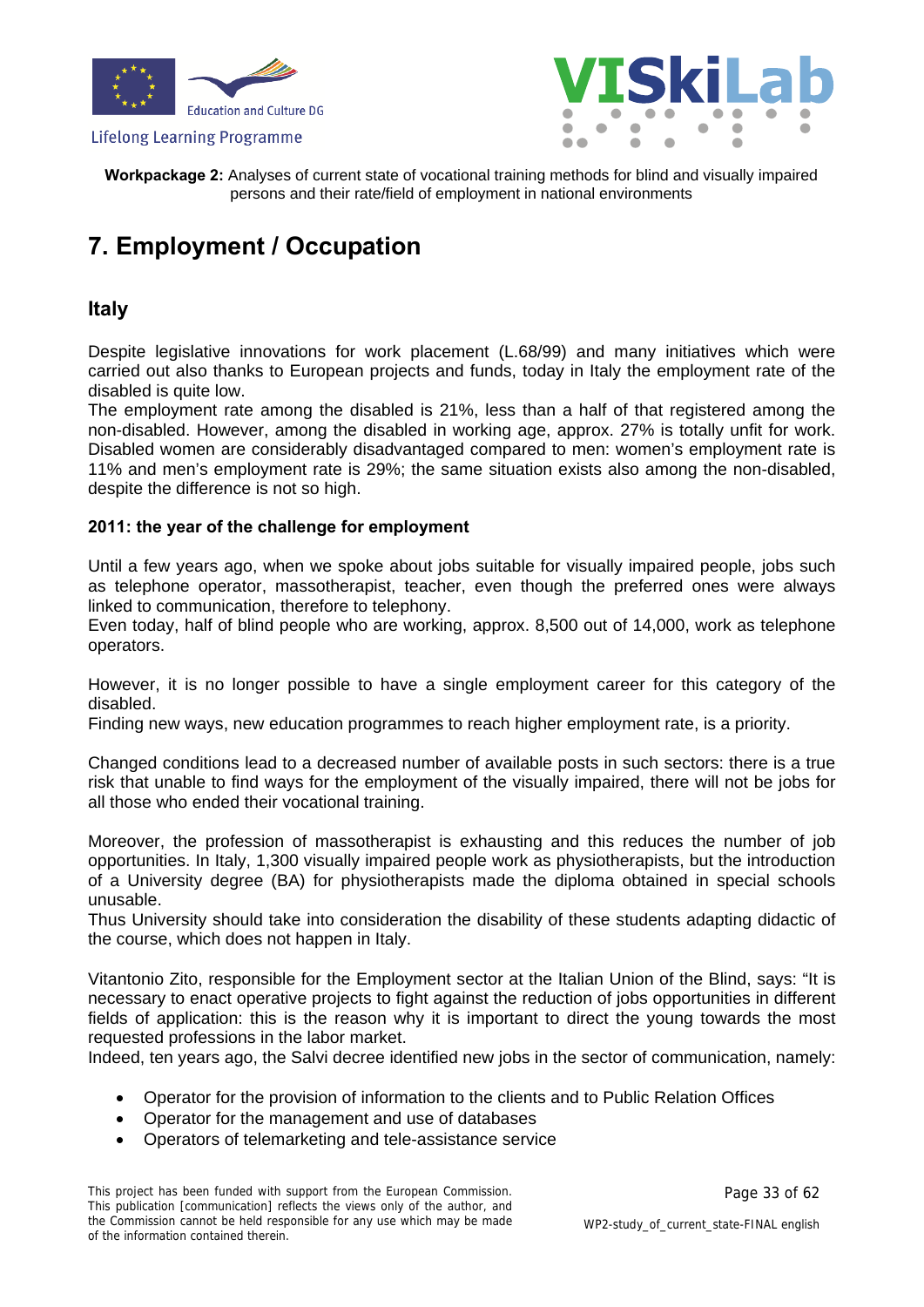



**Workpackage 2:** Analyses of current state of vocational training methods for blind and visually impaired persons and their rate/field of employment in national environments

 In the last ten years no educational path was activated. Only in the Region Friuli – Venezia Giulia, the Regional Institute Rittmeyer for the Blind and Visually Impaired was able to include operators for the provision of information to the clients and Public Relations Offices in training programmes, this course is expected to start on 3rd March 2011.

Also other occupations will be taken into consideration:

- Evaluator and developer of web pages
- File clerk / document manager
- Operator for electronic filing

These are all good opportunities deserving the acknowledgment of the professional profile and secondly vocational training projects should be started.

The Italian Union of the Blind, in collaboration with the University of Reggio Calabria, developed a course for phonic operator for wire tapping, but it has not been approved by the Ministry yet. In Italy also the re-launch of handicrafts is desirable.

But to do so, there is a need of an initiative, not only at national, but also at European level, able to update old forms, to open paths into the vocational and experimental working fields, and not only. Too often we forget that visually impaired people, who are carefully supported during their inclusive process of education, with employment gain personal autonomy, qualification and they will not give up to their job so easily.

### **Austria**

In Austria a person is defined as unemployable if he or she is not able to perform 50% working capacity [http://derstandard.at/1227288694077/Kuendigungsschutz-Schraenkt-behinderte-](http://derstandard.at/1227288694077/Kuendigungsschutz-Schraenkt-behinderte-Menschen-ein)[Menschen-ein.](http://derstandard.at/1227288694077/Kuendigungsschutz-Schraenkt-behinderte-Menschen-ein)

This differentiation leads to a high number of people with disabilities who cannot be employed within the first labour market because of legal requirements of the social insurance system. Therefore, people with disabilities are often placed in facilities offering occupational therapy. This especially concerns people with visual impairments and multiple disabilities who, with high probability, cannot be employed within the first labour market and are occupied within such facilities.

### **Slovenia**

In Slovenia, there is no proper data about the number of disabled people and official records about people with disabilities. Therefore, the data is taken from the records of each institution dealing with people with disabilities, and the report on the employment of the disabled in Slovenia, prepared by the Court of Audit, published in April 2011. Thus most of our estimates are made on previous experience in dealing with the visually impaired.

At the state level the Ministry of Labour, Family and Social Affairs is responsible for the system of employment of people with disabilities, employment policy of people with disabilities, planning and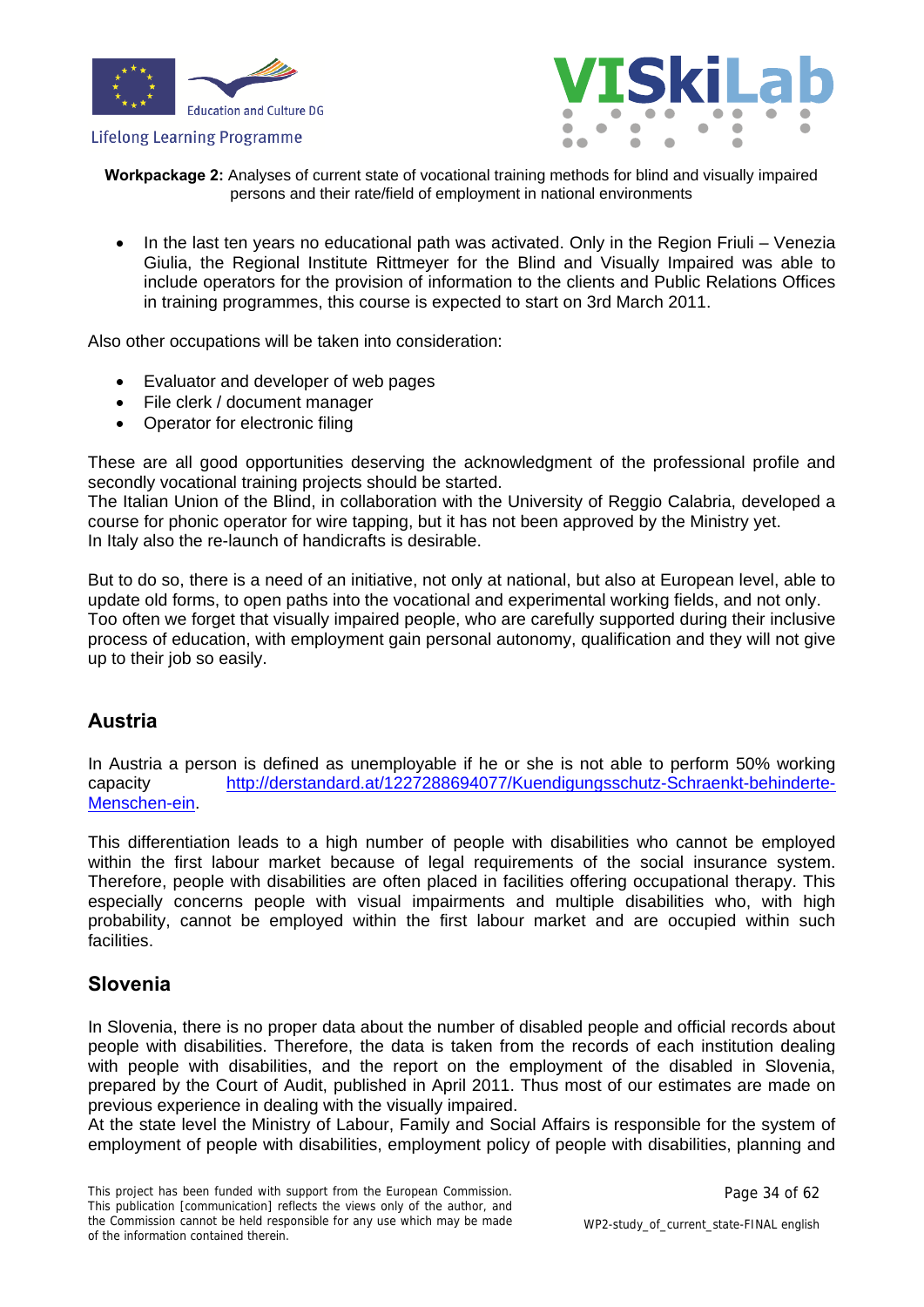



**Workpackage 2:** Analyses of current state of vocational training methods for blind and visually impaired persons and their rate/field of employment in national environments

providing resources necessary to implement this policy, drafting legislation, coordinating work among institutions working in this field, monitoring the implementation of regulations. Employment of people with disabilities in Slovenia is an urgent problem because there are a lot of unemployed people with disabilities in the labor market, the number varies from year to year and it is growing.

 One of the major laws regarding employment of people with disabilities in Slovenia is the Law on Vocational Rehabilitation and Employment (ZZRZI) adopted in 2004 and amended later on. Until 2009, the act enforced a series of measures aimed at improving opportunities for people with disabilities, giving them equal rights with other job seekers. ZZRZI introduced vocational rehabilitation, supportive employment, employment in the usual posts, programmes of social inclusion, a quota system for the disabled people and the establishment of the Fund for Promotion of Employment for People with Disabilities. Likewise, various incentives for the employment (e.g. wage subsidies for people with disabilities, to pay the costs of adapting the workplace, exemptions from the tax, rewards for employers for exceeding the quota of disabled employees).

Some important institutions engaged in the operational implementation of employment of disabled people at the country level are:

• Jobcentre: directs unemployed people with disabilities to various programmes of active employment policy and vocational rehabilitation through the public services which have been given concession.

• Pension and Disability Insurance: is mostly directed to passive measures such as providing compensation for people with disabilities who are not actively seeking employment in the labor market, disabled workers who have acquired rights from Pension and Disability Insurance (vocational rehabilitation)

• Fund for Promotion of Employment of People with Disabilities: is responsible for a quota system of employment for disabled people which promotes and supports active forms of employment of people with disabilities

### <span id="page-34-0"></span>**7.1. Legal situation**

### **Italy**

#### **Focused job placement Which are the modalities foreseen by Italian law for focused placement?**

In Italy, focused job placement is defined by Law [12th March 1999 n.68](http://www.cliclavoro.gov.it/informarmi/cittadino/Collocamentomirato/Documents/Norme%20da%20Leggi%20d%27Italia/L.%2012%20marzo%201999,%20n.%2068.pdf) and it sets the modalities of the definition regarding the obligations of public and private companies, that is to say, the fulfillment of the quota of jobs reserved for the disabled and other disadvantaged categories of job-seekers.

#### **Which are the other categories of disadvantaged people who benefit from this law?**

Husbands/wives of a person deceased at the workplace, in war or in service, as well as husbands/wives and children of disabled servicemen and of repatriated refugees.

#### **Which is the approach behind this right?**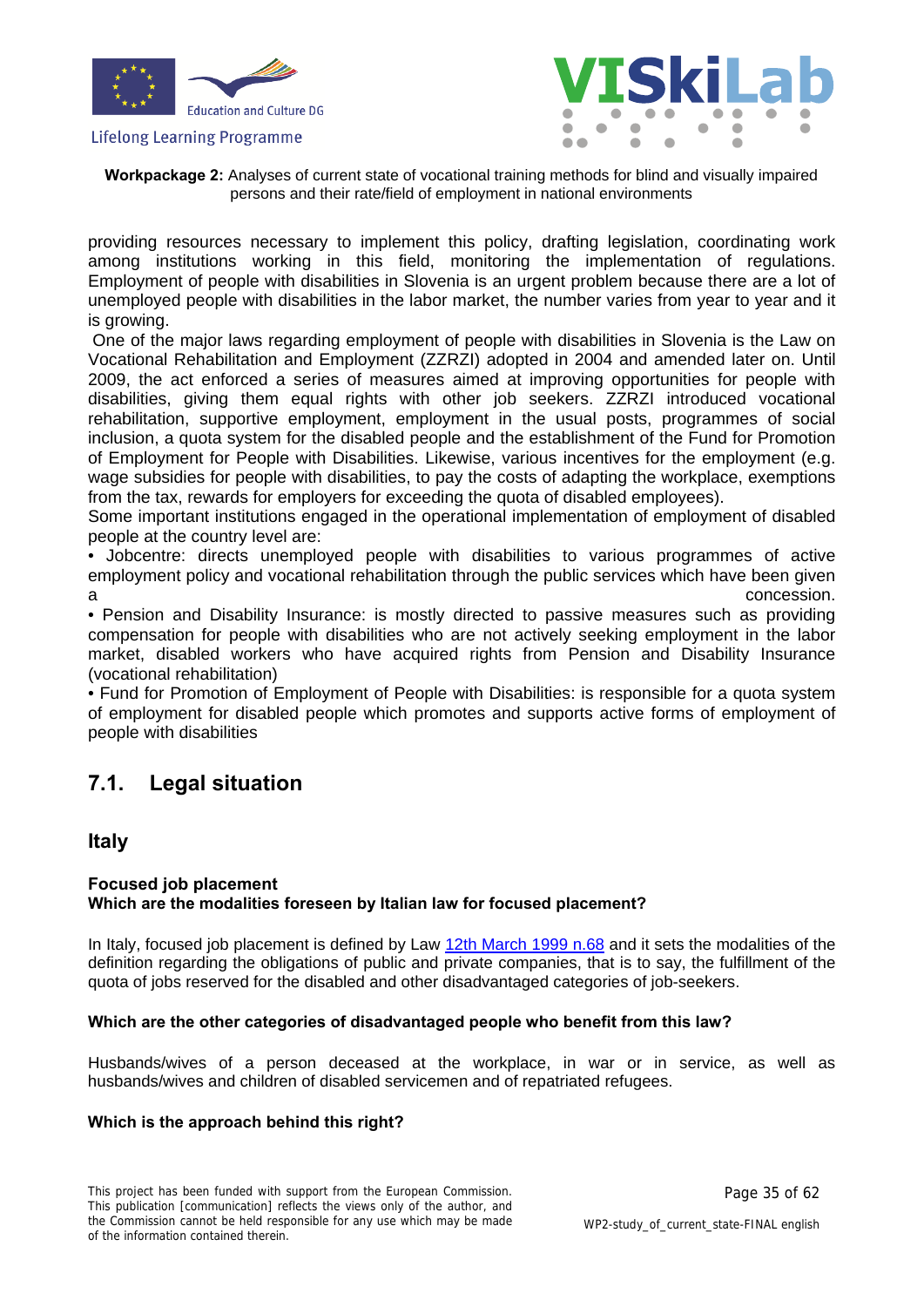



**Workpackage 2:** Analyses of current state of vocational training methods for blind and visually impaired persons and their rate/field of employment in national environments

The new approach starts from the awareness that a possible physical, psychological and/or sensorial handicap does not always correspond to a reduction of working skills. Indeed, through a series of technical and support measures it is possible to evaluate adequately the working abilities of people with disabilities and integrate them in a suitable workplace.

#### **How are suitable jobs identified?**

Through the analysis of jobs, support actions, good practice and solutions of problems linked to environments, measures and daily interpersonal relationships at workplaces" (art. 2 legge 12 marzo 1999 n.68) it is possible to integrate a disabled person in a company.

#### **Which are the measures for focused job placement?**

Focused job placement consists of a number of measures, such as:

- Supports an adequate evaluation of a person, working environment and interpersonal relationships at the workplace;
- Incentives such as tax reductions and expenses reimbursement;
- Experimentations through re-qualifications and traineeships;
- Agreements enabling to render a job placement suitable in order to achieve a real harmony of the needs of a company and those of a disabled worker, so as to attain a greater effectiveness of the right to work.

#### **Who are the subjects involved?**

Directly involved subjects are the disabled, namely:

- People with physical, psychological, sensorial or intellectual disabilities, whose reduction of the working capacity is higher than 45%;
- Disabled workes with a degree of disability higher than 33%;
- Visually impaired people or deaf-mute people, dealt with in the laws 381 and 382/1970;
- War disabled people, disabled people, with disabilities foreseen from 1st to 8th category of the charts attached to the laws concerning war pensions.

#### **Which are the other categories involved?**

- Husbands/wives of a person deceased at the workplace, in war or in service,
- husbands/wives and children of disabled servicemen and of repatriated refugees and victims of terrorism.

Those who became disabled because of an injury or illness, can participate in the quota of reserve jobs only if their reduction of working ability is higher than 60%. In any case, these subjects will not benefit from the quota system if, for example, they became disabled because the employer had not followed the hygienic or safety rules.

#### **Who are the beneficiaries of this law?**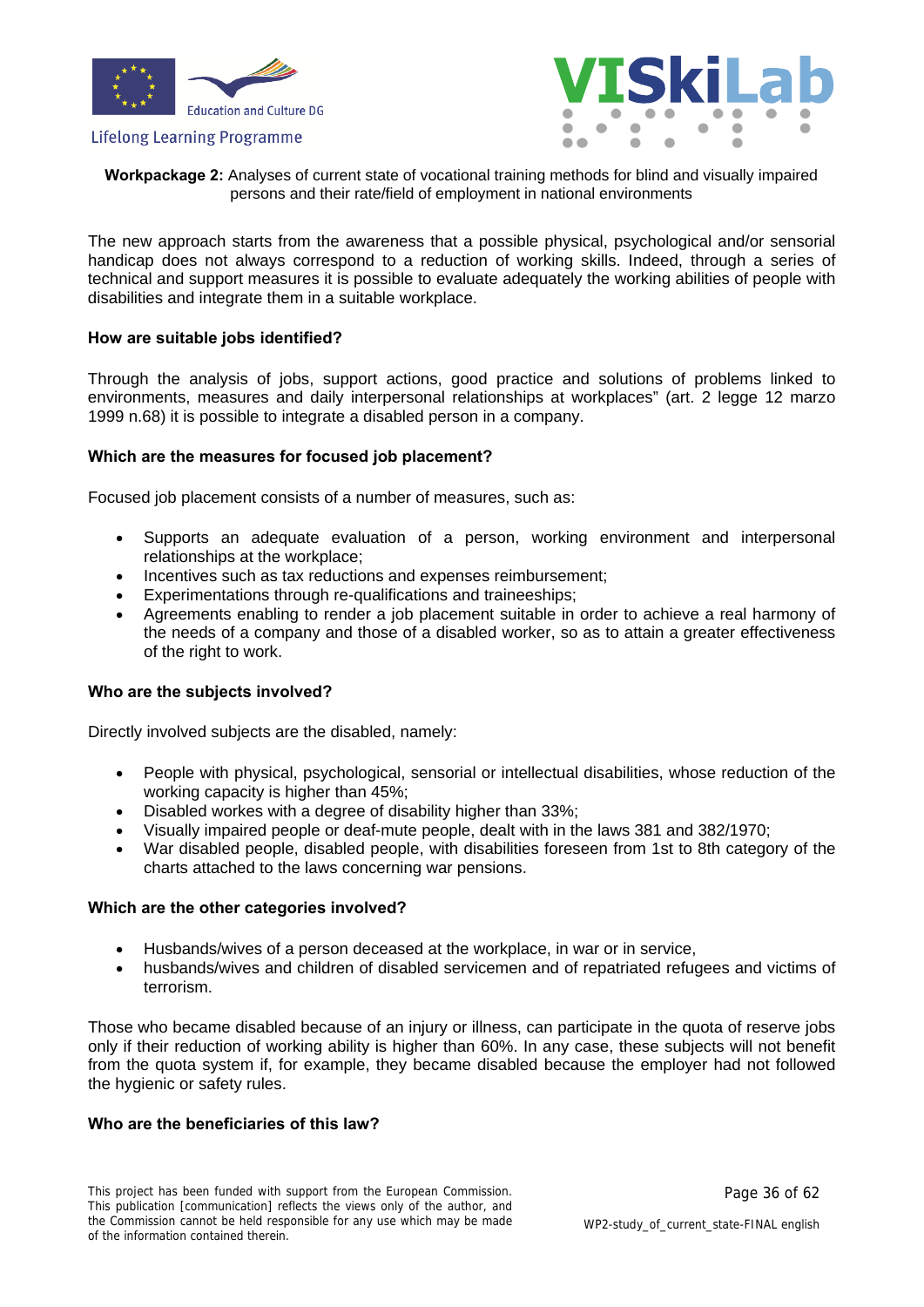



**Workpackage 2:** Analyses of current state of vocational training methods for blind and visually impaired persons and their rate/field of employment in national environments

To benefit from the rights provided by focused job placement, a disabled person has to have the degree of disability recognized by the local health unit and has to enrol in special lists of the Local Jobcentre.

A "technical committee", established at the Provincial Commission for focused job placement, has to fill in a form, describing l working abilities of the subject. The criteria used to create a public list of priorty are: the subject's income, the number of family members depending on him, the date of enrolment in the lists.

The enrolment is compulsory also for personnel hiring and also foreign workers, regularly present on national territory, may enrol. In order to be put in the lists, requested documentation must be submitted to the Local Jobcentre and these are:

- Condition of unemployment
- Condition of disabilty

There is only one enrolment in special lists possible: thereforer, it is possible to enrol at the Jobcentre, closest to the place of residence of the subject. Visually impaired operators have the opportunity to enrol in several Jobcentres.

Employment departments dealing with focused job placement offer the flowing services:

- Information and counseling on requirements to enrol in special lists;
- Assistance in preparing a request to be enroled in the lists of focused job placement;
- Release of all the certificates demanded by law:
- Interview in order to build a social and working profile, information on job opportunities;
- Creation of rankings concerning job offers;
- Verify company's insurance coverage and employment obligations;
- Management of administrative documents when subjects from special lists are employed.

### **Austria**

#### **1) Legal Framework**

As already pointed out, in this context diverse laws intervene.

Another distinction concerns the Austrian national social insurance system which clearly differentiates between employable people (with the ability to perform at least 50% working capacity) and unemployable people.

By and large two laws regularise the access into the labour market for people with disabilities.

Behinderteneinstellungsgesetz (Law regarding the employment of disabled persons): [http://www.bmsk.gv.at/cms/site/attachments/8/5/2/CH0029/CMS1218463129499/behinderteneinst](http://www.bmsk.gv.at/cms/site/attachments/8/5/2/CH0029/CMS1218463129499/behinderteneinstellungsgesetz_folder_a5.pdf) ellungsgesetz folder a5.pdf . This law regularises the hiring of people with disabilities within the labour market. Two aspects are of importance in this context. On the one hand this law determines the degree of disability on a scale from 0% – 100%. A degree of disability from 50% onwards causes specific employment and dismissal requirements for people with disabilities. Furthermore, this law also regularises compensation payments of companies which depending on the number of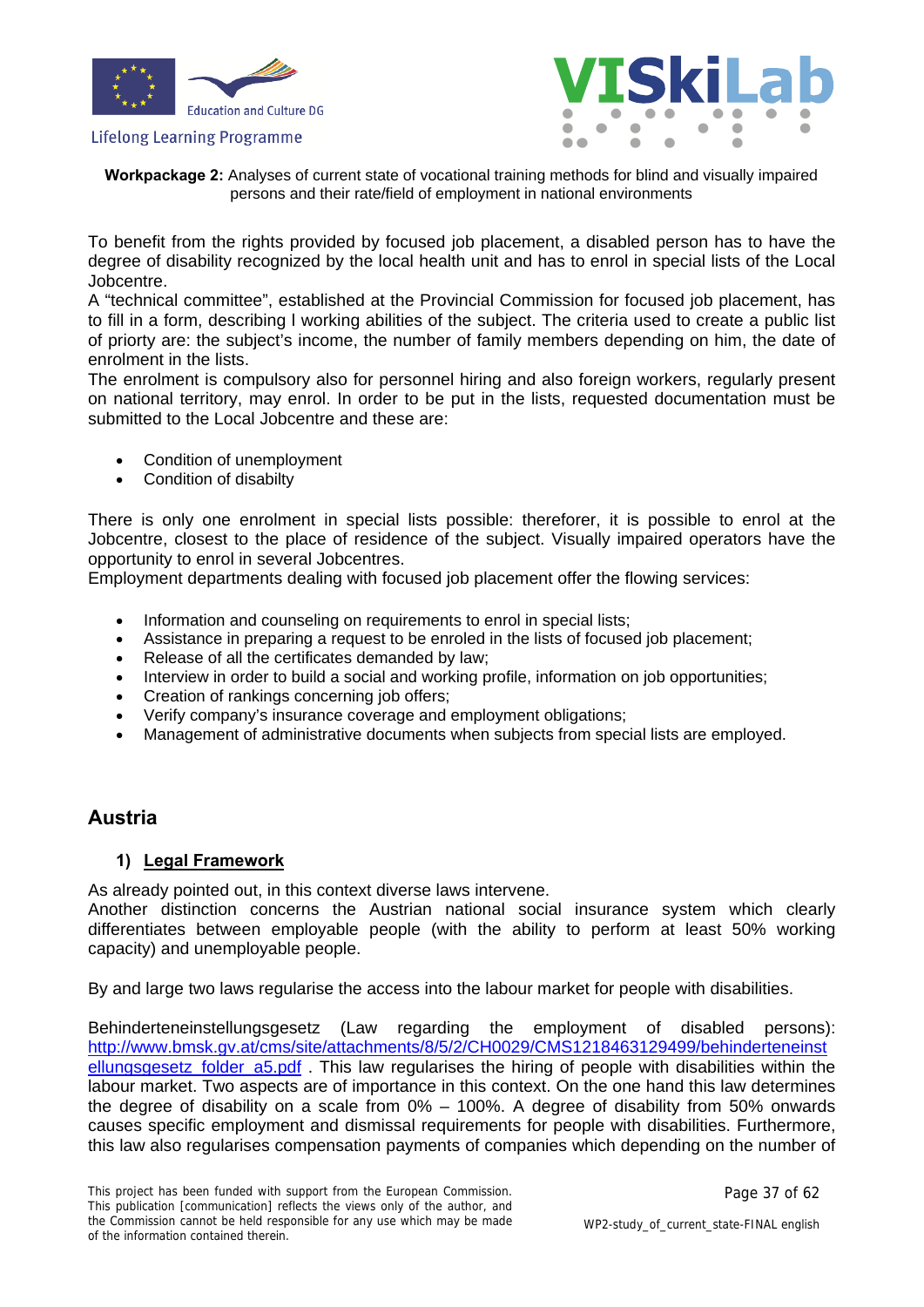



**Workpackage 2:** Analyses of current state of vocational training methods for blind and visually impaired persons and their rate/field of employment in national environments

employees (quota system) are legally obligeted to employ a certain number of people with disabilities (compensation tax).

Provincial laws regarding services supporting inclusion: In this context "sheltered" employment or "supported" employment can be provided. This includes assistance at the work place and entitlement to other services which are in most cases completely defined by the provinces (as for example in Styria):

[http://www.verwaltung.steiermark.at/cms/dokumente/10019967\\_4142531/f6d92406/BHG%20LEV](http://www.verwaltung.steiermark.at/cms/dokumente/10019967_4142531/f6d92406/BHG%20LEVO%202010%20idF%20LGBl%2016_2010.pdf) [O%202010%20idF%20LGBl%2016\\_2010.pdf.](http://www.verwaltung.steiermark.at/cms/dokumente/10019967_4142531/f6d92406/BHG%20LEVO%202010%20idF%20LGBl%2016_2010.pdf)

Specific services for visually impaired people are not provided in this context (with the exception of e.g. mobility training or training of daily living skills).

The respective financing situation of supporting services seems very complex as diverse institutions involved (federal bureau for social affairs, labour market services, provincial administrative offices, health insurance companies) usually try to find joint solutions.

### **Slovenia**

One of the major laws on employment of people with disabilities in Slovenia, the Law on Vocational Rehabilitation and Employment of People with Disabilities, the Law on Pension and Disability Insurance, Employment Act and a range of laws on social security. Slovenia also adopted and signed other agreements and conventions to improve the situation of people with disabilities in the labor market, such as Convention on the Rights of Persons with Disabilities and the Optional Protocol (2008), the National Guidelines for improving accessibility to the built environment, information and communications for the disabled – the so-called "Accessible Slovenia" and the Action Programme for people with disabilities 2007-2013. People with disabilities have a legal right to be involved in various programmes and measures to improve employment opportunities through the Jobcentre (especially the unemployed - an active policy of employment and vocational rehabilitation), or by the National Pension and Disability Insurance (disabled workers - vocational rehabilitation, disability benefit). People with disabilities enjoy special protection under the Labour Relations Act (Employment Law) and other regulations in the field of social security. Fund for Employment of People with Disabilities have also contributed some positive changes in the employment of people with disabilities by introducing a quota system which imposes the duty of an employer with at least 20 employees to employ a certain number of the disabled, or choose an alternative possiblility, which is a monthly payment to the fund. They are also some incentives for employers to hire people with disabilities( tax allowances/exemptions or subsidies, assistance in providing technical aids and equipment for the workplace, etc ...)

Disabled workers are also entitled to be transfered to another suitable post, to work part-time, to receive disability pension (diability retirement and work part-time is also possible) and compensation for disability. Pensioners are entitled to an allowance for care and help if they need additional care due to their disability or health problems. We estimate that visually impaired people are given the rights to benefit different programmes and measures, but the waiting time is often too long, the services are not carried out by professionals in the field of visual impairment, and there are not enough adequate jobs available. Therefore, it often occurs that once the procedure is finished (with all the programmes and services included) the person remains at home. For this reason the measures ecouraging employers to employ the visually impaired, should be upgraded by professional support and more information on employment opportunities for this group of disabled people. It would be necessary to establish career counseling for the visually impaired,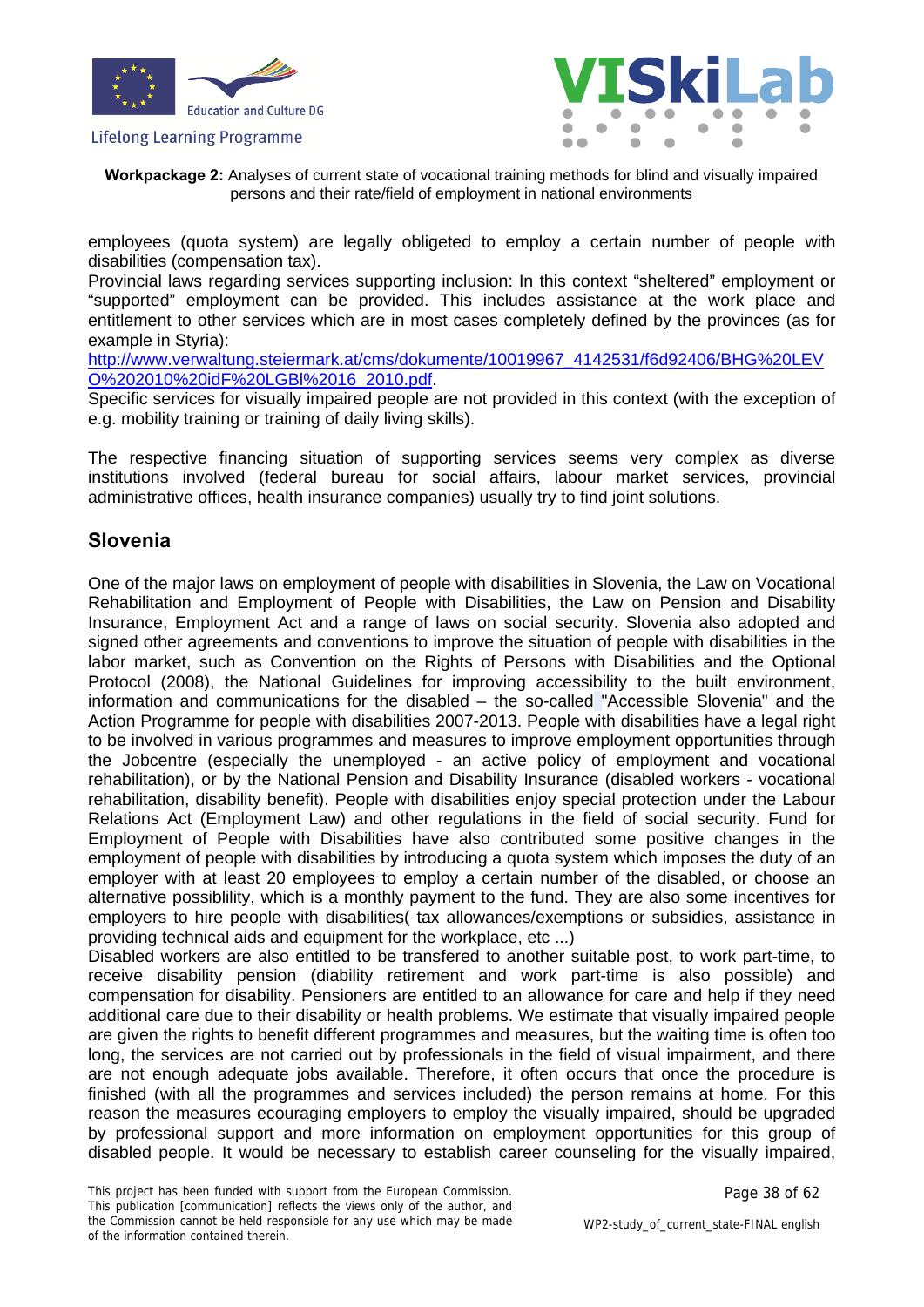





**Workpackage 2:** Analyses of current state of vocational training methods for blind and visually impaired persons and their rate/field of employment in national environments

with professional staff. The present situation shows that despite all the measures taken, visually impaired people stay at home, unmotivated, apathetic, and dependent on the help of the nuclear family. The economic crisis will contribute furher to the reduction of adapted posts, equipped with appropriate equipment and stimulations for being employed.

### <span id="page-38-0"></span>**7.2. Statistics**

### **Italy**

With regards to labour force in 2002 the employment rate of people with disabilities was 19.3%, while that of non-disabled people is about 55.8% (ISTAT, 2002), while the unemployment rate for people with disabilities was 9.9% compared to 8, 7% of non-disabled people (ISTAT, 2002).

|                           | Employment rates by gender and level of disability. 2002. |                                                                        |                 |      |  |  |  |  |
|---------------------------|-----------------------------------------------------------|------------------------------------------------------------------------|-----------------|------|--|--|--|--|
|                           | <b>People with health problems</b>                        | <b>People without</b>                                                  | <b>Total</b>    |      |  |  |  |  |
|                           | <b>People with ongoing</b><br>reduction of autonomy       | <b>People without reduction or</b><br>occasional reduction of autonomy | health problems |      |  |  |  |  |
| <b>Male</b>               | 23,2                                                      | 53,5                                                                   | 70,8            | 69.1 |  |  |  |  |
| Female                    | 14.3                                                      | 31,2                                                                   | 43,4            | 42,4 |  |  |  |  |
| <b>Male and</b><br>Female | 19,1                                                      | 42,8                                                                   | 57,1            | 55,8 |  |  |  |  |

| Unemployment rates by gender and level of disability. 2002. |                                                     |                                                                               |                 |     |  |  |  |  |
|-------------------------------------------------------------|-----------------------------------------------------|-------------------------------------------------------------------------------|-----------------|-----|--|--|--|--|
|                                                             | <b>People with health problems</b>                  | <b>People without</b>                                                         | <b>Total</b>    |     |  |  |  |  |
|                                                             | <b>People with ongoing</b><br>reduction in autonomy | <b>People without reduction or</b><br><b>occasional reduction in autonomy</b> | health problems |     |  |  |  |  |
| Male                                                        | 9.2                                                 | 8,9                                                                           | 6.              | 6,8 |  |  |  |  |
| Female                                                      | 11,2                                                | 11,2                                                                          |                 | 1,8 |  |  |  |  |
| <b>Male and</b><br>Female                                   | 9,9                                                 | 9,7                                                                           | 8,              | 8,8 |  |  |  |  |

Compulsory employment: on 31 December 2007 768,394 people were enrolled in the compulsory employment of whom 48% were women. That same year, 30,017 were detected starting to work. (Isfol-Ministry of Labour and Social Affairs, 2009).

**People with a health problem, between 15 and 64, employed because they belonged to a protected category with a certain level of reduction in autonomy. 2002. Per 100 people with the same level of reduction in autonomy.**

This project has been funded with support from the European Commission. This publication [communication] reflects the views only of the author, and the Commission cannot be held responsible for any use which may be made of the information contained therein.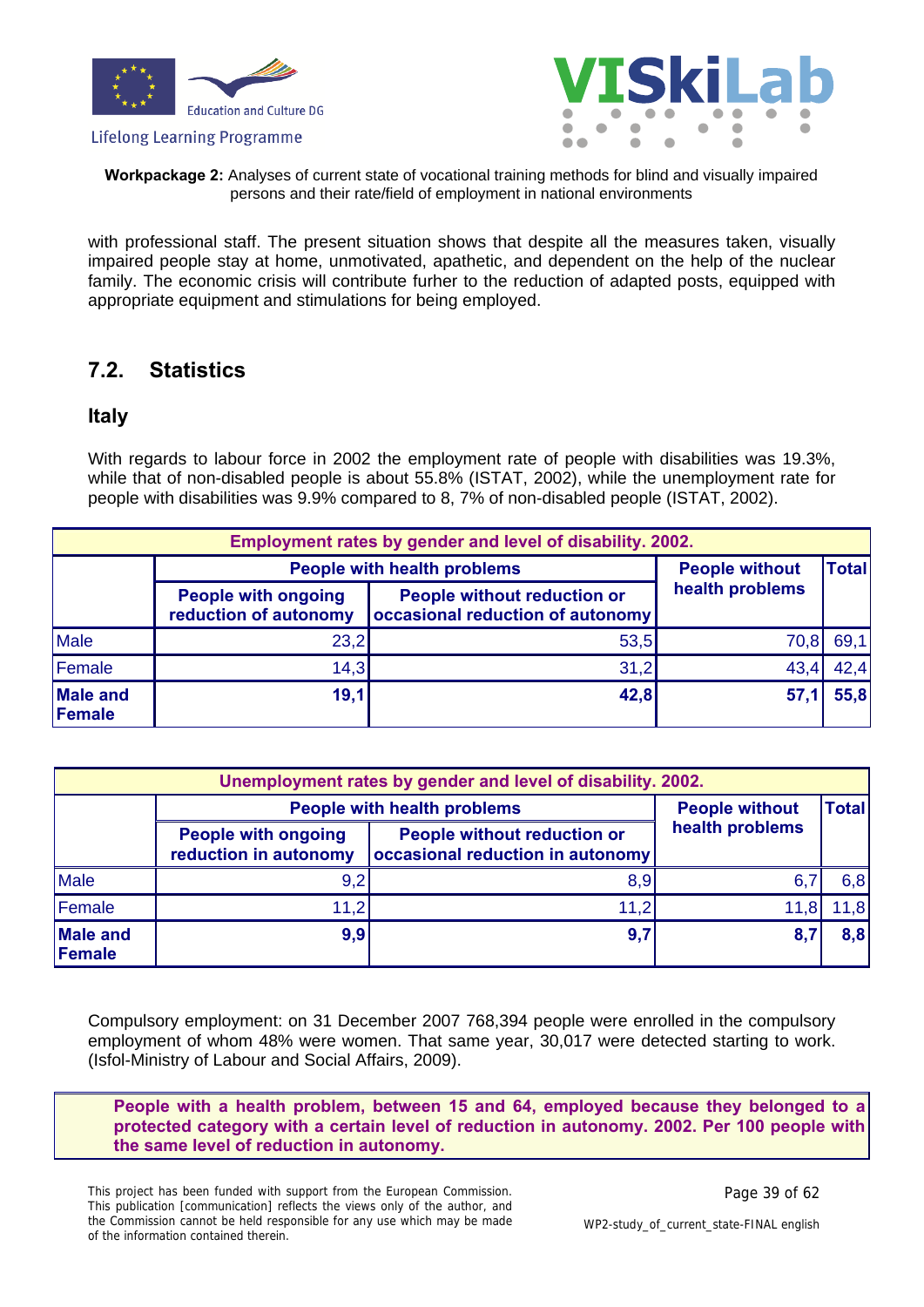



#### **Workpackage 2:** Analyses of current state of vocational training methods for blind and visually impaired persons and their rate/field of employment in national environments

|                                            | <b>People with ongoing</b><br>reduction in autonomy | <b>People without reduction or</b><br>occasional reduction in autonomy | <b>Total</b> |
|--------------------------------------------|-----------------------------------------------------|------------------------------------------------------------------------|--------------|
| Yes, belonging to<br>protected category    | 17,5                                                | 10,4                                                                   | 11,2         |
| No, not belonging to<br>protected category | 81,3                                                | 88,2                                                                   | 87,4         |
| Not known                                  | 12,7                                                | 1,4                                                                    | 1,4          |
| <b>Total</b>                               | 100,0                                               | 100,0                                                                  | 100,0        |

### **Austria**

About one fourth of visually impaired people who cannot be assisted by spectacles/glasses or other low vision devices are economically active (employed) [http://www.braille.at/braille/augen](http://www.braille.at/braille/augen-medizin/statistik)[medizin/statistik](http://www.braille.at/braille/augen-medizin/statistik). In this context, in the past few years a rise in the unemployment rate of people with disabilities can be observed (e.g. by 1.8% from 2006 to 2007).

|              | 2005   | 2006   | 2007   | 2008   | 2009   | 2010   | 2011   |
|--------------|--------|--------|--------|--------|--------|--------|--------|
| <b>Total</b> | 11,30% | 12,10% | 14,12% | 14,73% | 13,70% | 14,22% | 13,42% |
| Women        | 9,40%  | 10,30% | 12,20% | 12,66% | 12,13% | 12,54% | 12,91% |
| Men          | 12,70% | 13,60% | 15,64% | 16,36% | 14,80% | 15,45% | 13,73% |

**Table 1: Number of people suffering from disability among unemployed population**  <http://www.arbeitundbehinderung.at/de/arbeitsmarkt/arbeitsmarktdaten/gesamtarbeitslosigkeit.php>

The unemployment rate among people with disabilities compared to non-disabled people is therefore significantly higher. However, it has to be mentioned that the numbers displayed in the chart only show the data for "employable" people. Persons who are placed in facilities offering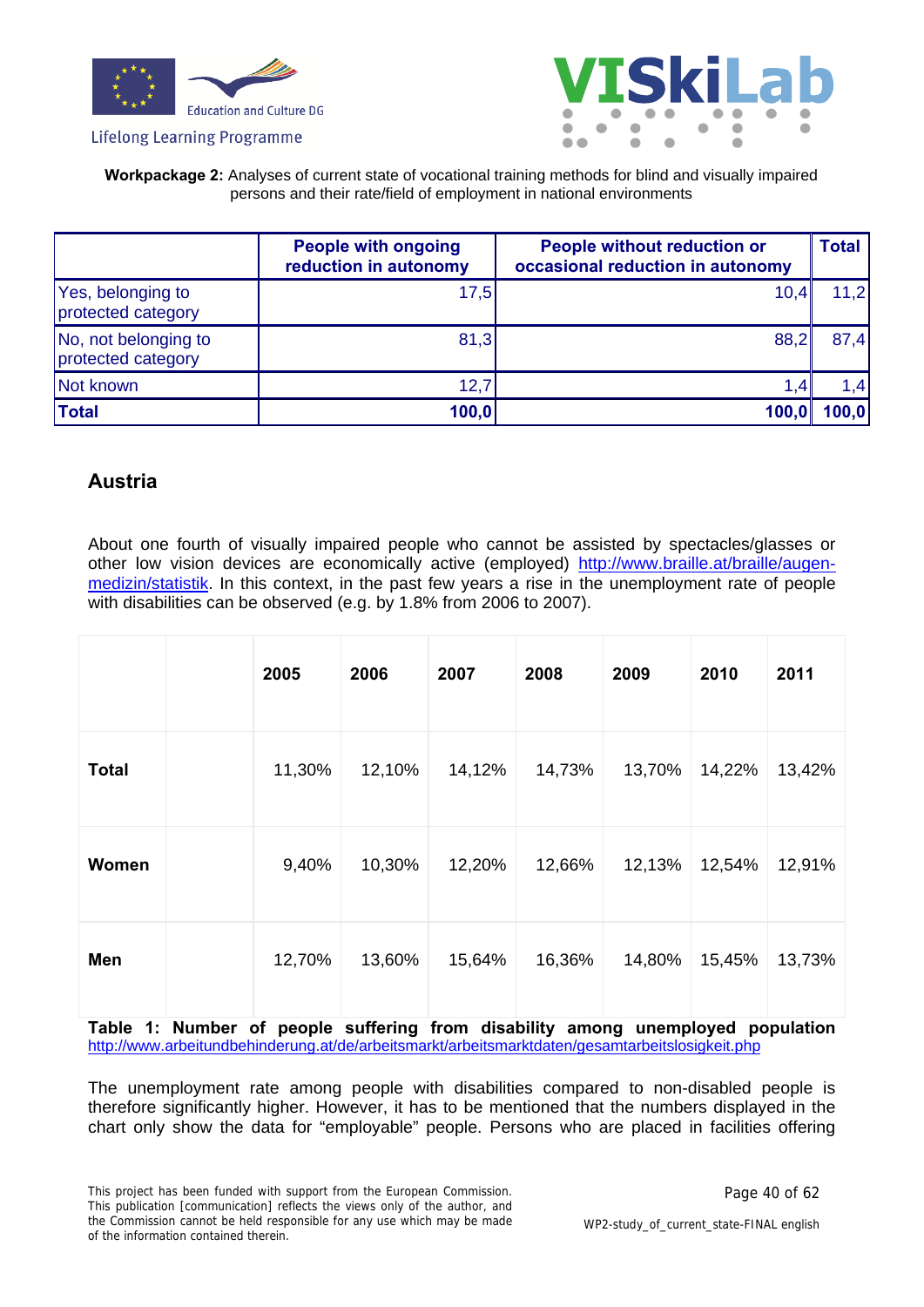



**Workpackage 2:** Analyses of current state of vocational training methods for blind and visually impaired persons and their rate/field of employment in national environments

occupational therapy are excluded from this statistics. If these persons were included into the statistics dealin with unemployment rates the numbers would be increased considerably. There is a directive from the Ministry of Social Affairs, being effective since 2004. With this directive personal assistance at the work place was introduced in Austria. Persons who are entitled to receive care money from level three to seven are eligible for this benefit. In the cases of persons who are entitled to level three and four of care allowances it is once again checked whether assistance is necessary or if the disability can be compensated by means of technical devices. The organisations executing the project assesse the necessary degree of assistance which is then approved or rejected by the federal bureau for social affairs and in case of a positive evaluation the assistance process can begin. [http://derstandard.at/2788993/Menschen-mit-Behinderung](http://derstandard.at/2788993/Menschen-mit-Behinderung-koennen-ganz-normale-Leistung-bringen)[koennen-ganz-normale-Leistung-bringen](http://derstandard.at/2788993/Menschen-mit-Behinderung-koennen-ganz-normale-Leistung-bringen)

### **Slovenia**

There are no official records of the number of people with disabilities, registers or a communication system collecting these data in Slovenia. We estimate the number of people with disabilities according to figures which appear in partial data for specific categories of disability and surveys conducted by the Jobcentre. According to estimates of the Ministry of Labour, Family and Social Affairs, in 2009 there were 8% of people with disabilities (160,000), of which about 114,000 inactive and about 46,000 in the labor market. According to the estimates of the Jobcentre there were 13,000 unemployed people with disabilities, and according to the Fund's estimates 33,000 people with disabilities were employed (Chart 1). On average, 57% of the disabled finished primary school or a two-year programme vocational upper secondary school and only 2% higher or university education, almost half of them being over 50. Between 2006 and 2009 there were 4% of people with disabilities among all employees. The number did not change within this period, however, the number of sheltered companies decreased from 6441 to 5708 (11%) and the number of employment centers/ sheltered workshops have increased from 112 to 223 (50%). On average, the Jobcentre employed 1770 people with disabilities using measures of active employment policy and vocational rehabilitation. (Chart 2). From 2006 to 2009 the number of unemployed people with disabilities increased from 9,138 to 13,132 (Chart 3).

There are also no data on the category of visually impaired people, which could be useful to improve and design new programmes needed, particularly in terms of entering the labour market. Association of the Blind and Partially Sighted of Slovenia keeps the only register, but it does not give a real picture of the situation since it depends on its membership, which is voluntary. According to rough estimates, the number of visually impaired people in Slovenia range from 0.2 to 0.5% of the total population. According to the Central Register of the Association of the Blind and Partially Sighted of Slovenia on 31st December. 2010 there were 4021 members of which 1,739 partially sighted and 2282 blind. 2325 of them were women and 1696 men (chart 4). According to the records of the Association of the Blind and Partially Sighted of Slovenia 300 visually impaired people are employed, of whom 181 partially sighted (89 women and 92 men) and 119 blind (51 women and 68 men) (chart 5). 22 of them finished primary educationl, 31 finished primary education as adults, 64 two-year vocational education, 61 three-year vocational education, 51 upper secondary education, 20 higher education, 50 have a university degree or 1 has a PhD. (chart 6). The Data on membership of the Association of the Blind and Partially Sighted of Slovenia is currently used as relevant data on the number of visually impaired people in Slovenia. (chart 7). It is estimated that it would be necessary to establish an official register of people with disabilities for different categories of disability (e.g., visually impaired people, etc ...) and analyse cost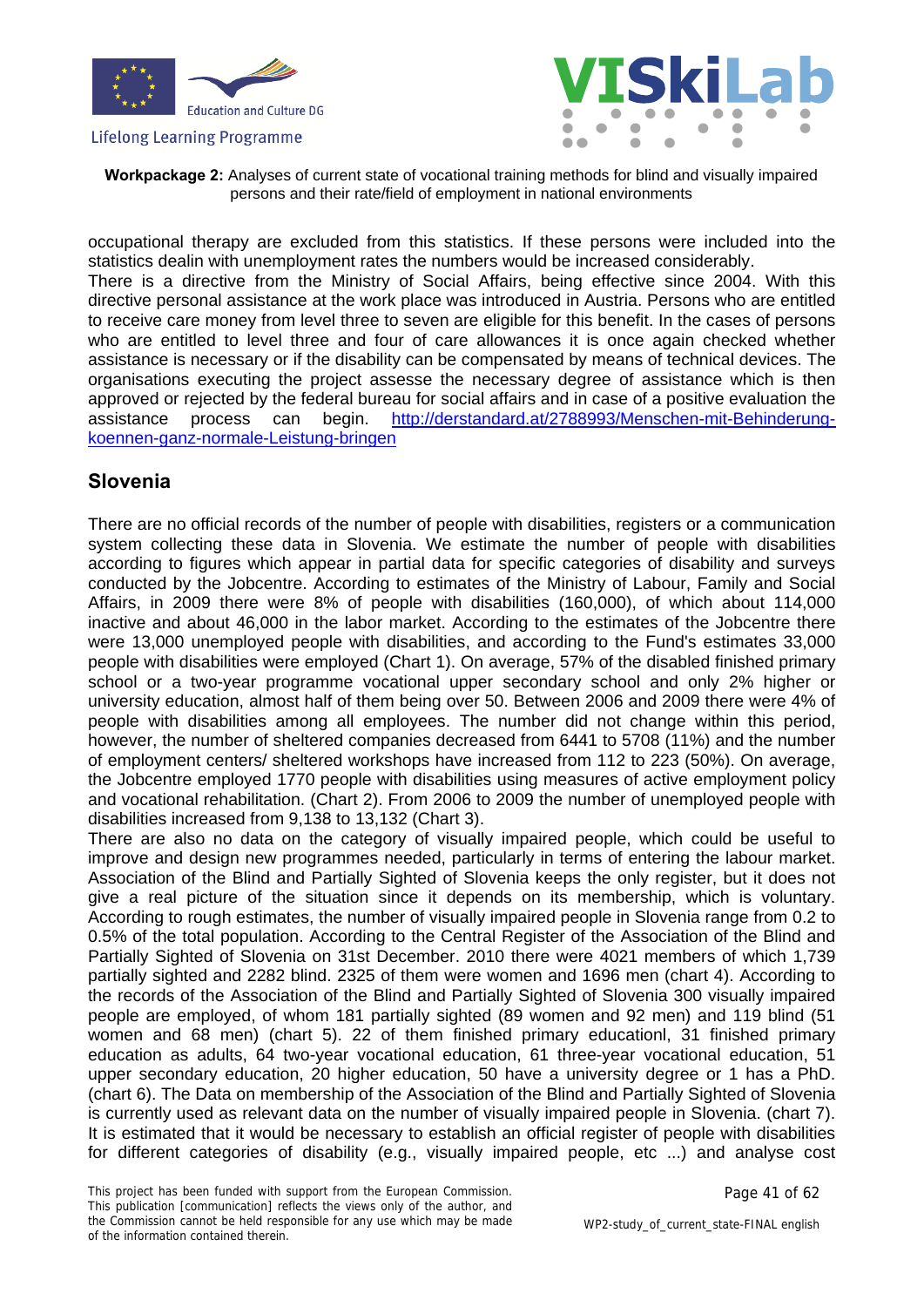



**Workpackage 2:** Analyses of current state of vocational training methods for blind and visually impaired persons and their rate/field of employment in national environments

effectiveness of existing programmes and measures. The existing records of the Jobcentre do not show the rate of involvment into existing programmes and services specifically for visually impaired people. Party owing to economic crisis the situation has remained unchanged over the past 5 years.

### <span id="page-41-0"></span>**7.3. Preparation for the labour market / occupation**

### **Italy**

Generally in Italy, apart from the study courses, there is no support provided for visually impaired job seekers, with only a few exceptions. The only form of job placement for visually impaired people is the so-called SIL (Servizio per gli Inserimenti Lavorativi – Engl. "Job Placement Service") that gives employment grants for 20 working hours per week with a €250 monthly support. We estimate the newly employed would need orientation and mobility training in order to learn the routes from home to work. The working environment is not adequately prepared either.

### **Austria**

#### **2) The training situation**

Generally one must differentiate between people with disabilities being regarded as "employable" and people with disabilities being regarded as "unemployable". In the first case he or she may be employed in the first or second labour market (second labour market means jobs that are characterised by "secure" or "supported" structures). In the second case, training programmes in facilities offering occupational therapy can be offered in order to change the state. A manual job training (apprenticeship) is organised twofold in Austria (at work and at vocational training school). Trainees with disability also have the possibility to complete an apprenticeship with partial qualification (where the goal is to complete the apprenticeship e.g. for some specific competences).

Adolescents who want to complete an inclusive vocatioanl education moreover have to run through a process of clearing before they can start the apprenticeship.

Specific education and courses/trainings for blind and visually impaired persons are offered by four main institutions in Austria.

a) The Federal Education Institute for the Blind in Vienna <http://www.bbi.at/>offers professional training e.g.

- in the office sector: a one-year-training-course for telecommunication or
- a three-year commercial college
- in the manual sector: "classical" basket- and furniture weaving or brush and paintbrush manufactory
- in the medical health sector: professional training in therapeutical massage techniques

b) The Odilieninsitut (institute for visually impaired and partially sighted people in Graz)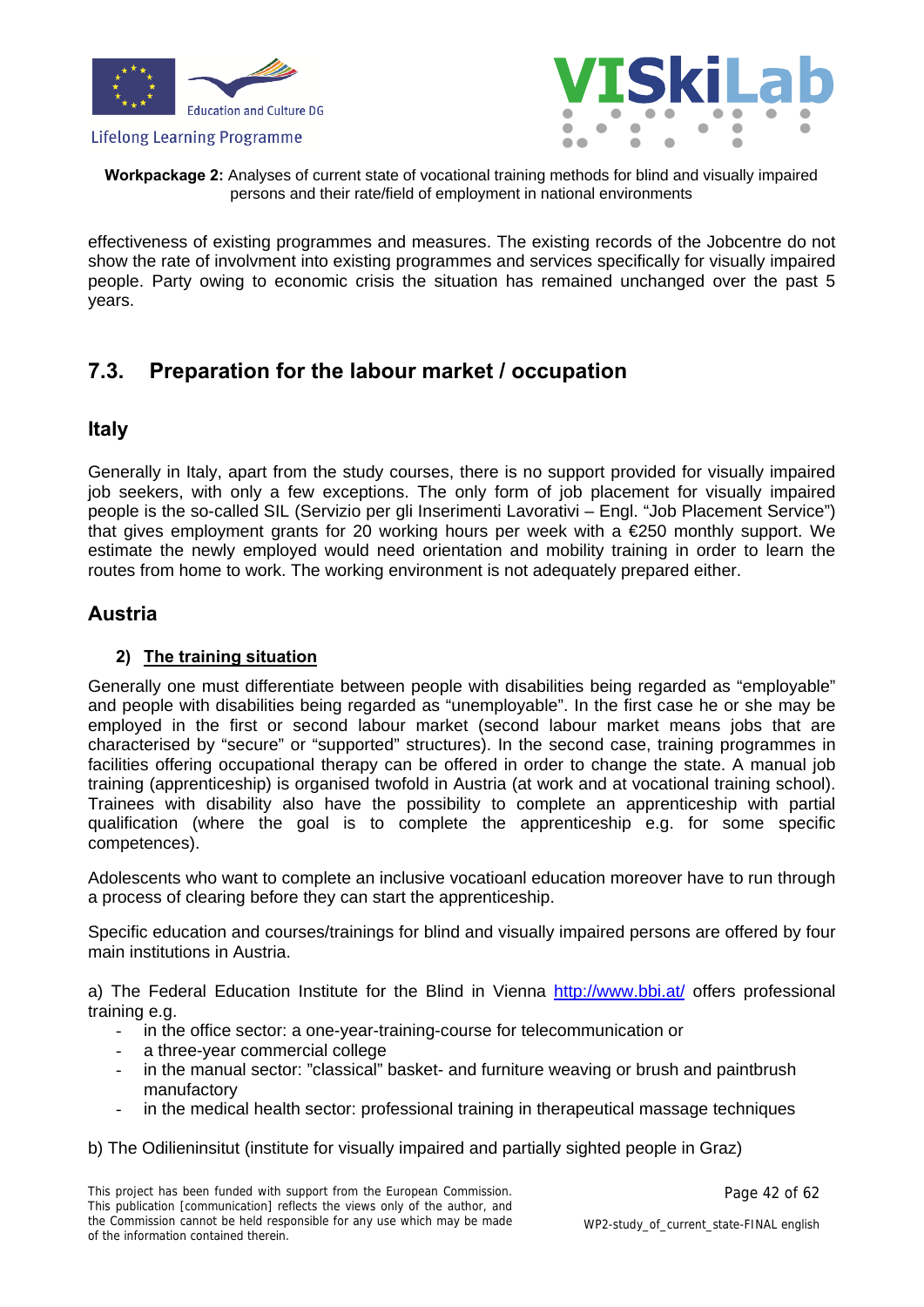



**Workpackage 2:** Analyses of current state of vocational training methods for blind and visually impaired persons and their rate/field of employment in national environments

- in the field of vocational preparation –I orientation at work
- in the field of professional training Information technology 3 ½ years Metal machining and manufacturing engineering 4 years Weaving 3 years Basket- and furniture weaving 3 years

Next to those trainings there is also a general re-educational course which lasts one year with the focus on orientation and mobility, training of daily living skills, use of low vision devices and communication skills, specific writing systems for the blind, hard- and software for visually impaired users.

Next to this professional training system different specific options in the field of occupational therapies are available for persons who are not (yet) employable (timber, cafe/quality food, brush and broom production, metal, arts...). They are offered with different intensity of support and training ofdauily living skills. These possibilities in the field of occupational therapy can also be carried out at other facilities of service providers not specifically aiming at the occupation of blind or partially sighted people.

c) The RISS (BBRZ) offers:

[http://www.bbrz-riss.at/cps/rde/xchg//SID-CCCBAAA0-](http://www.bbrz-riss.at/cps/rde/xchg//SID-CCCBAAA0-21C149E2/bbrz/hs_DEU_HTML.xsl/1038_DEU_HTML.htm)

[21C149E2/bbrz/hs\\_DEU\\_HTML.xsl/1038\\_DEU\\_HTML.htm](http://www.bbrz-riss.at/cps/rde/xchg//SID-CCCBAAA0-21C149E2/bbrz/hs_DEU_HTML.xsl/1038_DEU_HTML.htm)

Besides programmes offering training in the field of daily living skills, mobility, communication and assistance given in the process of making a decision on future occupation, there are also the following options for training/courses:

- 1. EDV for visually impaired people (basic training)
- 2. EDV-training ECDL/MCSA/MCSE
- 3. EDV-training IT-technician IT-scientist respectively (duration 30 months)
- 4. Training to become an accountant (duration 8 months)
- 5. Training to become an office administrator (duration 8 months)
- 6. Office assistant (duration 18 months)

#### d) SEBUS <http://www.oebsv.at/>

- 7. EDV for visually impaired people (basic training)
- 8. EDV-training ECDL/MCSA/MCSE
- 9. EDV-training IT-technician IT-scientist respectively (duration 30 months)
- 10. Training to become an accountant (duration 8 months)
- 11. Training to become an office administrator (duration 8 months)
- 12. Office assistant (duration 18 months)

In cooperation with the *[Blinden- und Sehbehindertenförderungswerk GmbH \(BSFW\)](http://www.bsfw.at/) (Society supporting blind and visually impaired persons)* SEBUS offers:

#### 13. Training to become a basket- and furniture weaver (742h)

This project has been funded with support from the European Commission. This publication [communication] reflects the views only of the author, and the Commission cannot be held responsible for any use which may be made of the information contained therein.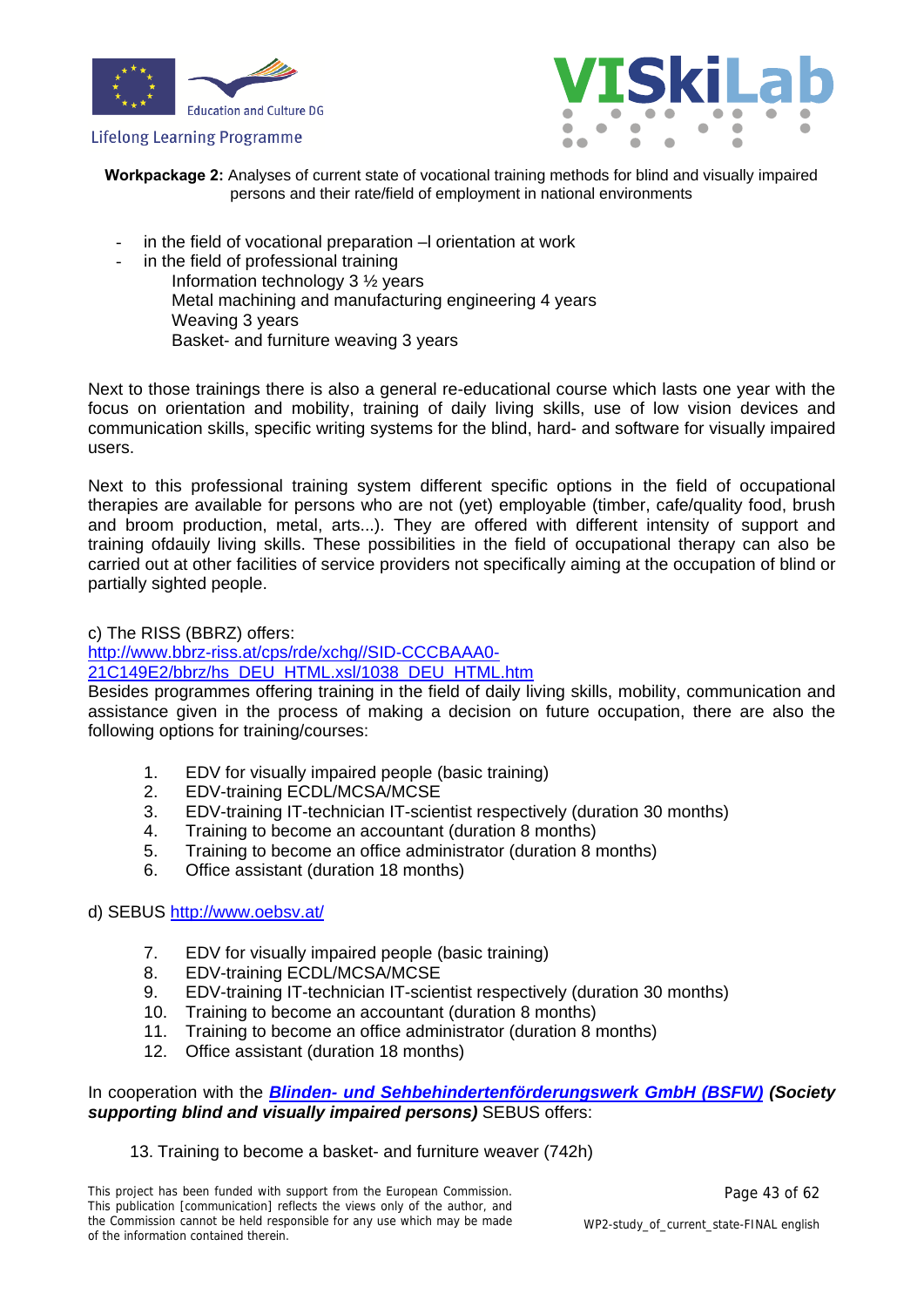



**Workpackage 2:** Analyses of current state of vocational training methods for blind and visually impaired persons and their rate/field of employment in national environments

- 14. Certificate of secondary education (CSE) (10 months)
- 15. Inclusive training to become an office manager with ECDL core (892 units)
- 16. Screen-reader COBRA 9 intensive Training & Workshop (40 units)
- 17. ECDL Core European Computer Driving License (234 units)
- 18. ECDL Advanced European Computer Driving License Advanced (166 units)
- 19. C+ for starting or changing careers (360 units)
- 20. MS Excel, E-mail MS Outlook and internet basics, MS Word basics in text processing

Next to the above possibilities also some other trainings/courses are offered, e.g.

- 21. Orientation at work and training in application
- 22. Basics in office work and office organisation
- 23. Braille (130 units)

Etc.

Generally the intention is to create a transferability between the field of occupational therapy and the field of professional training. However, reality shows that the way into occupational theory is usually a "one-way-street" leading away from the labour market.

### **Slovenia**

In our experience, many visually impaired people used to be educated in vocational programme for the profession of telephone operator, which lasted 3 years. Some even used to get a suitable job. We believe that the development of technology brought about that the employment of telephone operators stopped, so that almost everyone who finished the education after 2004 was left jobless. At the moment special upper secondary education programmes, for the visually impaired are offered only by a special institution for the visually impaired in Ljubljana. There are two programmes available: the one for administrative workers and another for economic technicians. The population is small. Most of them continue with education at a higher level because they do not get a decent job.

Employers are not sufficiently familiar with all existing options, which facilitate the employment of people with disabilities. They know for the Fund to promote employment of people with disabilities and financial incentives, which are also most welcomed, but they are less well informed about the possibilities of financing the adaptation of the workplace, subsidies, measures in case of failure to achieve operational efficiency and professional support for the disabled. (adapted from the audit report). We estimate that some employer still fear to employ a blind or partially sighted person. Therefore, more attention should be paid that employers are given professional information and that they are provided with expert assistance in case a blind or partially sighted person is employed. We believe that the situation regarding the employment of the visually impaired has not improved significantly because there are no suitable forms of adapted involvement in the labor market. Thus, the isolation and exclusion of visually impaired people only intensifies.

### <span id="page-43-0"></span>**7.4. Entering labour market**

This project has been funded with support from the European Commission. This publication [communication] reflects the views only of the author, and the Commission cannot be held responsible for any use which may be made of the information contained therein.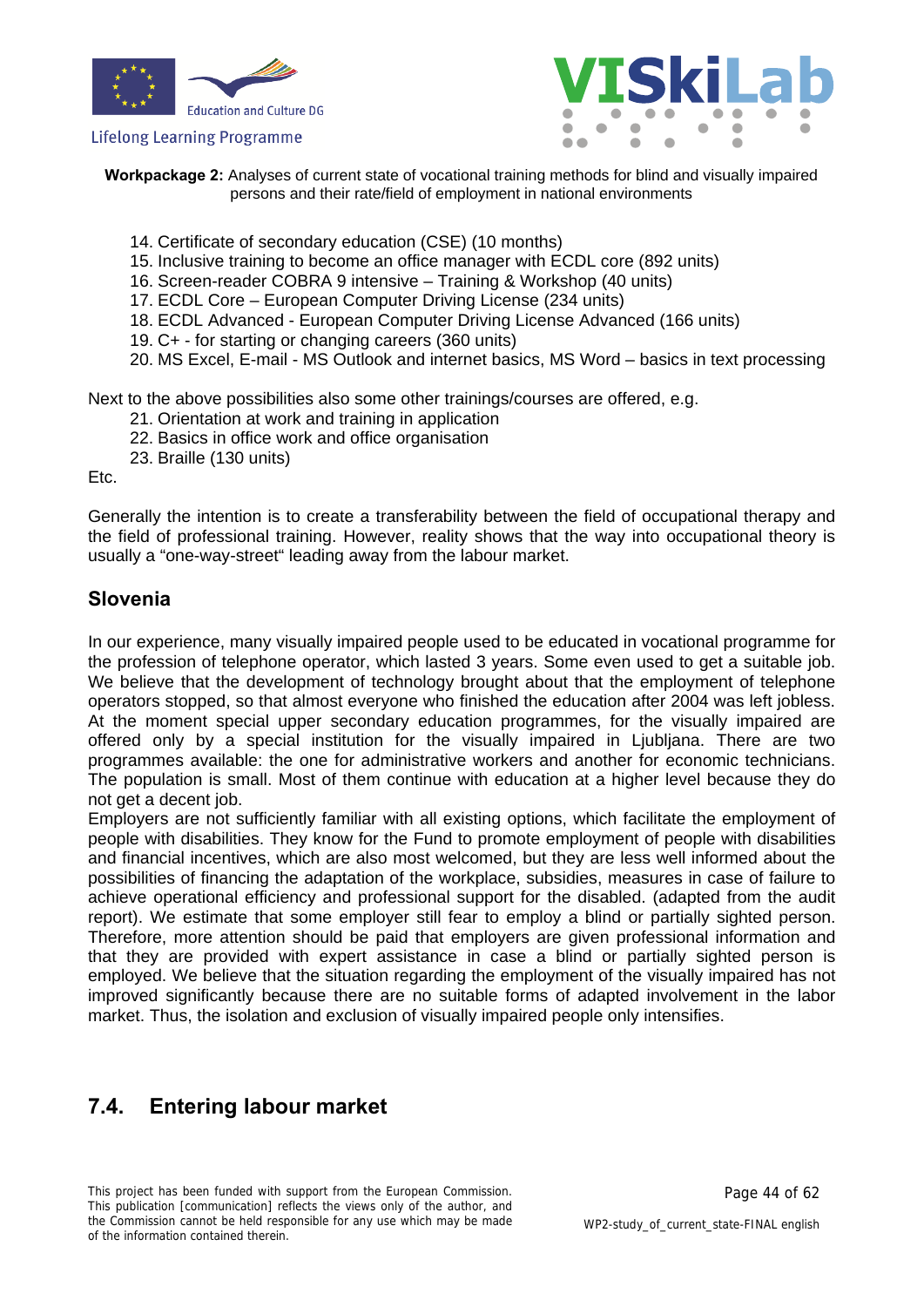



**Workpackage 2:** Analyses of current state of vocational training methods for blind and visually impaired persons and their rate/field of employment in national environments

### **Italy**

Except for the switchboard operators category, all the other visual disabled people (teachers, lawyers, computer technicians, etc.) find the same difficulties, if not bigger ones, that are experienced in every field by now. Whereby, although owning a higher educational preparation, most of the visually impaired people attend training courses for switchboard operators in order to have the opportunity to work.

### **Austria**

Legal obstacles do not make the employment of people with disabilities easier. If a company hires an employee with disabilities he or she is entitled to be protected against dismissal – a fact that is discouraging for many. On the other hand, the law regarding the employment of people with disabilities offers different measures to facilitate the career entry, e.g. by

- 1. Wage bill benefits
- 2. Assistance at the workplace
- 3. Adaptation of the workplace
- 4. More holidays or other benefits (e.g. regarding public transport...)

Similar to other European countries Austrian companies are, depending on the number of employees, legally obligated to employ a certain number of people with disabilities. If this obligation is not fulfilled a compensation tax has to be paid in terms of a "penalty tax". Companies hiring people with disabilities therefore on the one hand save this tax and on the other hand might also receive partial wage payments.

The aim of the personal assistance at the workplace for people suffering from visual impairment is the counteraction to the exclusion of this group of people due to rising competition within the labour market.

Adaptation of the workplace (e.g. technical devices/low vision devices) is usually implemented by means of co-financing systems of diverse stakeholders. The employer is not obligated to provide specific devices for people with visual impairment.

### **Slovenia**

The fact that the situation of people with disabilities has slightly improved in the labour market is probably due to the adoption of the Vocational Rehabilitation and Employment of Disabled Persons Law (2004), which has contributed to positive changes particularly in:

- integration of people with disabilities in vocational rehabilitation, in regular jobs, sheltered employment, social inclusion programmes, sheltered workshops and employment centres,
- their involvement in various programmes of active employment policy and vocational rehabilitation of unemployed carried out by the Jobcentre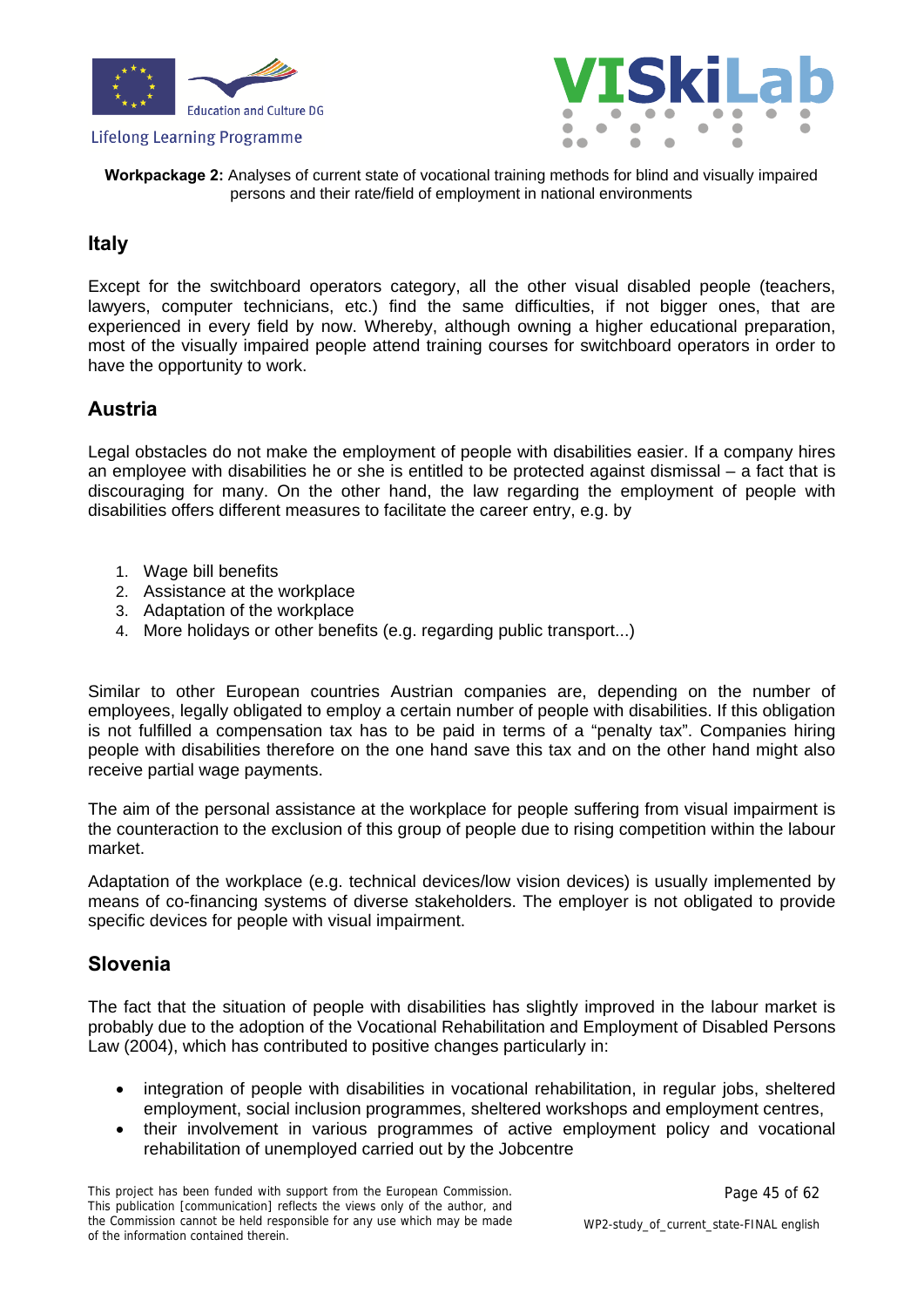



**Workpackage 2:** Analyses of current state of vocational training methods for blind and visually impaired persons and their rate/field of employment in national environments

 the establishment of the Fund to promote employment of people with disabilities (quota system)

Through a number of years Slovenia has developed a compulsory system of pension and invalidity insurance which covers the risk of disability for whatever reason it may occur. It is a compulsory insurance against occupational injuries and occupational diseases (occupational risks) and for injuries and illnesses outside of work (general risks). According the Law on Pension and Invalidity Insurance (2003) a disabled worker is entitled to several types of compensation and the right to vocational rehabilitation. The experience of working with the visually impaired shows that additional training for those who have completed their studies should be provided and new forms of work integration should be developed, tailored to their individual abilities and needs. Economic crisis is partly slowing the necessary changes and is not contributing to improving the situation. According to our experience visually impaired people who finish school, in most cases still remain at home without adequate income, with no social security, and what is most important without being an active member of the society.

### <span id="page-45-0"></span>**7.5. Keeping the job**

### **Italy**

In Italy there is no support provided, neither in the initial phase, nor with regard to keeping the job, so it lies with the individuals to find appropriate forms and measures to keep a job. The only possible support is, like said at point 7.3, the possibility to obtain monthly grants from SIL.

### **Austria**

Besides counselling services the assistance at the workplace also offers precautionary measures to "disarm" problems which might occur. The duration of the supervision by the assistance is limited to one year but can be prolonged depending on the demand and on individual needs,. <http://www.odilien.at/de/Dienstleistungen/Arbeitsassistenz>

However, the main focus of labour market politicy for people with disabilities is in general given to recruiting and employment rather than to assistance. As already mentioned above, the employment of people with disabilities is liable to an increased dismissal protection. This law has however been changed in the past few months (now in some cases from 4 years onwards). A dismissal requires the approval of the board for people with disabilities. <http://wien.arbeiterkammer.at/online/beguenstigte-behinderte-menschen-22922.html>

### **Slovenia**

Experience shows that in most cases, visually impaired employees in the regular working environment, who were included in the labor market ten years ago or even earlier, have maintained the jobs. However, there is a significant fact that the number of employees with disabilities in 2009 remained at the same level as in 2006. We believe that when employing people with disabilities,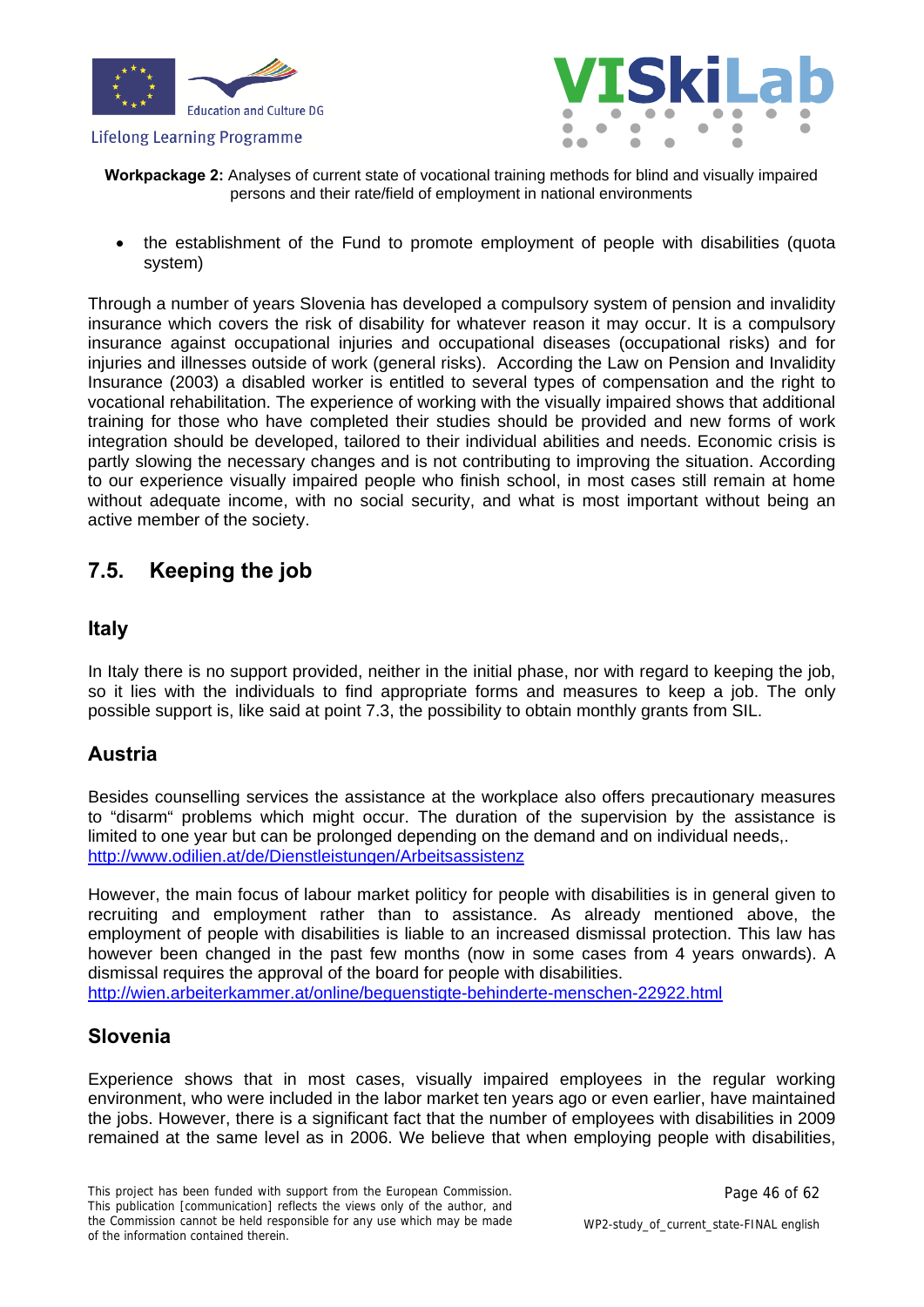



**Workpackage 2:** Analyses of current state of vocational training methods for blind and visually impaired persons and their rate/field of employment in national environments

more attention should be paid to the support, adequately adapted workplaces and how to ensure appropriate technical devices in regular working environment. On the other hand, new employment opportunities should be created,tailored to the individual needs of those who for whatever reason (visual impairment, multiple disabilities, reduced ability, etc ...) can not be engaged in existing employment programmes for people with disabilities. The number of workers with disabilities in sheltered workshops decreased by 11%, from 2006 to 2009, only the number of workers with disabilities in employment centres increased, which is probably due to the adoption of the Vocational Rehabilitation and Employment Law in 2004. We estimate that there is an opportunity to increase the employment rate of visually impaired people through career planning, advisory service (to the visually impaired and employers), providing appropriate jobs and other appropriate forms of inclusion in the labour market. We believe that there is a risk that people with disabilities will be included in more flexible forms of employment (sheltered workshops, etc ...), rather than in the regular employment environment.

### <span id="page-46-0"></span>**7.6. Carrier planning**

### **Italy**

The most frequent career is, as said before, the one of a switchboard operator, which does not offer big chances of improvement for the person, only recently the Region Friuli Venezia Giulia made calls for training courses for similar jobs to the switchboard operator one, but with higer qualifications, according to a national law that has not been applied in the rest of Italy. Upon the Ministerial Decree dated 10/01/2000 the new professions contemplated for visually impaired people are phone operator responsible for customer information in public relations offices, phone operator responsible for database management and use and phone operator for telemarketing and helpline services.

### **Austria**

In general (with the exception of the above mentioned courses and trainings) there are rarely any initiatives or possibilities noticed regarding career planning for visually impaired people. This issue is in Austria still in its early stages of development.

### **Slovenia**

In Slovenia, there is no public service dealing with long-term career planning of the visually impaired and systematic training and support in the involvment in the appropriate forms of employment. As it is known, after leaving education system visually impaired people apply at the Jobcentre as unemployed, where they can join programmes of active employment policy or vocational rehabilitation as disadvantaged people. For most, joining these programmes does not imply a positive result, i.e. employment. The providers of existing programmes do not have adequate professional staff in the field of visual imapairment. In Slovenia, the number of employments of people with disabilities in employment centres increased in 2006, but the data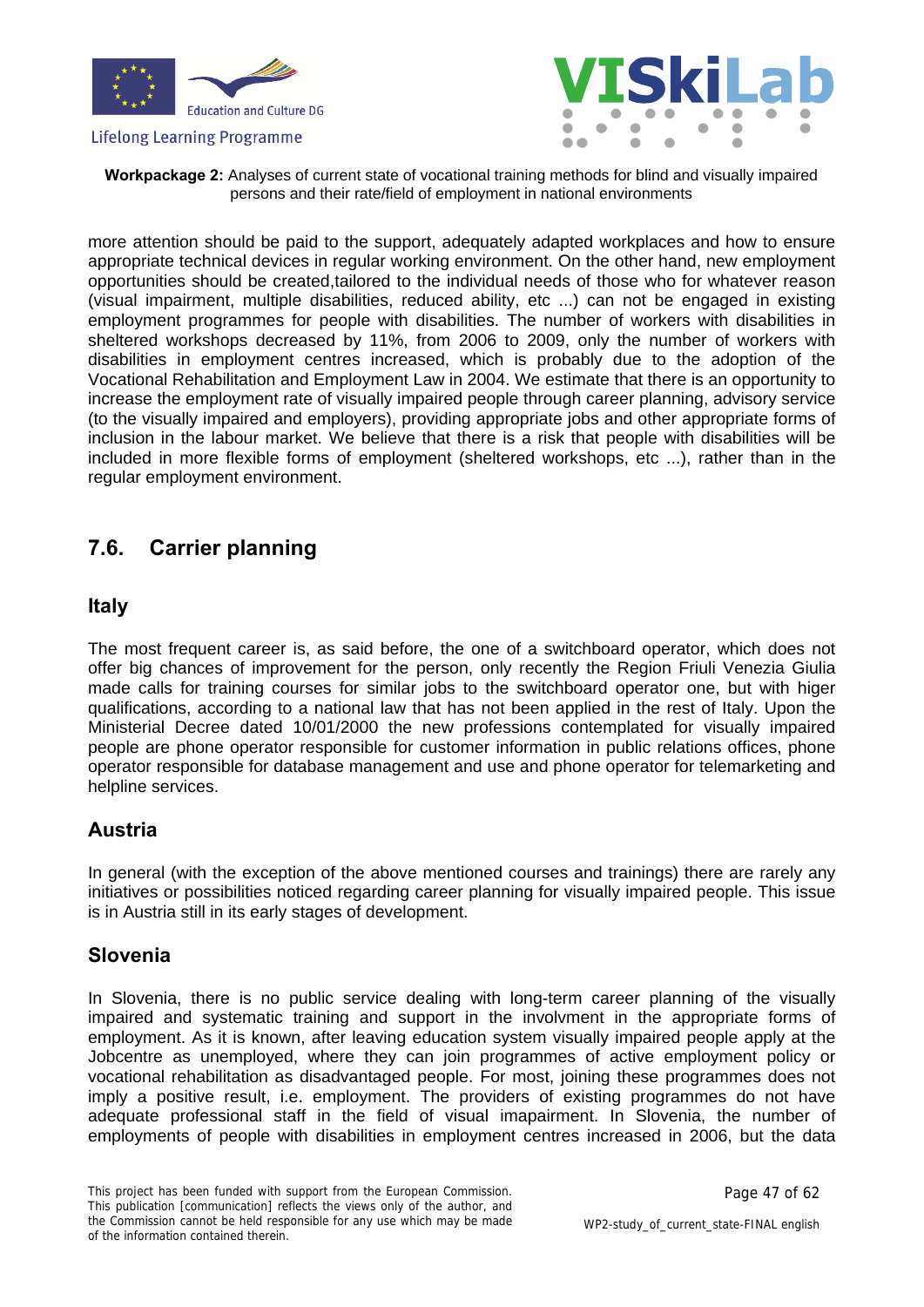



**Workpackage 2:** Analyses of current state of vocational training methods for blind and visually impaired persons and their rate/field of employment in national environments

does not specify which categories of disabilities are involved since there are no data showing how many of these were visually impaired. It might be assumed that they are in minority. It is believed that by establishing an effectively functioning career planning, training, planning, and involvement in the visually impaired in the labour market would improve. We also consider that the integration of visually impaired people in the existing programmes is not carried out on equal terms with other groups of special needs, in particular because they are not supported by professionals adequately qualified to work in the field of visual imapairment. Besides that, the opportunities of the visually impaired regarding employment are very limited.It could be noticed that those living in larger cities have better opportunities than those living in the country.

### <span id="page-47-0"></span>**7.7. SWOT**

### **Italy**

| <b>Strengths</b> | The existence of a category that can have access to                                                                                                                                                                                                                                                                           |  |  |  |  |  |  |
|------------------|-------------------------------------------------------------------------------------------------------------------------------------------------------------------------------------------------------------------------------------------------------------------------------------------------------------------------------|--|--|--|--|--|--|
|                  | compulsory employment                                                                                                                                                                                                                                                                                                         |  |  |  |  |  |  |
| Weaknesses       | A lack of possibilities to plan a career, scarcity of available jobs<br>for visually impaired people apart from the work of switchboard<br>operators even if there is an existing Decree ruling the<br>possibility for visually impaired people to develop better<br>professional skills like managing database or helplines. |  |  |  |  |  |  |
| Opportunities    | possibility to work as switchboard<br>The<br>operators<br>notwithstanding, it is highly difficult for a visually impaired<br>person to actually carry out the occupation for which he/she<br>has prepared                                                                                                                     |  |  |  |  |  |  |
| <b>Threats</b>   | Following the technological progress the switchboards are<br>slowly disappearing and it is necessary to think about new<br>alternative occupations.                                                                                                                                                                           |  |  |  |  |  |  |

### **Austria**

| Strenghts     | The legal framework offers visually impaired people the<br>possibility for a professional training also in fields not<br>traditionally associated with the blind.                                                                   |  |  |  |  |  |
|---------------|-------------------------------------------------------------------------------------------------------------------------------------------------------------------------------------------------------------------------------------|--|--|--|--|--|
| Weaknesses    | The separation into "employable" and "not-employable" people<br>is a hardly conquerable barrier. "Unemployable" people are<br>excluded from the professional world an all associated interests<br>such as social insurance or wage. |  |  |  |  |  |
| Opportunities | Change within the system of dismissal protection.                                                                                                                                                                                   |  |  |  |  |  |
| Threats       | <b>Financial pressure</b>                                                                                                                                                                                                           |  |  |  |  |  |

This project has been funded with support from the European Commission. This publication [communication] reflects the views only of the author, and the Commission cannot be held responsible for any use which may be made of the information contained therein.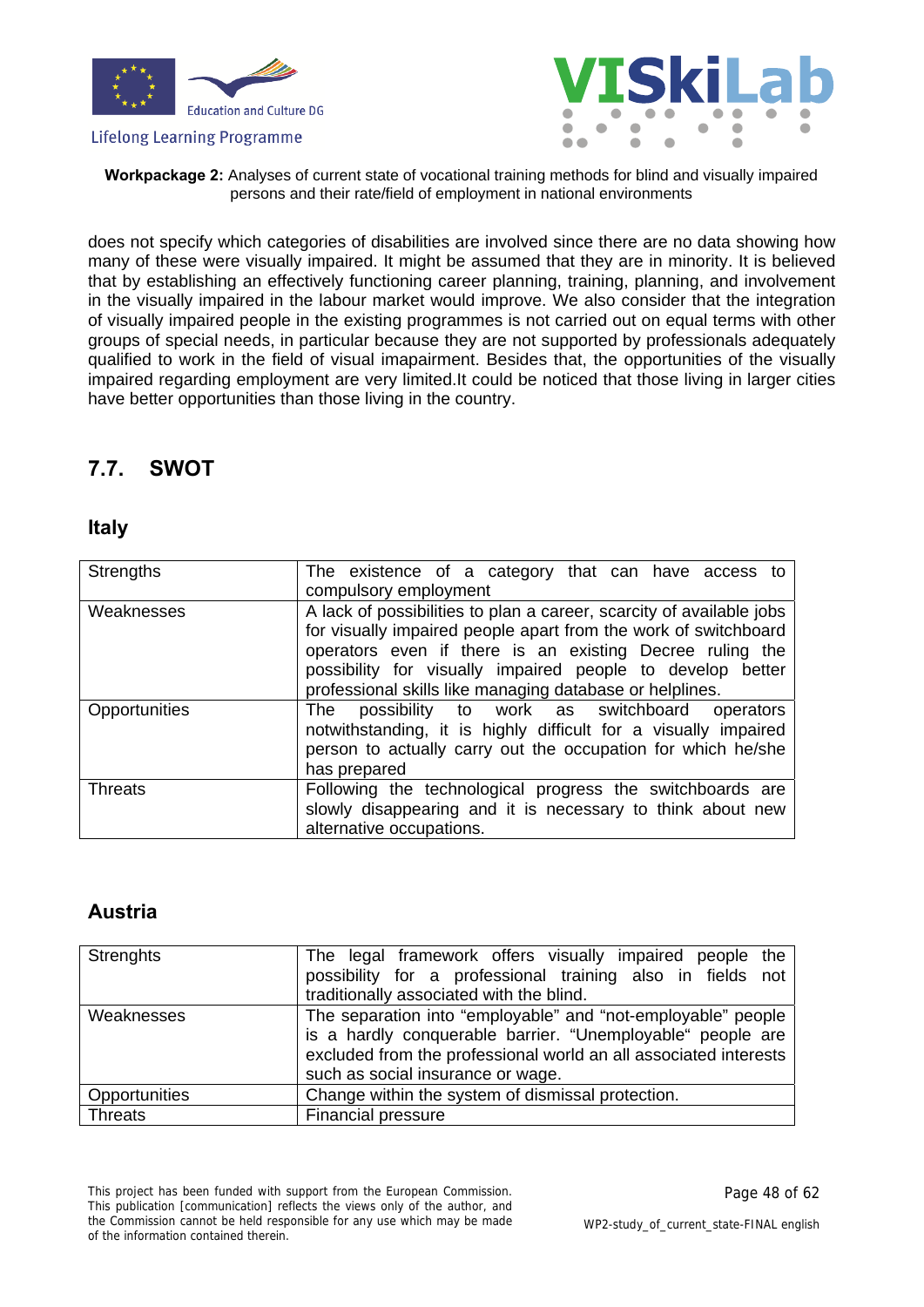



**Workpackage 2:** Analyses of current state of vocational training methods for blind and visually impaired persons and their rate/field of employment in national environments

### **Slovenia**

| <b>Strenghts</b> | inclusion of unemployed visually impaire people in<br>programmes designed to promote employability (the Law<br>on Vocational Rehabilitation and Employment of People<br>with disabilities, active employment policy, etc. )<br>some positive feedback from employers to establish<br>$\bullet$<br>programmes and measures<br>disabled workers are entitled to retraining or vocational<br>$\bullet$<br>rehabilitation and some compensation                                                                                                                   |
|------------------|---------------------------------------------------------------------------------------------------------------------------------------------------------------------------------------------------------------------------------------------------------------------------------------------------------------------------------------------------------------------------------------------------------------------------------------------------------------------------------------------------------------------------------------------------------------|
| Weaknesses       | The Act in force is not beneficial at the same level to all<br>$\bullet$<br>categories of people with disabilities disabled- the visually<br>impaired are not adequately treated in case of inclusion in<br>existing programmes<br>Lack of trained staff in the field of visual impairment<br>$\bullet$<br>visually impaired people do not have enough opportunities<br>$\bullet$<br>to be involved in the labour market-lack of official records<br>concerning disabilities and not enough analysis performed,<br>including with cost-effectiveness analysis |
| Opportunities    | The need to establish an appropriate professional service<br>$\bullet$<br>to implement the existing programmes<br>provide opportunities to engage in the labour market also<br>those visually impaired with multiple disabilities and<br>reduced abilities<br>cooperation of all institutions within the state and<br>$\bullet$<br>employers<br>develop more efficient methods, techniques and measures<br>$\bullet$<br>to promote employment of people with disabilities                                                                                     |
| <b>Threats</b>   | there is a danger that the isolation and social exclusion of<br>$\bullet$<br>the visually impaired will increase<br>unemployed visually impaired people remain without their<br>$\bullet$<br>own means and depend on financial support of their<br>relatives                                                                                                                                                                                                                                                                                                  |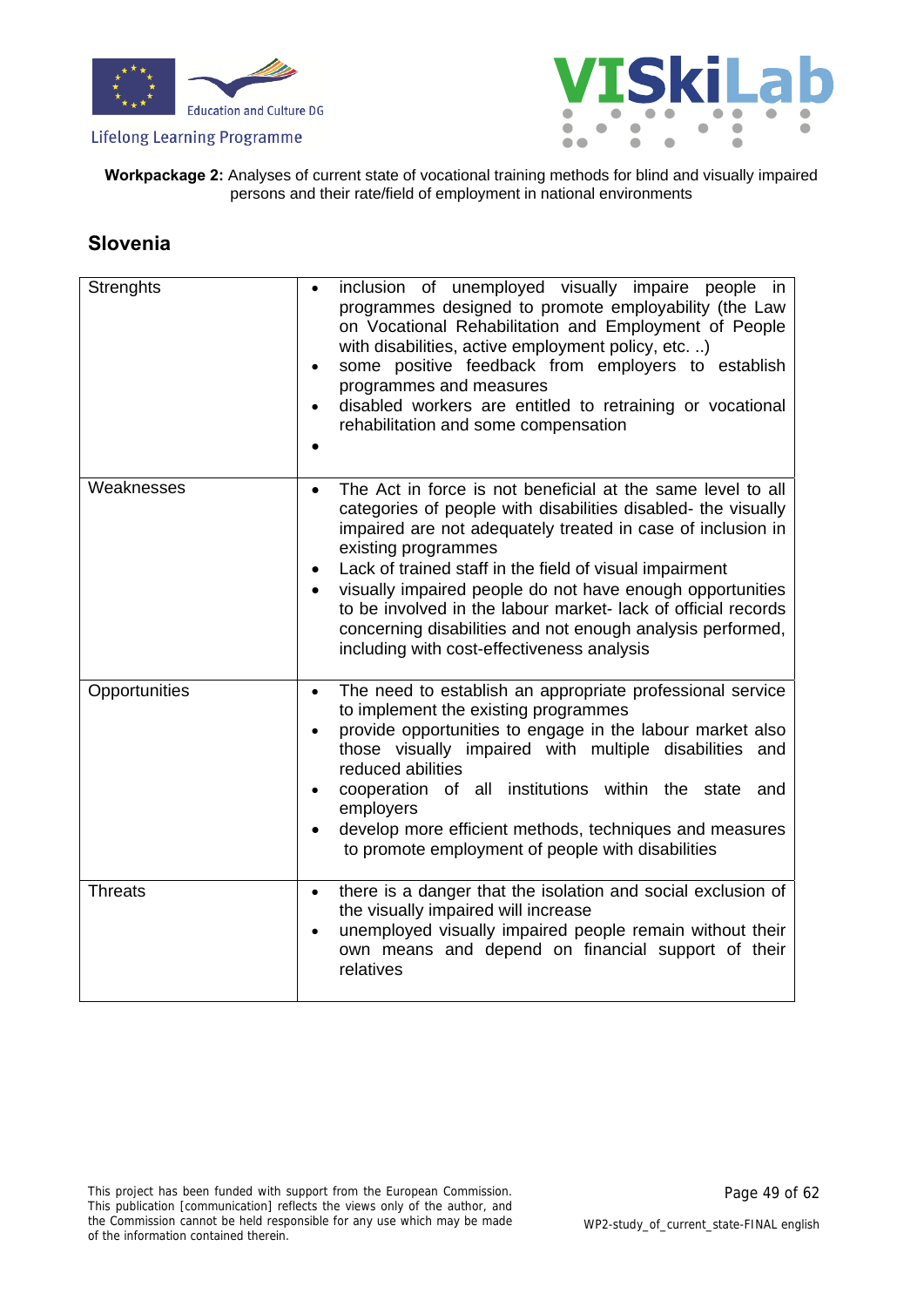



**Workpackage 2:** Analyses of current state of vocational training methods for blind and visually impaired persons and their rate/field of employment in national environments

### <span id="page-49-0"></span>**8. Conclusion**

4.

Ways how we measure disabilities differ between countries. Data is difficult to compare because of different categories.

In theory ratio of people with disabilities is comparable. In general, there are some tendencies that can be seen, specifically, the number of people with congenital blindness is decreasing, however the number of people with multiple disabilities including visual impairment is increasing.

It is difficult to gather data because of stigmatization, privacy protection, political reasons (history)…

Recommendations for future projects: WHO Framework ICF categorization should be provided to establish the forms of visus determination for visually impaired people in the three different countries. A framework useful to indicate the characteristics of the visually impaired person's visus usage and his/her difficulties/relational forms.

5.

All countries provide services to enable visually impaired people to participate in the society thanks to different associations providing self advocacy for visually impaired people. It could be noticed that services are centrally located or in large centres or depending on provincial laws.

There is an increased number of possibilities for sports and free time activities for visually impaired people, however it might depend on financial contributions.

In most countries social inclusion and issues of self-esteem remain open. In Slovenia there is a lack of programmes for inclusive approach in society and labour market .

Economic crisis presents major threat for programmes in all countries.

6.

All three countries are trying to achieve inclusion but with some differences. In Italy the path of inclusion is already done at a formal level. In Austria and Slovenia parents can choose between special school or mainstream inclusive forms of education but the tendency is toward inclusion, the number of special schools is decreasing.

Teachers in mainstream schools are not trained enough and they lack equipment and teaching devices. Support teachers are present in Italy and Austria in mainstream schools but in Slovenia there is no support teacher present in the classroom.

Social inclusion is very difficult especially during adolescence.

Recommendations for future projects: Specifically trained teachers and adapted technological devices could be an important asset for improving school environment.

7.

The quota systems for employment of people with disabilities exist but many companies avoid employing people with disabilities, they rather pay compensation fine.

Unemployment rate of people with disabilities is increasing in all three countries.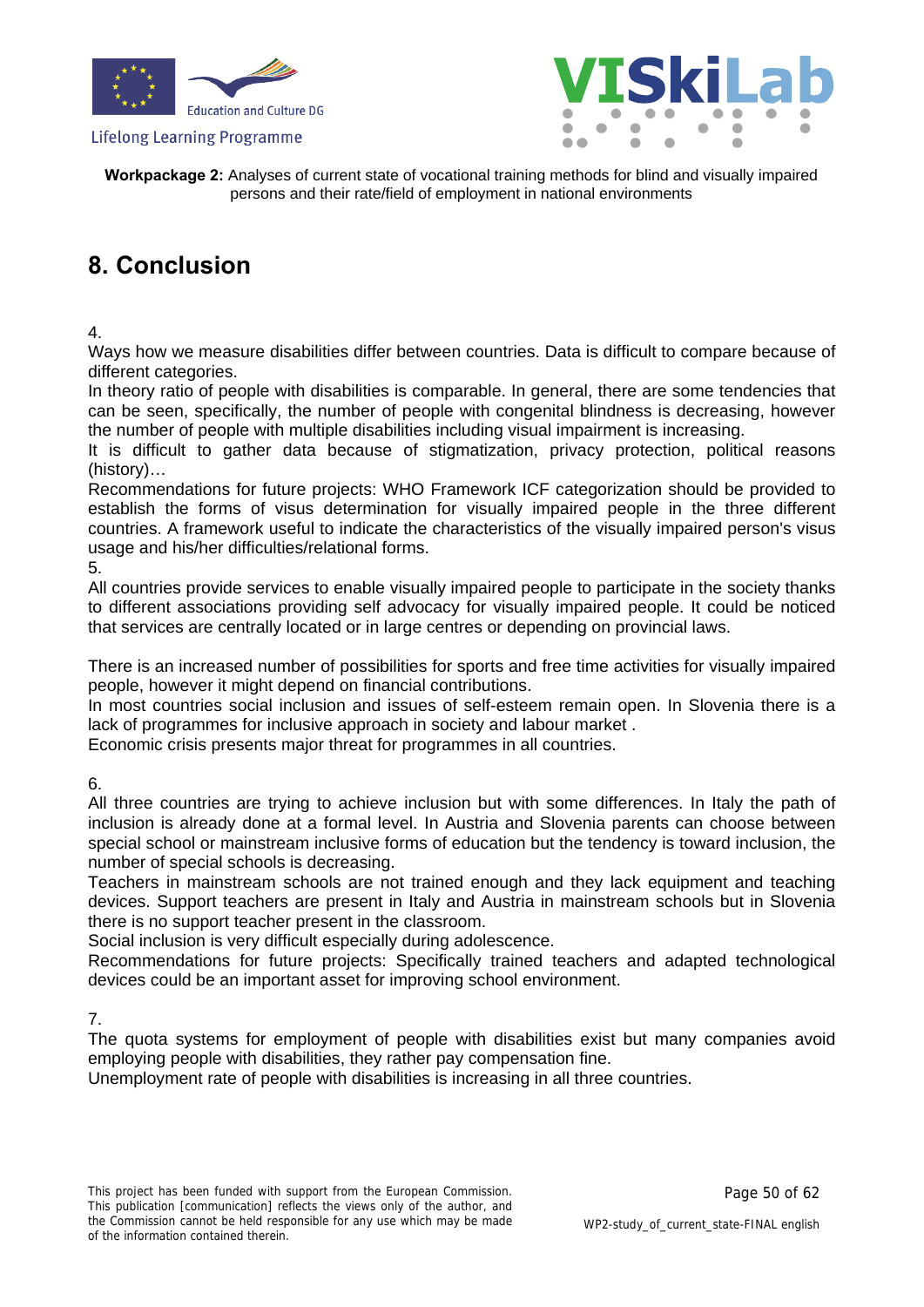



**Workpackage 2:** Analyses of current state of vocational training methods for blind and visually impaired persons and their rate/field of employment in national environments

Recommendations for future projects: We must try to prepare both on skill side and on behavioral side visually impaired people to carry out the job for which they are in charge of. We hope that in this way we can avoid problems of possible dismissal.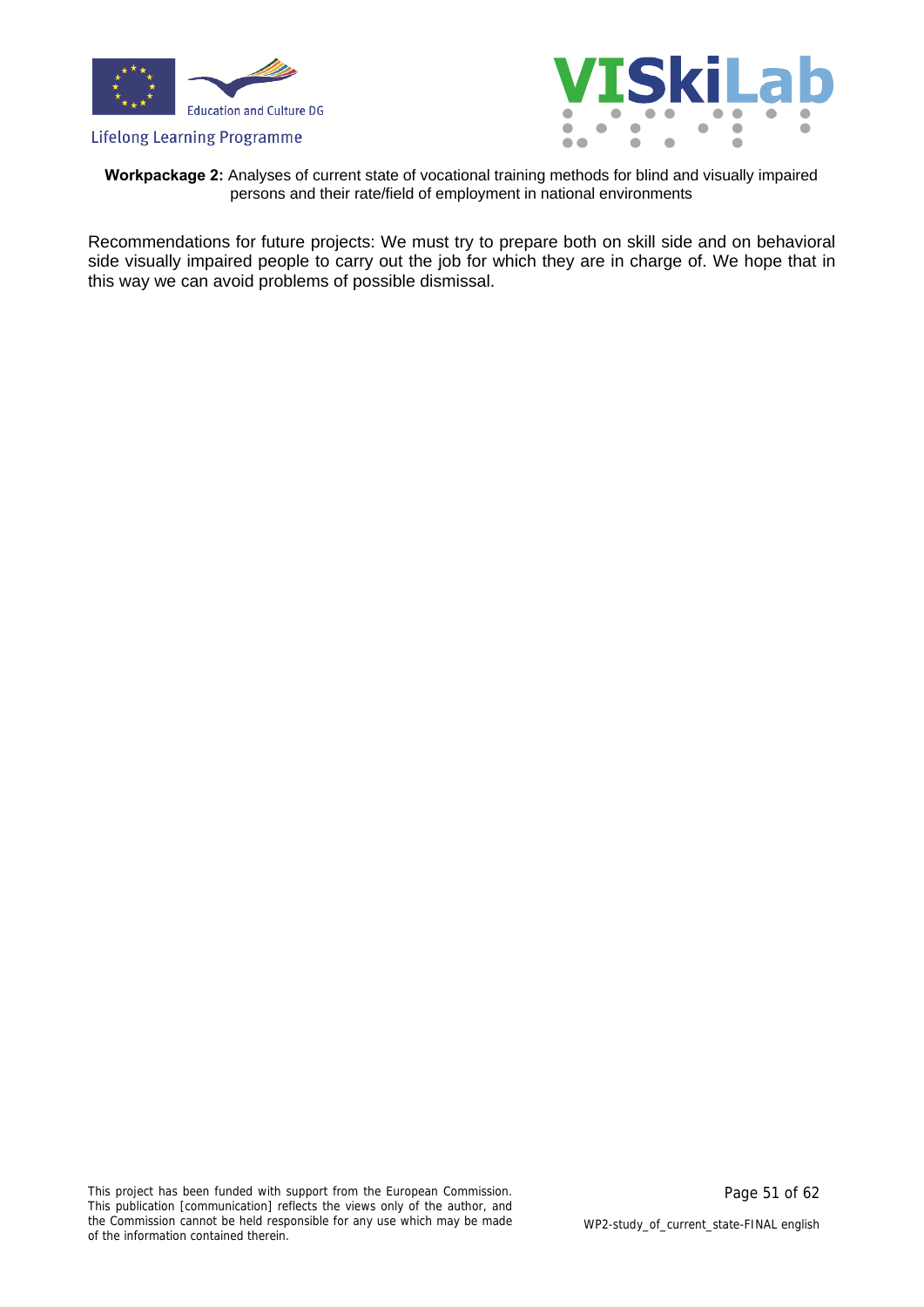





**Workpackage 2:** Analyses of current state of vocational training methods for blind and visually impaired persons and their rate/field of employment in national environments

### <span id="page-51-0"></span>**9. Statistics**

#### **Italy**

#### Distribution *of students in Italy s.y. 2009/2010*

| School year 2009/2010: Enrolled students per school level and Region in public<br>schools | Disabled<br>students<br>2010 |
|-------------------------------------------------------------------------------------------|------------------------------|
|                                                                                           | Source:                      |
| Source: Ministry of Education                                                             | Tuttoscuola                  |

| <b>DISTRIBUTION</b> | <b>REGION</b>       | Infant<br>school | Primary<br>school | Junior<br>high-<br>school | High-<br>school | Total     | <b>Disabled</b><br>students |
|---------------------|---------------------|------------------|-------------------|---------------------------|-----------------|-----------|-----------------------------|
| North West          | Piedmont            | 69,212           | 176,696           |                           | 108,532 155,618 | 510,058   | 12,745                      |
| North West          | Aosta Valley        | $\mathbf 0$      | 0                 | 0                         | $\mathbf 0$     | 0         | $\mathbf 0$                 |
| North West          | Lombardy            | 113,113          | 408,916           | 241,114                   | 331,19          | 1,094,333 | 26,738                      |
| North Est           | Trentino-Alto Adige | 0                | 0                 | $\mathbf 0$               | 0               | $\Omega$  | 0                           |
| North Est           | Veneto              | 43,576           | 216,394           | 130,997                   | 183,671         | 574,638   | 12,883                      |
| North Est           | Friuli-Venezia G.   | 17,428           | 48,215            | 28,929                    | 45,006          | 139,578   | 2,593                       |
| North West          | Liguria             | 19,859           | 55,218            | 36,24                     | 55,329          | 166,646   | 4,112                       |
| North Est           | Emilia Romagna      | 50,874           | 175,089           | 103,354                   | 160,337         | 489,654   | 11,869                      |
| Center              | Tuscany             | 65,092           | 144,236           | 90,532                    | 143,9           | 443,760   | 9,309                       |
| Center              | Umbria              | 17,872           | 36,359            | 22,586                    | 36,905          | 113,722   | 2,279                       |
| Center              | Marche              | 33,972           | 67,383            | 42,067                    | 69,637          | 213,059   | 5,016                       |
| Center              | Lazio               | 84,51            | 229,309           | 151,687                   | 238,126         | 703,632   | 20,812                      |
| South               | Abruzzo             | 27,712           | 55,104            | 36,779                    | 60,845          | 180,440   | 4,936                       |
| South               | Molise              | 5,926            | 13,523            | 9,202                     | 16,529          | 45,180    | 898                         |
| South               | Campania            | 130,597          | 295,618           | 211,319                   | 318,603         | 956,137   | 20,875                      |
| South               | Apulia              | 91,437           | 204,693           | 135,233                   | 220,517         | 651,880   | 13,205                      |
| South               | <b>Basilicata</b>   | 12,279           | 27,327            | 17,872                    | 33,681          | 91,159    | 1,554                       |
| South               | Calabria            | 42,779           | 94,303            | 64,231                    | 111,359         | 312,672   | 6,232                       |
| Islands             | Sicily              | 112,959          | 251,084           | 175,426                   | 256,687         | 796,156   | 20,755                      |
| Islands             | Sardinia            | 27,453           | 66,545            | 45,897                    | 80,184          | 220,079   | 4,366                       |

Total 7,702,783 181,177

This project has been funded with support from the European Commission. This publication [communication] reflects the views only of the author, and the Commission cannot be held responsible for any use which may be made of the information contained therein.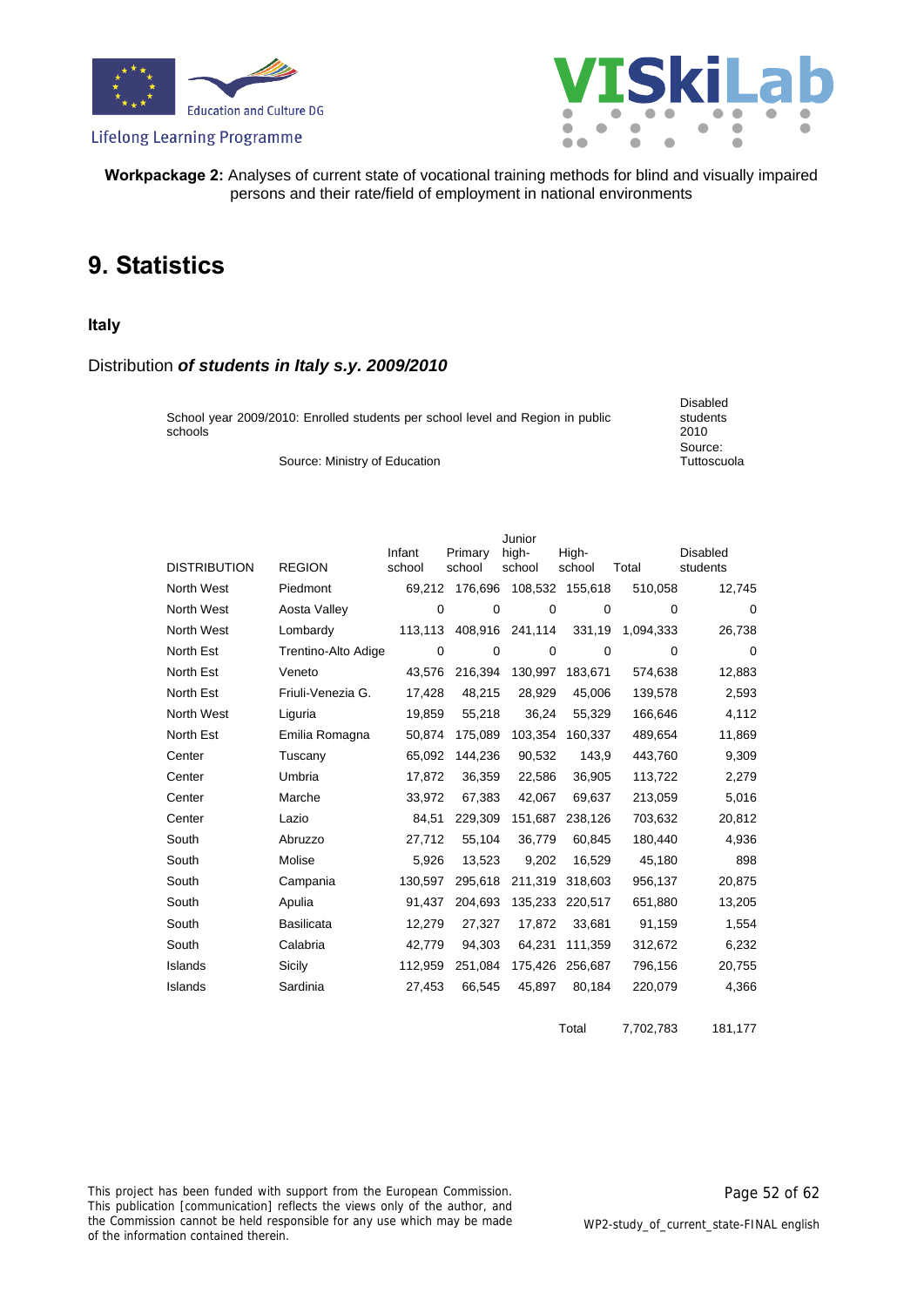



**Workpackage 2:** Analyses of current state of vocational training methods for blind and visually impaired persons and their rate/field of employment in national environments

#### **Chart 1 – People with disabilities and non-disabled people of age equal or over 15, per qualification and gender. Quotient of 100 persons of the same gender – School year 1999-2000**

| . .                                           |                 |              |                 |              |                          |              |  |
|-----------------------------------------------|-----------------|--------------|-----------------|--------------|--------------------------|--------------|--|
| <b>Qualification</b>                          |                 | <b>Males</b> |                 | Females      | <b>Males and females</b> |              |  |
|                                               | <b>Disabled</b> | Non-disabled | <b>Disabled</b> | Non-disabled | <b>Disabled</b>          | Non-disabled |  |
| Without qualification                         | 26.3            | 3.2          | 36.6            | 6.5          | 33.1                     | 4.9          |  |
| <b>IPrimarv</b><br>secondary<br>junior<br>and |                 |              |                 |              |                          |              |  |
| <b>I</b> degree                               | 59.0            | 55.5         | 55.2            | 55.1         | 56.5                     | 55.3         |  |
| High school degree                            | 14.7            | 41.2         | 8.2             | 38.3         | 10.4                     | 39.8         |  |
| Total                                         | 100.0           | 100.0        | 100.0           | 100.0        | 100.0                    | 100.0        |  |

Source: ISTAT, Survey on health conditions and recourse to health services, 1999-2000.

#### **Chart 2 – Students with disabilities per school level and type of school School year 1999-2000**

| <b>School level</b> | In normal<br>schools | In special<br>schools or<br>special places | Total   | Percentage of<br>students with<br>disabilities of<br>the total of<br>students |
|---------------------|----------------------|--------------------------------------------|---------|-------------------------------------------------------------------------------|
| Infant school       | 12,789               | 234                                        | 13,023  | 0.88                                                                          |
| Flementary          | 52826                | 1 735                                      | 54.561  | 1.86                                                                          |
| Junior high-school  | 43,201               | 508                                        | 43,709  | 2.37                                                                          |
| High school         | 21.330               | 406                                        | 21,736  | 0.87                                                                          |
| <b>Total</b>        | 130,146              | 2,883                                      | 133,029 | 1.52                                                                          |

Source: MIUR<sup>4</sup> Handicap and school: figures on integration, s.y. 1999-2000.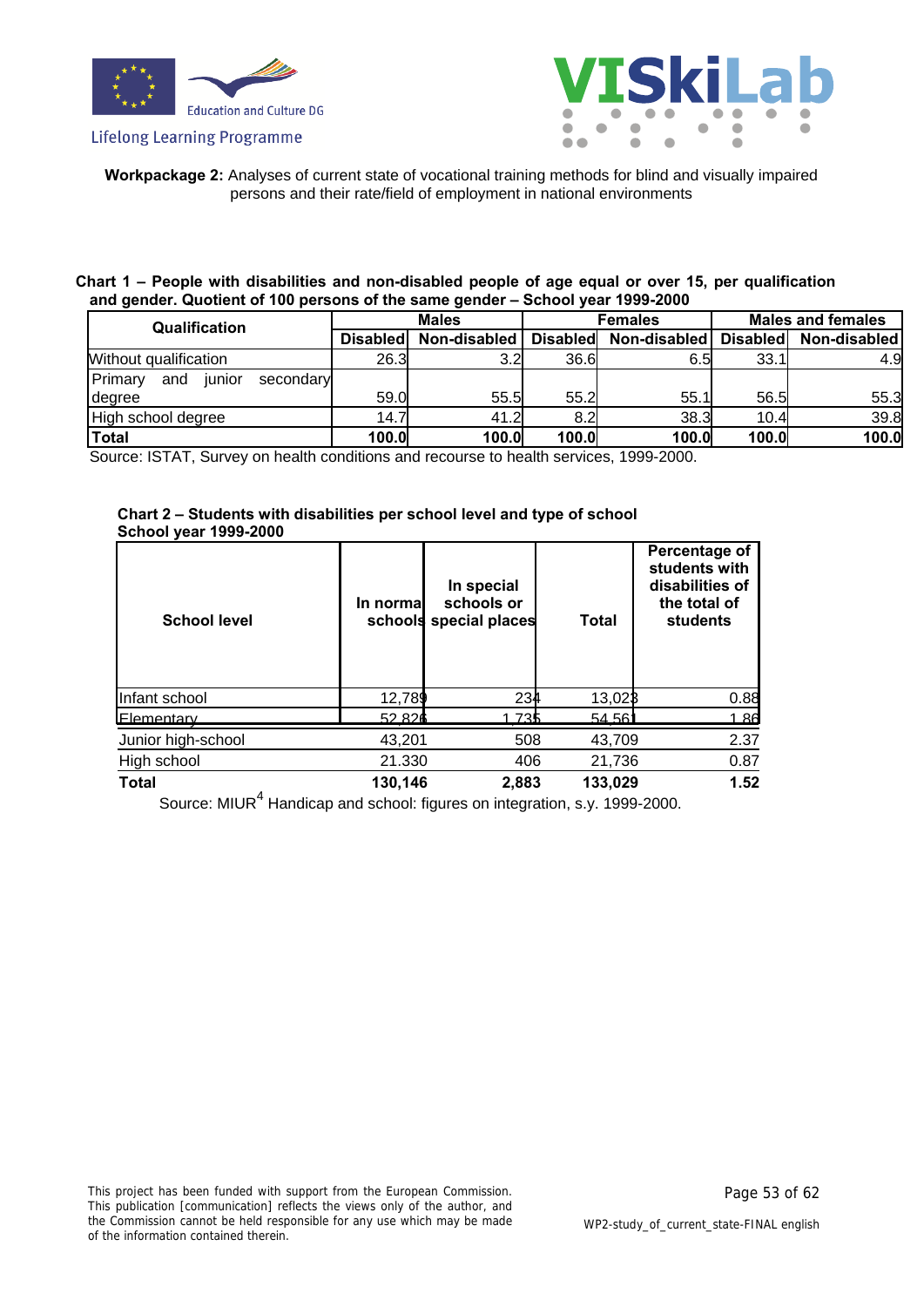



**Workpackage 2:** Analyses of current state of vocational training methods for blind and visually impaired persons and their rate/field of employment in national environments





Source: MIUR Handicap and integration in the school, 2003.

**Chart 3** –**Distribution of students with disabilities per school level and type of disability. Public and non public schools – School year 2001/2002**

| <b>School level</b>       | Psychophysical | <b>Visual</b> | <b>Auditory</b> | <b>Total</b> |
|---------------------------|----------------|---------------|-----------------|--------------|
| Infant school             | 0,84           | 0,02          | 0,06            | 0,92         |
| Primary                   | 2,00           | 0,03          | 0,08            | 2,12         |
| Junior high school degree | 2,50           | 0,03          | 0.07            | 2,60         |
| High school               | 0,85           | 0,03          | 0.06            | 0,95         |
| <b>Total</b>              | 1,58           | 0,03          | 0,07            | 1,68         |

Source: MIUR Handicap and integration in the school, 2003.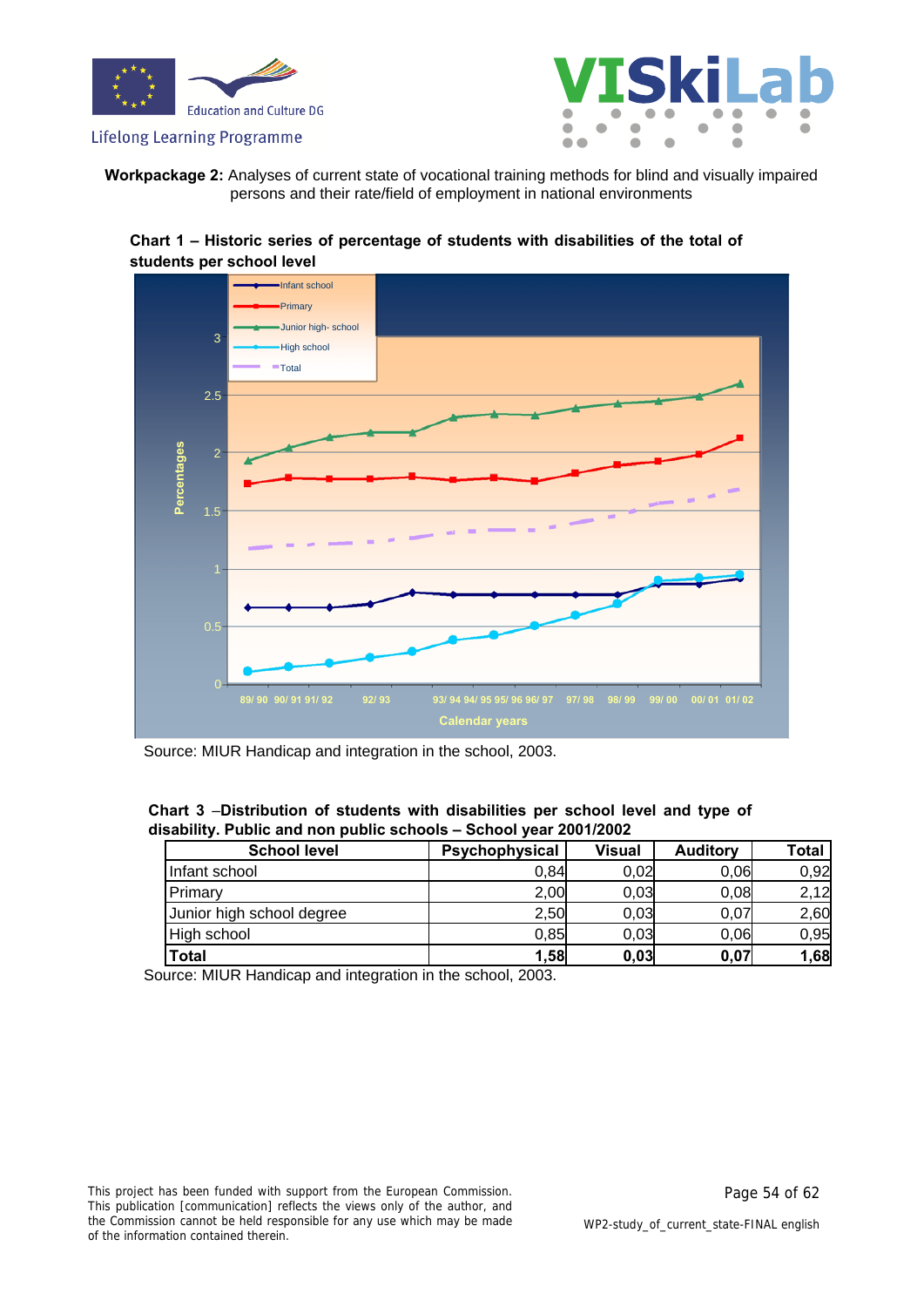



**Workpackage 2:** Analyses of current state of vocational training methods for blind and visually impaired persons and their rate/field of employment in national environments

#### **Chart 4 – Students with disabilities per type of Institute – Public and non public high schools – School year 2001/2002**

| <b>Type of Institute</b>                                         | which<br>Οf<br>situation<br>handicap | ın     | of% on the total of<br>students |
|------------------------------------------------------------------|--------------------------------------|--------|---------------------------------|
| Institutes with a focus on humanities, sciences<br>and education |                                      | 2,020  | 0.24                            |
| <b>Technical Institutes</b>                                      |                                      | 4,081  | 0.46                            |
| <b>Professional Schools</b>                                      |                                      | 13,366 | 2.81                            |
| Artistic schools                                                 |                                      | 2,092  | 2.43                            |
| High school                                                      |                                      | 21,559 | 0.95                            |

Source: MIUR, Handicap and school: figures on integration, s.y. 1999-2000.

#### **chart 5 - Historic series with handicap attending Public Universities per type of disability**

| Type of             |       | <b>Absolute values</b>        |       |           | Values per 100 enrolled students |           |  |  |  |
|---------------------|-------|-------------------------------|-------|-----------|----------------------------------|-----------|--|--|--|
| disability          |       | 2000-2001 2001-2002 2002-2003 |       | 2000-2001 | 2001-2002                        | 2002-2003 |  |  |  |
| <b>Blindness</b>    | 537   | 567                           | 677   | 11.16     | 9.53                             | 9.70      |  |  |  |
| Deafness            | 314   | 368                           | 449   | 6.52      | 6.19                             | 6.43      |  |  |  |
| Dyslexia            | 131   | 95                            | 92    | 2.72      | 1.60                             | 1.32      |  |  |  |
| Motor disabilities  | 1,724 | 1,837                         | 2,302 | 35.82     | 30.89                            | 32.98     |  |  |  |
| Mental disabilities | 144   | 134                           | 207   | 2.99      | 2.25                             | 2.97      |  |  |  |
| Other               | 1,963 | 2,946                         | 3,253 | 40.79     | 49.54                            | 46.60     |  |  |  |
| Total               | 4,813 | 5,947                         | 6,980 | 100.00    | 100.00                           | 100.00    |  |  |  |

Source: Database of CINECA<sup>10</sup>-MIUR, year 2002-03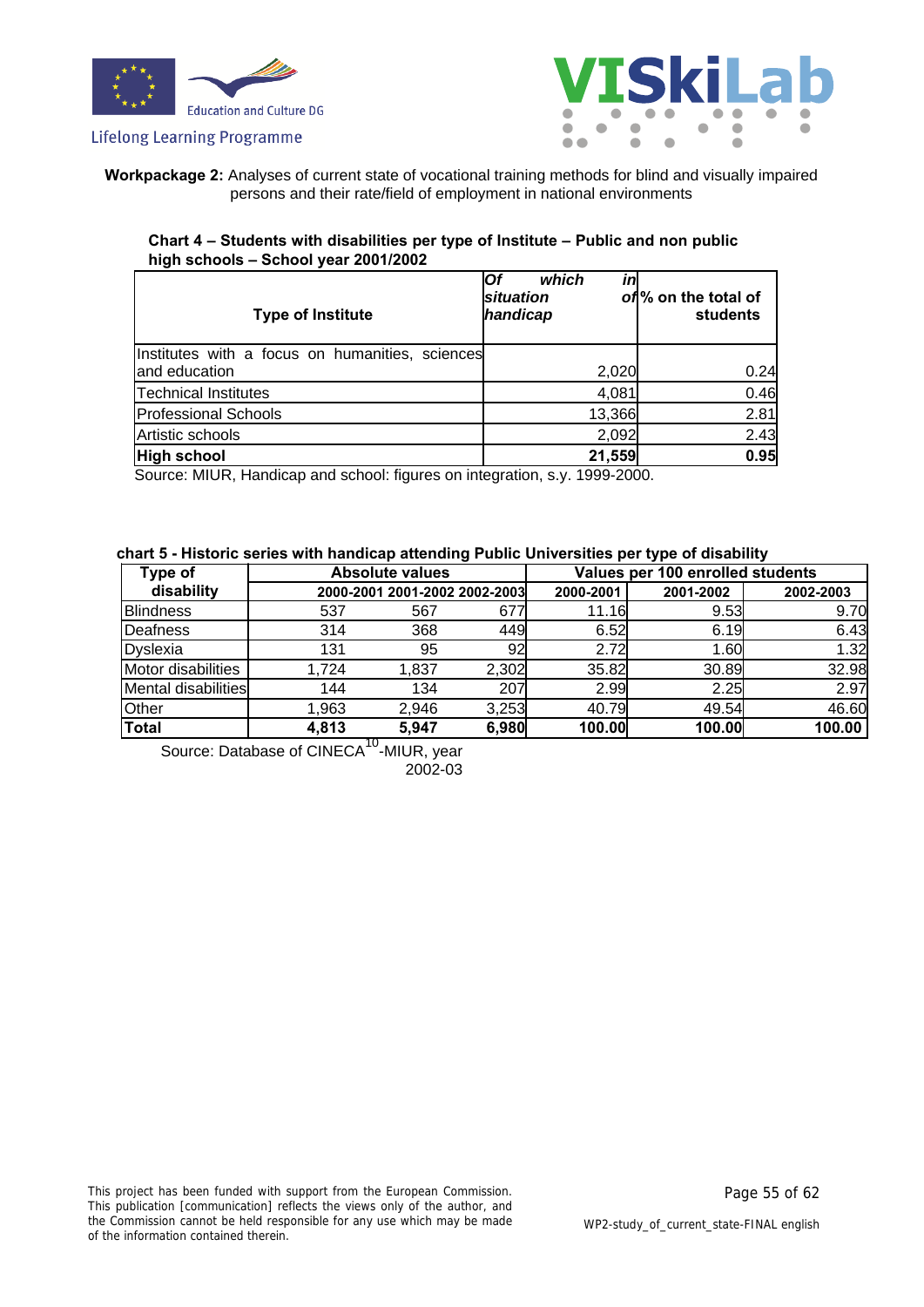



#### **Workpackage 2:** Analyses of current state of vocational training methods for blind and visually impaired persons and their rate/field of employment in national environments

#### **Chart 6 – Distribution of population with serious and moderate disability and without disability per higher qualification achieved and country. Percentages per 100 persons with the same state of disability and country of residence. Year 1996<sup>13</sup>**

| <b>Serious disability</b>          | B   | DK            | D              | <b>EL</b>      | Е   | F   | <b>IRL</b> | п              | L   | <b>NL</b> | A              | P              | <b>FIN</b> | UK  | EU-<br>14      |
|------------------------------------|-----|---------------|----------------|----------------|-----|-----|------------|----------------|-----|-----------|----------------|----------------|------------|-----|----------------|
| Still at school and not applicable |     | 2             |                | 1              |     | 5   | 1          | 16             | 4   |           |                |                |            |     |                |
| Third level                        | 14  | 14            | 14             | 8              | 5   | 8   | 3          | $\overline{a}$ | 11  | 10        | $\overline{a}$ |                | 7          | 11  | g              |
| Second level                       | 28  | 24            | 49             | 15             | 5   | 29  | 20         | 12             | 12  | 50        | 51             | $\overline{A}$ | 35         | 29  | 3 <sub>d</sub> |
| Less than second level             | 56  | 60            | 36             | 75             | 90  | 58  | 76         | 69             | 73  | 40        | 46             | 96             | 57         | 60  | 58             |
| Total                              | 100 | 100           | 100            | 100            | 100 | 100 | 100        | 100            | 100 | 100       | 100            | 100            | 100        | 100 | 100            |
| <b>Moderate disability</b>         | B   | DK            | D              | <b>EL</b>      | Е   | F   | <b>IRL</b> | $\mathbf{I}$   | L   | <b>NL</b> | A              | P              | <b>FIN</b> | UK  | EU-<br>14      |
| Still at school and not applicable | 8   | $\mathcal{P}$ |                | $\Omega$       |     | 8   | 3          | 9              | 4   | 2         |                |                |            |     |                |
| Third level                        | 25  | 25            | 18             | $\overline{9}$ | 5   | 14  | 6          | 3              | 10  | 13        | 6              | $\overline{2}$ | 22         | 18  | 14             |
| Second level                       | 23  | 32            | 50             | 25             | 8   | 30  | 30         | 14             | 25  | 53        | 59             | 7              | 37         | 35  | 35             |
| Less than second level             | 44  | 41            | 31             | 66             | 87  | 49  | 62         | 71             | 61  | 32        | 35             | 91             | 41         | 47  | 48             |
| Total                              | 100 | 100           | 100            | 100            | 100 | 100 | 100        | 100            | 100 | 100       | 100            | 100            | 100        | 100 | 100            |
| Non disabled                       | B   | <b>DK</b>     | D              | EL             | E   | F   | <b>IRL</b> | T              | L   | <b>NL</b> | A              | P              | <b>FIN</b> | UK  | EU-<br>14      |
| Still at school and not applicable | 14  | 3             | $\overline{2}$ | $\overline{3}$ |     | 13  | 8          | $\overline{a}$ | 7   | 3         |                |                |            |     |                |
| Third level                        | 25  | 32            | 20             | 20             | 18  | 20  | 13         | 7              | 16  | 18        | $\overline{7}$ | 6              | 31         | 25  | 18             |
| Second level                       | 27  | 39            | 50             | 31             | 24  | 34  | 34         | 35             | 28  | 54        | 65             | 15             | 41         | 37  | 38             |
| Less than second level             | 33  | 27            | 28             | 46             | 58  | 32  | 45         | 57             | 49  | 25        | 28             | 78             | 28         | 38  | 41             |
| Total                              | 100 | 100           | 100            | 100            | 100 | 100 | 100        | 100            | 100 | 100       | 100            | 100            | 100        | 100 | 100            |

Source: European Community Household Panel (ECHP), 1996.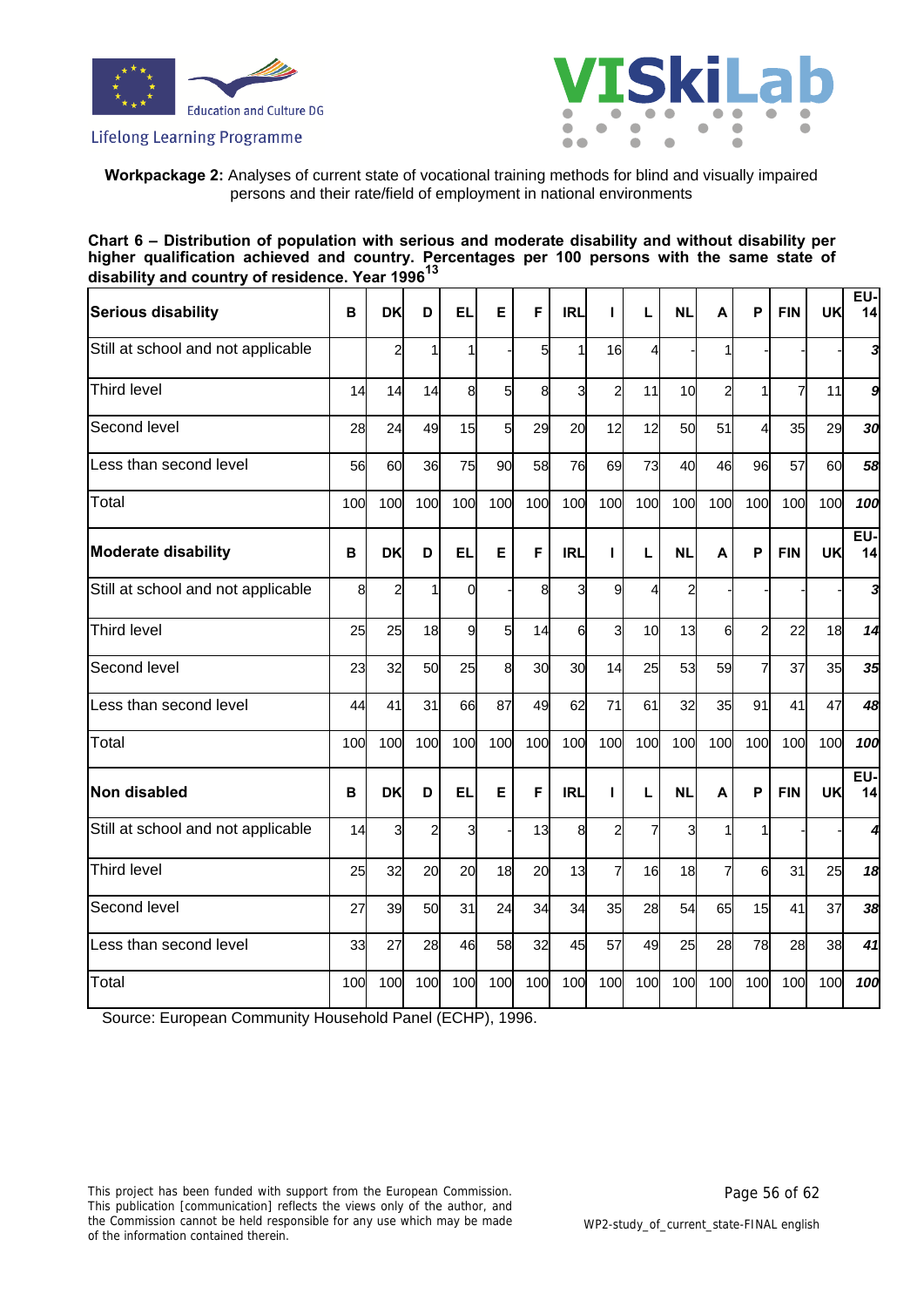



**Workpackage 2:** Analyses of current state of vocational training methods for blind and visually impaired persons and their rate/field of employment in national environments

| Chart 7 - Number and dimension of special schools per different European Member States |                                 |                                                                                                       |                                                            |                                             |                                      |  |  |  |  |  |  |
|----------------------------------------------------------------------------------------|---------------------------------|-------------------------------------------------------------------------------------------------------|------------------------------------------------------------|---------------------------------------------|--------------------------------------|--|--|--|--|--|--|
| <u>Year</u> 1999                                                                       |                                 |                                                                                                       |                                                            |                                             |                                      |  |  |  |  |  |  |
|                                                                                        | Number of<br>special<br>schools | Special schools<br>every 100,000<br>persons in school<br>age<br>(primary and junior<br>high school)** | Dimensionand<br>average of<br>special school<br>(students) | Percentage of<br>private special<br>schools | Number of<br>students per<br>teacher |  |  |  |  |  |  |
| Austria                                                                                | 317                             | 41.4                                                                                                  | 49.4                                                       | 3.8                                         | 3.03                                 |  |  |  |  |  |  |
| Belgium                                                                                | 313                             | 31.4                                                                                                  | 124.9                                                      | 65.81                                       | 4.39                                 |  |  |  |  |  |  |
| Czech<br>Republic                                                                      | 785                             | 72.4                                                                                                  | 60.6                                                       | 6.50                                        | 6.96                                 |  |  |  |  |  |  |
| Finland                                                                                | 285                             | 48.4                                                                                                  | 39.6                                                       | 1.40                                        | 4.54                                 |  |  |  |  |  |  |
| Germany                                                                                | 3.397                           | 37.4                                                                                                  | 115.1                                                      | 15.70                                       | 5.92                                 |  |  |  |  |  |  |
| Greece*                                                                                | 147                             | 14.1                                                                                                  | 21.9                                                       | non available                               | 5.04                                 |  |  |  |  |  |  |
| <b>Hungary</b>                                                                         | 271                             | 25.3                                                                                                  | 107.8                                                      | 1.10                                        | 4.24                                 |  |  |  |  |  |  |
| Ireland*                                                                               | 119                             | 21.0                                                                                                  | 63.3                                                       |                                             | 6.90                                 |  |  |  |  |  |  |
| Italy                                                                                  | 71                              | 1.6                                                                                                   | 24.5                                                       | 0.30                                        | 2.27                                 |  |  |  |  |  |  |
| <b>The</b><br>Netherlands                                                              | 946                             | 48.0                                                                                                  | non available                                              | non available                               | 9.13                                 |  |  |  |  |  |  |
| Portugal                                                                               | 85                              | 6.3                                                                                                   |                                                            | 88.8 non available                          | non available                        |  |  |  |  |  |  |
| Spain                                                                                  | 491                             | 12.8                                                                                                  | 37.6                                                       | 59.10                                       | 3.27                                 |  |  |  |  |  |  |
| Switzerland                                                                            | 350                             | 45.2                                                                                                  | 35.9                                                       | 54.60                                       | non pervenuto                        |  |  |  |  |  |  |
| Turkey                                                                                 | 128                             | 2.0                                                                                                   | 58.6                                                       | 4.70                                        | 5.83                                 |  |  |  |  |  |  |
| United<br>Kingdom                                                                      | 1.565                           | 21.1                                                                                                  | 73.1                                                       | 7.00                                        | 6.10                                 |  |  |  |  |  |  |

\* Only Public schools.

\*\* The number of special schools per 100,000 students from junior and high schools. Figures of Belgium include students from high schools; figures of Finland are from 1996; figures of Greece and Portugal refer to all national categories included in national definition; figures of Portugal refer only to the schools under the protection of the Ministry of Education (there also are schools under the protection of Solidarity Ministry and Social Assistance); figures of Turkey refer only to the period of compulsory education.

Source: OECD, Special Education Needs. Statistics and Indicators, 2000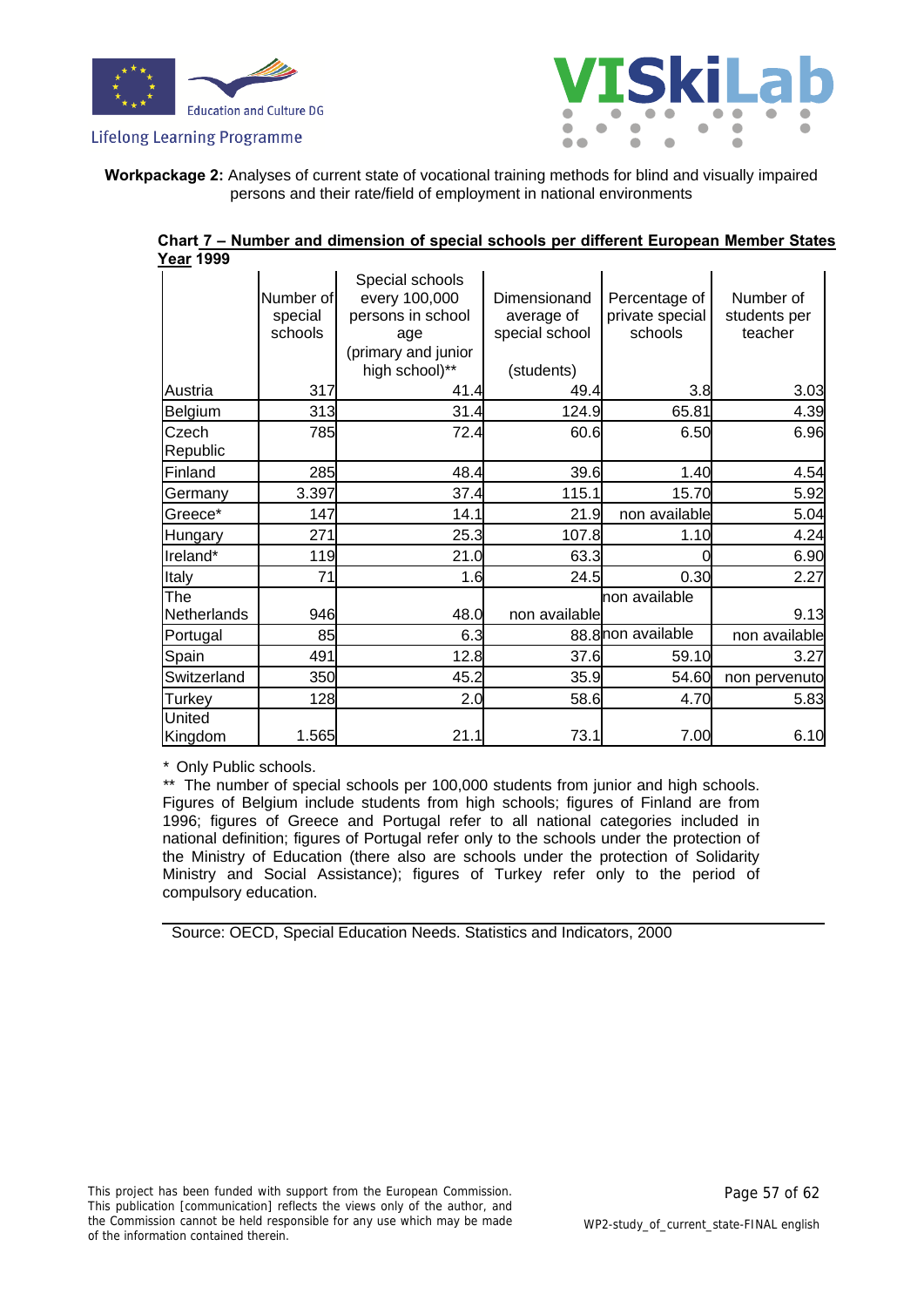





**Workpackage 2:** Analyses of current state of vocational training methods for blind and visually impaired persons and their rate/field of employment in national environments

#### **Slovenia**

#### **Chart 1 : Estimations of employed and unemployed people with disabilities 2009**

|                                                                 |                                   |                 |                           |        |             | Tol |
|-----------------------------------------------------------------|-----------------------------------|-----------------|---------------------------|--------|-------------|-----|
|                                                                 | al                                | <b>Unactive</b> | <b>Uneployed Employed</b> |        | People with |     |
|                                                                 | disabilities in the labour market |                 |                           |        |             |     |
| <b>Estimations of employed</b><br>people with disabilities      | 33,000                            | 0               | 0                         | 33,000 | 33,000      |     |
| <b>Estimations of</b><br>unemployed people with<br>disabilities | 127.000                           | 114.000         | 13.000                    | 0      | 13.000      |     |
| <b>Estimations of people with</b><br>disabilities               | 160.000                           | 114.000         | 13,000                    | 33,000 | 46,000      |     |

Source:Records of the Jobcentre and Fund for Promotion of Employment of People with Disabilities, estimations of the Ministry, after enforcing ZZRZI and quota system in 2009.

#### **Chart 2 : Number of employed people with disabilities in Republic of Slovenia from 2006 to 2009**

| Število zaposlenih invalidov               | 2009    | 2008    | 2007    | 2006    | Povprečje |
|--------------------------------------------|---------|---------|---------|---------|-----------|
|                                            |         |         |         |         |           |
| Regular employment environment             | 26.305  | 27.346  | 26.590  | 26.129  | 26.593    |
| Sheltered employment                       | 5.708   | 6.358   | 6.307   | 6.441   | 6.204     |
| Employed in employment centres             | 223     | 187     | 161     | 121     | 171       |
| Total of employees with disabilities       | 32.236  | 33.891  | 33.058  | 32.682  | 32.967    |
| Total of all employees                     | 829.551 | 866.710 | 849.416 | 819.519 | 841.299   |
| Percentage of employees with               |         |         |         |         |           |
| disabilities                               | 3.89    | 3,91    | 3.89    | 3,99    | 3,92      |
| with<br>people<br><b>Newly</b><br>employed | 1.629   | 1.776   | 1.746   | 1.927   | 1.770     |
| disabilities                               |         |         |         |         |           |
| Number of terminated contract of           |         |         |         |         |           |
| employment                                 | 913     | 572     | 723     | 599     | 702       |

Source: Ministry, Fund, ZZS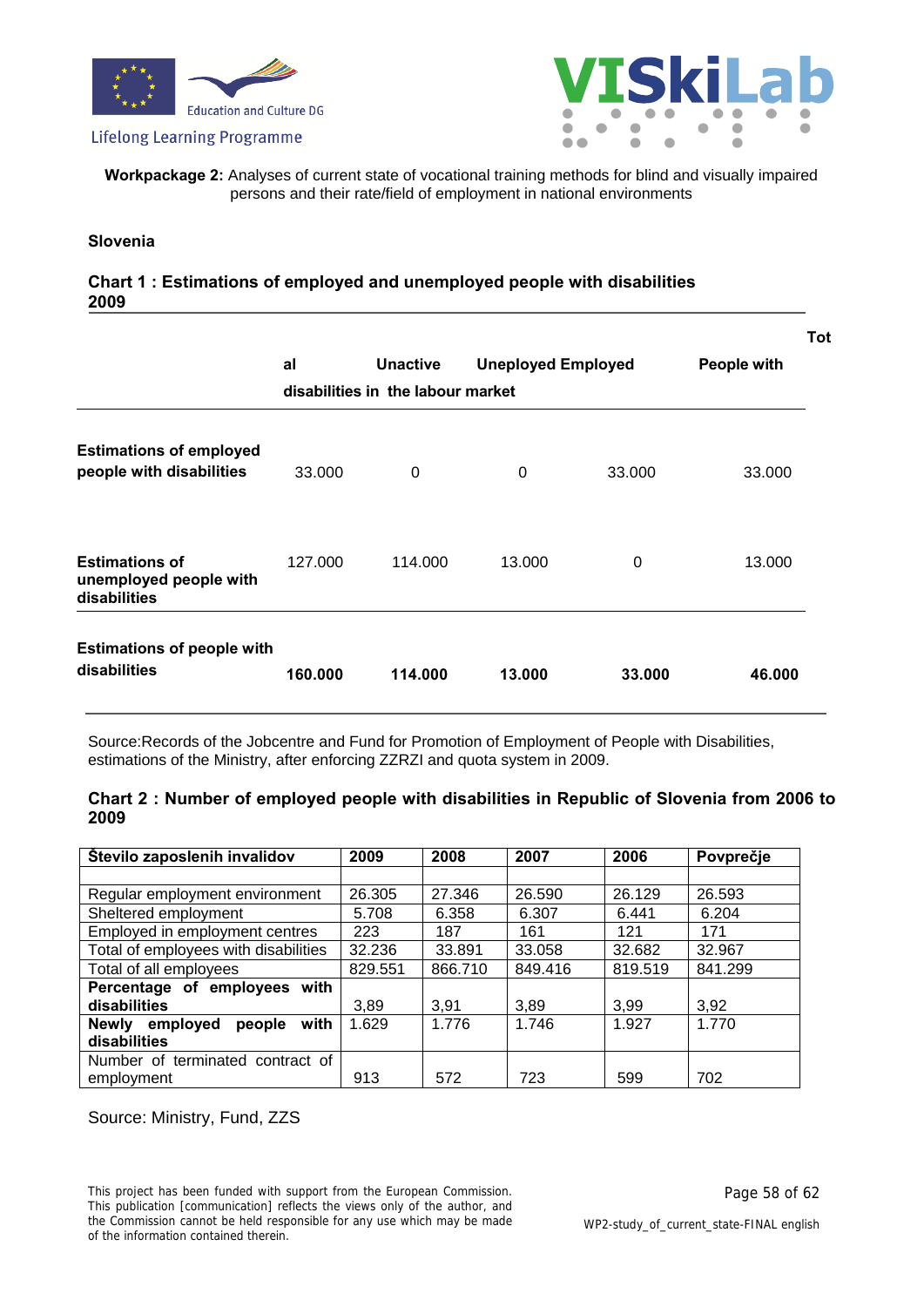





**Workpackage 2:** Analyses of current state of vocational training methods for blind and visually impaired persons and their rate/field of employment in national environments

#### **Chart 3: Number of unemployed people at the Jobcetre and number of new employments from 2006 to 2009**

| Unemployed and employed people with disabilities                                                                     | 12.<br>31.<br>2009 | 12.2006 | 31. 12. 2008 31. 12. 2007 31. |       |
|----------------------------------------------------------------------------------------------------------------------|--------------------|---------|-------------------------------|-------|
| Unemployed people with disabilities                                                                                  | 13.132             | 11.025  | 11.025                        | 9.138 |
| Number of unemployed people with disabilities involved in<br>programmes of active employment policy of the Jobcentre |                    |         |                               |       |
|                                                                                                                      | 2.236              | 1.589   | 1.589                         | 2.715 |
| Number of unemployed people with disabilities involved in Vocational<br><b>Rehabilitation</b>                        | 969                | 1.165   | 1.165                         | 1.112 |
| Number of new jobs at the Jobcentre                                                                                  | 1.629              | 1.776   | 1.776                         | 1.927 |
| of newly employed people with disabilities at the<br>Percentage<br>Jobcentre                                         | 12,4               | 16,1    | 16,1                          | 21,1  |
| Number of supported employments                                                                                      | 37                 | 29      | 29                            | 21    |
| Number of sheltered employments                                                                                      | 73                 | 54      | 54                            | 170   |
| Number of decisions about unemployability                                                                            | 163                | 118     | 85                            | 165   |

Source: Jobcentre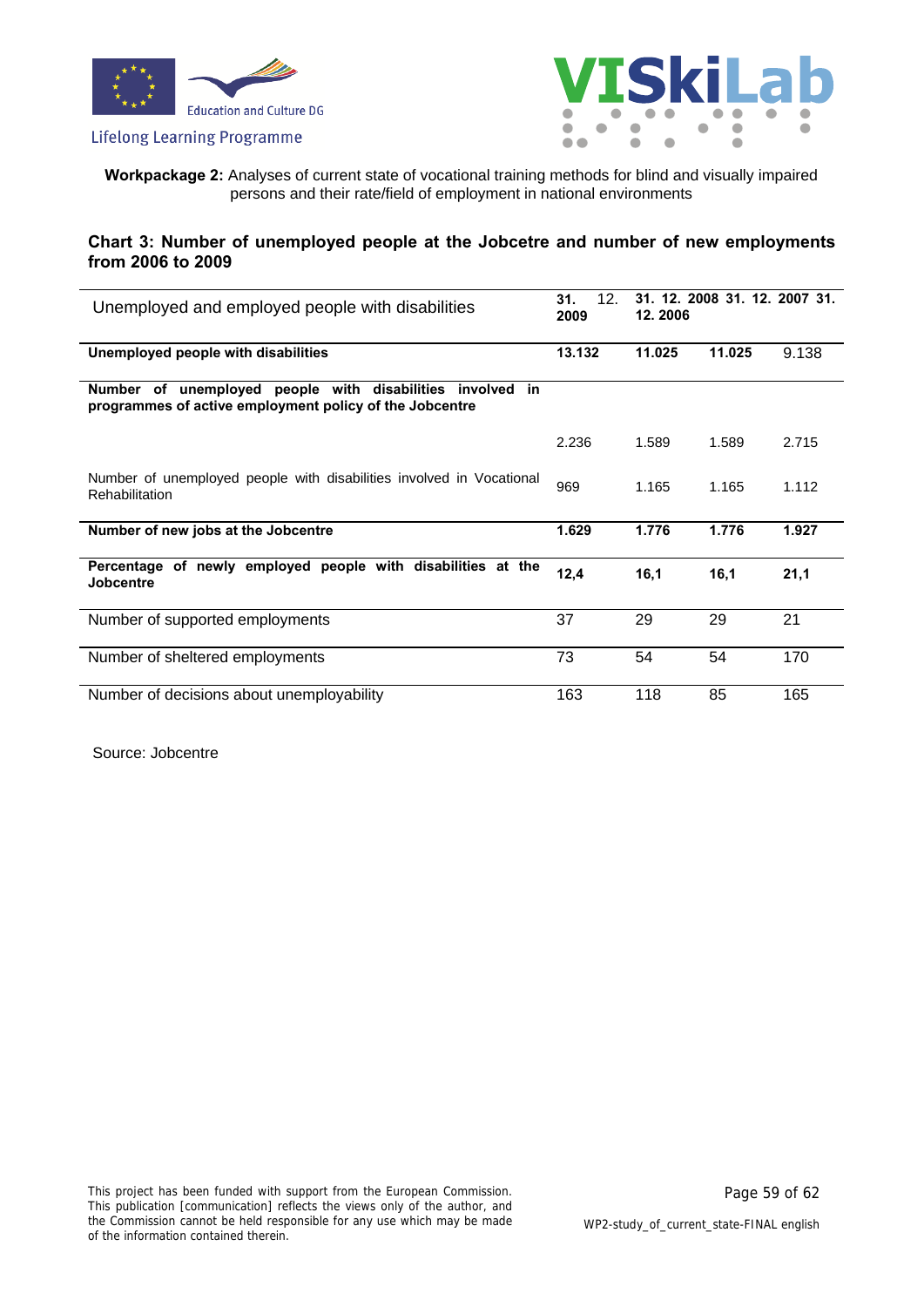



**Workpackage 2:** Analyses of current state of vocational training methods for blind and visually impaired persons and their rate/field of employment in national environments

| Chart 4: Membership in the Association of the Blind and Partially Sighted of Slovenia on |  |  |  |  |
|------------------------------------------------------------------------------------------|--|--|--|--|
| 31.12.2010                                                                               |  |  |  |  |

| <b>MDSS</b>          | Gender       | <b>Total</b> | 1 <sup>st</sup> | 2 <sup>nd</sup> | 3 <sup>rd</sup> | $4^{\text{th}}$ | 5 <sup>th</sup> |
|----------------------|--------------|--------------|-----------------|-----------------|-----------------|-----------------|-----------------|
|                      |              |              | group           | group           | group           | group           | group           |
|                      |              |              |                 |                 |                 |                 |                 |
| <b>CELJE</b>         | Female       | 254          | 77              | 35              | 48              | 46              | 48              |
|                      | Male         | 210          | 49              | $\overline{36}$ | 37              | 38              | 50              |
|                      | <b>Total</b> | 464          | 126             | 71              | 85              | 84              | 98              |
|                      |              |              |                 |                 |                 |                 |                 |
| <b>KOPER</b>         | Female       | 217          | 81              | 45              | 29              | 44              | 18              |
|                      | Male         | 184          | 52              | 41              | 21              | 43              | 27              |
|                      | Total        | 401          | 133             | 86              | 50              | 87              | 45              |
|                      |              |              |                 |                 |                 |                 |                 |
| <b>KRANJ</b>         | Female       | 233          | 77              | 47              | 38              | 47              | 24              |
|                      | Male         | 180          | 44              | 32              | 45              | 31              | 28              |
|                      | <b>Total</b> | 413          | 121             | 79              | 83              | 78              | 52              |
|                      |              |              |                 |                 |                 |                 |                 |
| LJUBLJANA            | Female       | 645          | 197             | 80              | 175             | 147             | 46              |
|                      | Male         | 394          | 94              | 53              | 74              | 120             | 53              |
|                      | <b>Total</b> | 1039         | 281             | 133             | 249             | 267             | 99              |
|                      |              |              |                 |                 |                 |                 |                 |
| <b>MARIBOR</b>       | Female       | 508          | 151             | 736             | 96              | 122             | 66              |
|                      | Male         | 350          | 101             | 45              | 58              | 82              | 64              |
|                      | <b>Total</b> | 858          | 252             | 118             | 154             | 204             | 130             |
|                      |              |              |                 |                 |                 |                 |                 |
| <b>MURSKA SOBOTA</b> | Female       | 118          | 23              | 20              | 38              | 24              | 13              |
|                      | Male         | 92           | 17              | 15              | 15              | 21              | 24              |
|                      | <b>Total</b> | 210          | 40              | 35              | 53              | 45              | 37              |
|                      |              |              |                 |                 |                 |                 |                 |
| <b>NOVA GORICA</b>   | Female       | 132          | 27              | 30              | 32              | 26              | 17              |
|                      | Male         | 108          | 20              | 25              | 18              | 21              | 24              |
|                      | <b>Total</b> | 240          | 47              | 55              | 50              | 47              | 41              |
|                      |              |              |                 |                 |                 |                 |                 |
| <b>NOVO MESTO</b>    | Female       | 115          | 33              | 22              | 19              | 29              | 12              |
|                      | Male         | 97           | 20              | 11              | 10              | 43              | 13              |
|                      | Total        | 212          | $\overline{53}$ | 33              | 29              | $\overline{72}$ | 25              |
|                      |              |              |                 |                 |                 |                 |                 |
| <b>PTUJ</b>          | Female       | 116          | 42              | 23              | 30              | 17              | 4               |
|                      | Male         | 109          | 33              | 21              | 24              | 21              | 10              |
|                      | <b>Total</b> | 225          | 75              | 44              | 54              | 38              | 14              |
|                      |              |              |                 |                 |                 |                 |                 |
| <b>TOTAL</b>         | Female       | 2338         | 708             | 375             | 505             | 502             | 248             |
|                      | Male         | 1724         | 430             | 279             | 302             | 420             | 293             |
|                      | <b>Total</b> | 4062         | 1138            | 654             | 807             | 922             | 541             |

This project has been funded with support from the European Commission. This publication [communication] reflects the views only of the author, and the Commission cannot be held responsible for any use which may be made of the information contained therein.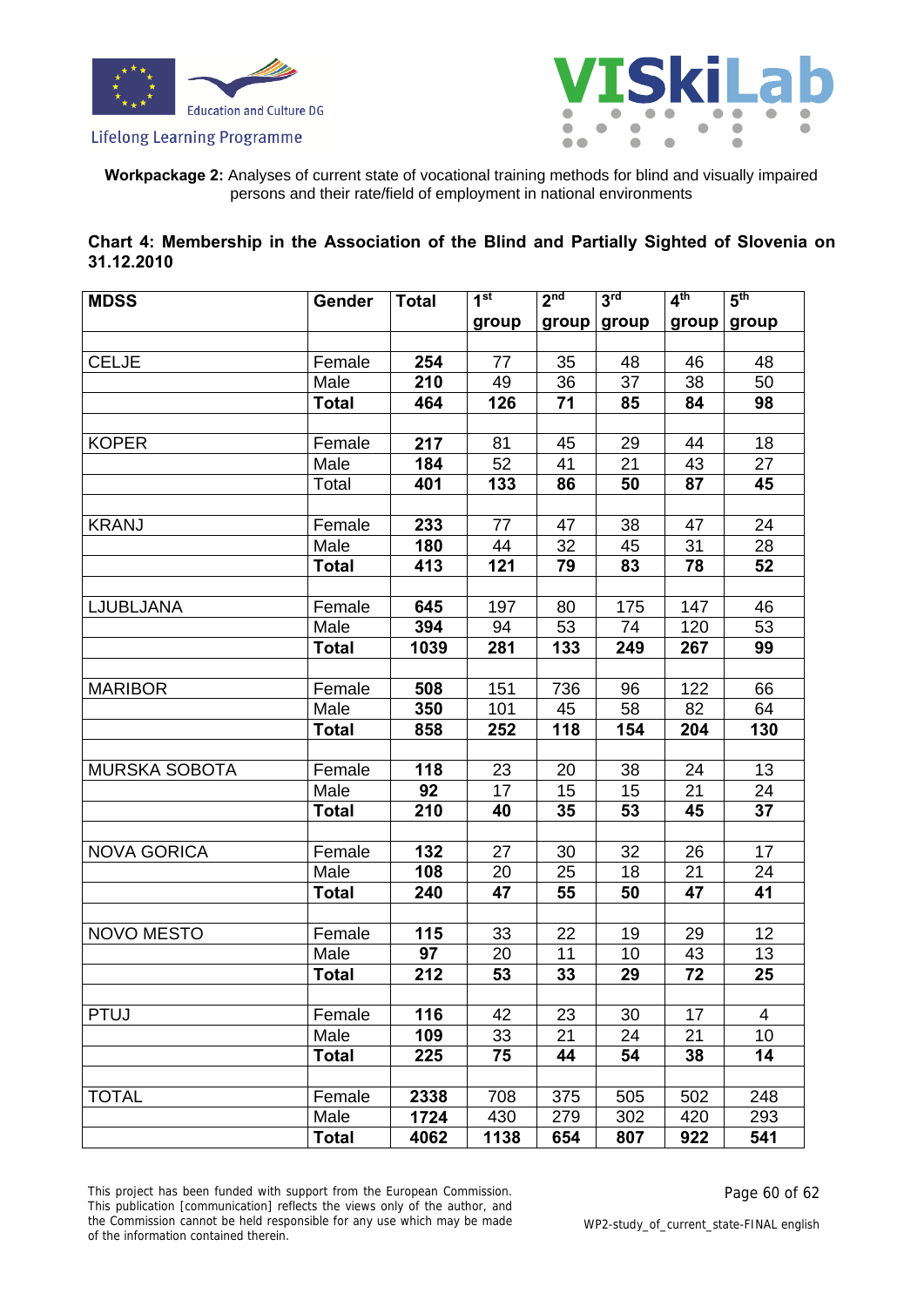





**Workpackage 2:** Analyses of current state of vocational training methods for blind and visually impaired persons and their rate/field of employment in national environments

Source: **Association of the Blind and Partially Sighted of Slovenia**

#### **Chart 5: Employed visually impaired people on 31.12.2010**

| <b>MDSS</b>    | <b>Partially</b><br>sighted<br>$\blacksquare$<br>female | <b>Partially</b><br>sighted<br>$\blacksquare$<br>male | <b>Blind</b><br>$\blacksquare$<br>female | <b>Blind</b><br>$\blacksquare$<br>male | <b>TOTAL</b> |
|----------------|---------------------------------------------------------|-------------------------------------------------------|------------------------------------------|----------------------------------------|--------------|
| <b>MDSS NM</b> | 2                                                       | 3                                                     |                                          | 2                                      | 8            |
| <b>MDSS MB</b> | 23                                                      | 9                                                     | 8                                        | 9                                      | 49           |
| <b>MDSS CE</b> | 9                                                       | 12                                                    | 5                                        | 4                                      | 30           |
| <b>MDSS KP</b> | 9                                                       | 15                                                    | 4                                        | 7                                      | 35           |
| <b>MDSS KR</b> | 15                                                      | 13                                                    | 4                                        | 9                                      | 41           |
| <b>MDSSLJ</b>  | 18                                                      | 25                                                    | 24                                       | 30                                     | 97           |
| <b>MDSS MS</b> | 3                                                       | 3                                                     | 0                                        | 2                                      | 8            |
| <b>MDSS NG</b> | 3                                                       |                                                       | 5                                        | 4                                      | 19           |
| <b>MDSS PT</b> |                                                         | 5                                                     | 0                                        |                                        | 13           |
| <b>TOTAL</b>   | 89                                                      | 92                                                    | 51                                       | 68                                     | 300          |

Source: **Association of the Blind and Partially Sighted of Slovenia**